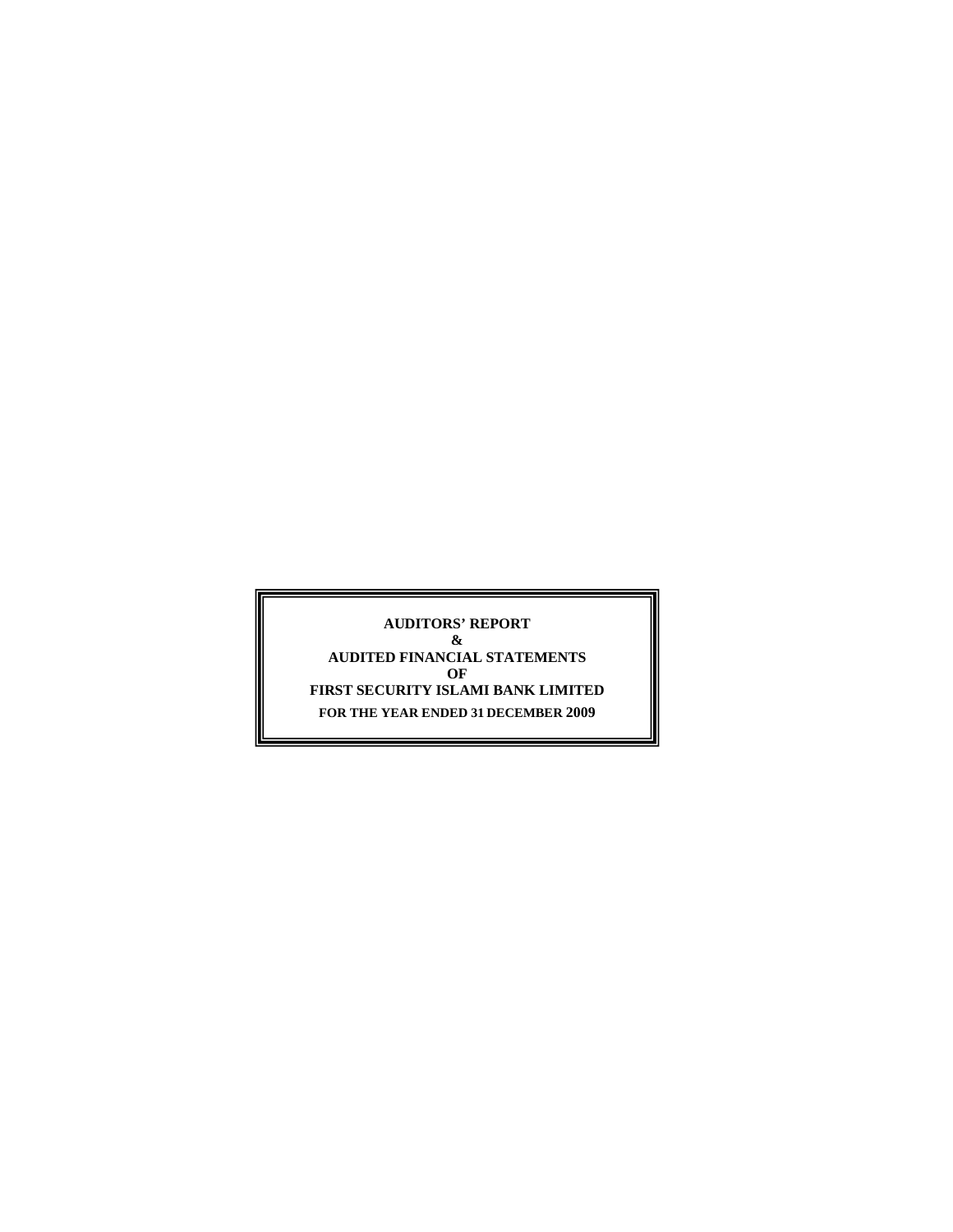# **AUDITORS' REPORT TO THE SHAREHOLDERS OF FIRST SECURITY ISLAMI BANK LIMITED**

We have audited the accompanying financial statements of **First Security Islami Bank Limited** ("FSIBL"), namely, the Balance Sheet as of 31 December 2009 and the related Profit and Loss Account, Cash Flow Statement, Statement of Changes in Equity, Statement of Liquidity Analysis and notes 1 to 42 thereto for the year then ended. Preparation of these financial statements and notes thereto are the responsibility of the Bank's management. Our responsibility as independent auditors, is to express an opinion on these financial statements based on our audit.

We conducted our audit in accordance with Bangladesh Standards on Auditing (BSA). Those standards require that we plan and perform the audit to obtain reasonable assurance about whether the financial statements are free of material misstatement. An audit includes examining, on a test basis, evidence supporting the amounts and disclosure in the Financial Statements. An audit also includes assessing the accounting principles used and significant estimates made by management, as well as evaluating the overall financial statements presentation. We believe that our audit provides a reasonable basis for our opinion.

#### **We report that:**

Through our test checking we found that additional provision against investments (loans & advances) for Tk. 28.20 million is required to be provided in the financial statements.

In our opinion, except for the effects on the financial statements of the matters stated in the preceding paragraph the financial statements prepared in accordance with Bangladesh Accounting Standards (BAS), give a true and fair view of the state of the affairs of the Bank as of 31 December 2009 and of the results of its operations and its cash flow for the year then ended and comply with the Banking Companies Act 1991, Companies Act 1994, the Securities and Exchange Rule 1987 and rules and regulations issued by the Bangladesh Bank and other applicable laws and regulations.

#### **We also report that:**

- (i) we have obtained all the information and explanations which to the best of our knowledge and belief were necessary for the purpose of our audit and made due verification thereof;
- (ii) in our opinion, proper books of account as required by law have been kept by the Bank so far as it appeared from our examination of those books and proper returns adequate for the purpose of our audit have been received from branches not visited by us;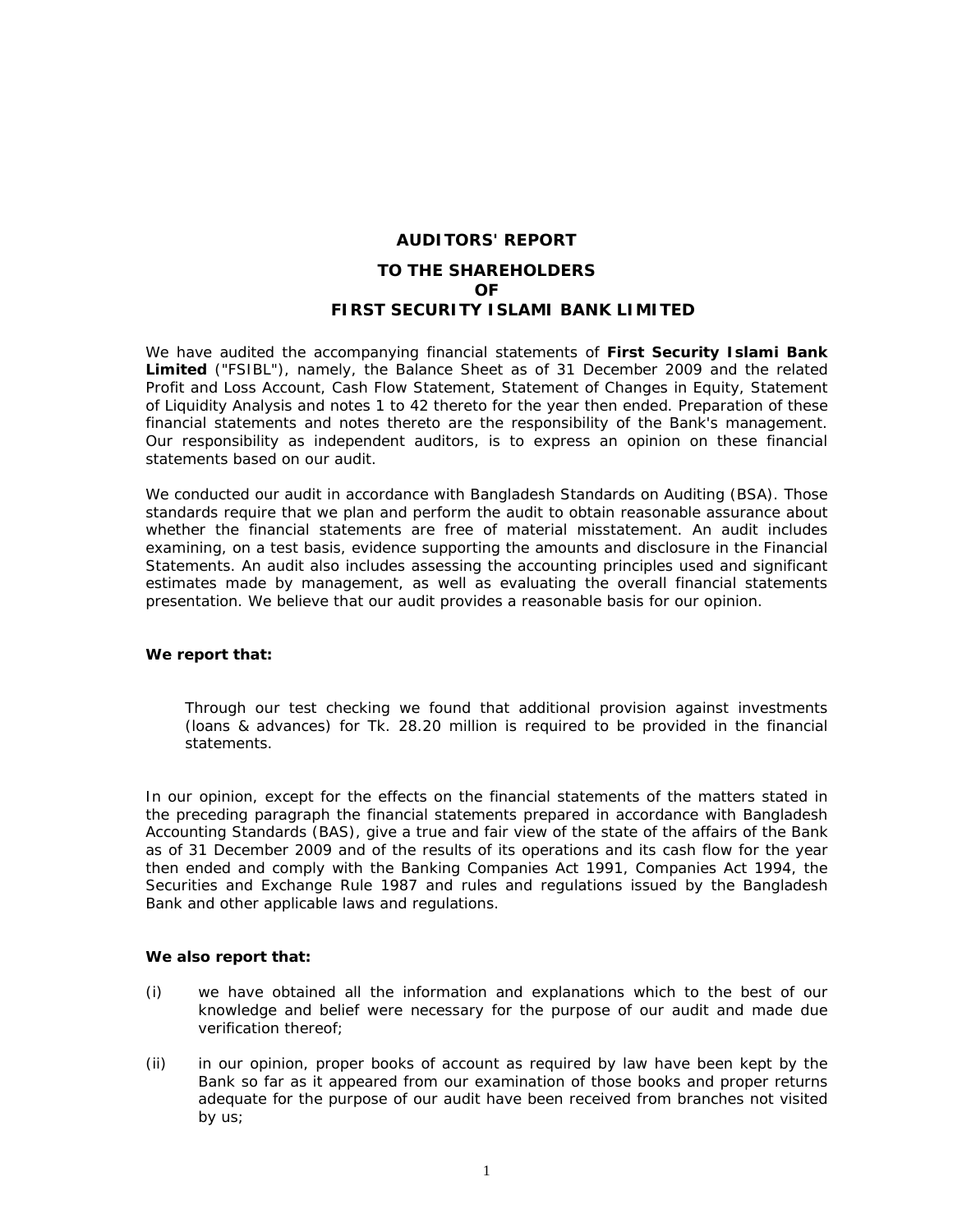- (iii) the Bank's Balance Sheet and Profit and Loss Account together with the annexed notes 1 to 42 dealt with by the report are in agreement with the books of account and returns;
- (iv) the expenditure incurred was for the purpose of the Bank's business;
- (v) the financial position of the Bank for the year ended 31 December 2009 have been properly reflected in the financial statements, the financial statements have been prepared in accordance with the Generally Accepted Accounting Principles;
- (vi) the financial statements conform to the prescribed standards set in the accounting regulations issued by the Bangladesh Bank after consultation with the professional accounting bodies of Bangladesh;
- (vii) the records and statements submitted by the branches have been properly maintained and consolidated in the financial statements on the basis of statements certified by the Branch manager and considered by us as correct;
- (viii) we have reviewed over 80% of the risk weighted assets of the bank and we spent 2,150 person hours for the audit of books and accounts of the Bank.
- (ix) adequate provisions have been made for investments (advances) and other assets except our observation which is, in our opinion, doubtful of recovery;
- (x) the information and explanations required by us have been received and found satisfactory; and
- (xi) the Capital Adequacy Ratio (CAR), as required by law, has been maintained adequately during the year.

 Place: Dhaka **SYFUL SHAMSUL ALAM & CO.**  Date: 29 MAY 2010 **CHARTERED ACCOUNTANTS**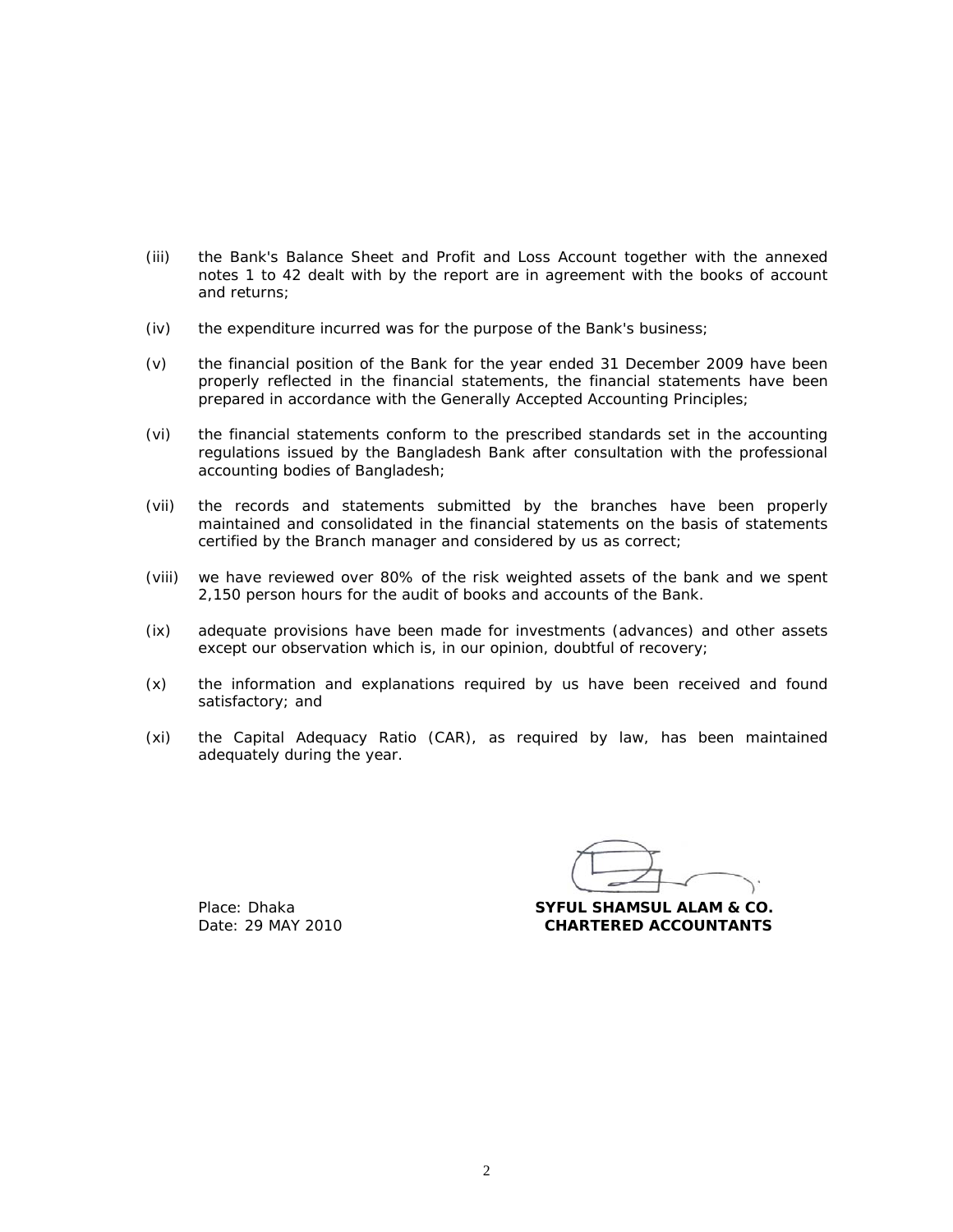#### **FIRST SECURITY ISLAMI BANK LIMITED BALANCE SHEET AS AT 31 DECEMBER 2009**

|                                                                                | <b>Notes</b>    | <b>Amount in Taka</b>        |                              |
|--------------------------------------------------------------------------------|-----------------|------------------------------|------------------------------|
| <b>Particulars</b>                                                             |                 | 31.12.2009                   | 31.12.2008                   |
|                                                                                |                 |                              |                              |
| <b>PROPERTY AND ASSETS</b><br>Cash                                             | 3               | 5,033,532,439                | 1,394,671,407                |
| In hand (Including foreign currencies)                                         |                 | 432,907,731                  | 224,431,810                  |
| Balance with Bangladesh Bank and its agent bank(s)                             |                 | 4,600,624,708                | 1,170,239,597                |
| (Including foreign currencies)                                                 |                 |                              |                              |
| Balance with other Banks and Financial Institutions                            | 4               | 731,150,321                  | 2,101,436,244                |
| In Bangladesh                                                                  |                 | 494,050,218                  | 2,028,471,883                |
| Outside Bangladesh                                                             |                 | 237,100,103                  | 72,964,361                   |
| <b>Investments in Shares &amp; Securities</b>                                  | 5               | 1,914,504,030                | 1,332,969,100                |
| Government                                                                     |                 | 1,610,674,000                | 1,331,969,100                |
| Others                                                                         |                 | 303,830,030                  | 1,000,000                    |
| <b>Investments</b>                                                             | 6               | 38,725,874,774               | 25,094,658,077               |
| General Investment (Murabaha, Bai-Muajjal, HPSM) etc.                          | 6.A             | 35,616,450,493               | 23,166,010,710               |
| Bills Purchased and Discounted                                                 | 6.B             | 3,109,424,281                | 1,928,647,367                |
|                                                                                |                 |                              |                              |
| Fixed Assets Including Premises, Furniture and Fixtures<br><b>Other Assets</b> | 7<br>8          | 376,477,387<br>1,197,014,001 | 184,368,432<br>1,131,290,158 |
| <b>Non Banking Assets</b>                                                      |                 |                              |                              |
|                                                                                |                 |                              |                              |
| <b>T Total Assets</b>                                                          |                 | 47,978,552,952               | 31,239,393,418               |
| LIABILITIES AND CAPITAL                                                        |                 |                              |                              |
| Liabilities                                                                    |                 |                              |                              |
| <b>Placement from Banks &amp; other Financial Institutions</b>                 | 9               |                              | 630,000,000                  |
| <b>Deposits and Other Accounts</b>                                             | 10              | 42,423,092,722               | 25,854,541,500               |
| Al-Wadia Current Accounts and Other Deposit Accounts                           | 10.1            | 3,958,510,256                | 1,444,525,699                |
| <b>Bills Payable</b>                                                           | 10.2            | 561,376,373                  | 257,642,553                  |
| Mudaraba Savings Bank Deposits                                                 | 10.3            | 2,441,458,467                | 922,379,325                  |
| Mudaraba Term Deposits including other Banks                                   | 10.4            | 26,684,564,624               | 19,319,071,709               |
| Bearer Certificates of Deposits                                                | 10.5            |                              | 6,150,000                    |
| Mudaraba Deposits under Schemes                                                | 10.6            | 8,777,183,002                | 3,904,772,214                |
| <b>Other Liabilities</b>                                                       | 11              | 2,690,049,475                | 2,216,278,912                |
| <b>T Total Liabilities</b>                                                     |                 | 45,113,142,197               | 28,700,820,412               |
| C Capital/Shareholders' equity                                                 |                 |                              |                              |
| Paid-up Capital                                                                | 12 <sub>1</sub> | 2,300,000,000                | 2,300,000,000                |
| <b>Statutory Reserve</b>                                                       | 13              | 263,449,699                  | 134,082,149                  |
| Other Reserve                                                                  |                 | 24,000,000                   | 24,000,000                   |
| <b>Retained Earnings</b>                                                       | 14              | 277,961,056                  | 80,490,857                   |
| <b>Total Shareholders' Equity</b>                                              |                 | 2,865,410,755                | 2,538,573,006                |
| T Total Liabilities and Shareholders' Equity                                   |                 | 47,978,552,952               | 31,239,393,418               |

These Financial Statements should be read in conjunction with the annexed notes 1 to 42



**Managing Director Director Chairman**

Auditors' Report to the Shareholders see annexed report of date

**Director**

 Place : Dhaka Date: 29 MAY 2010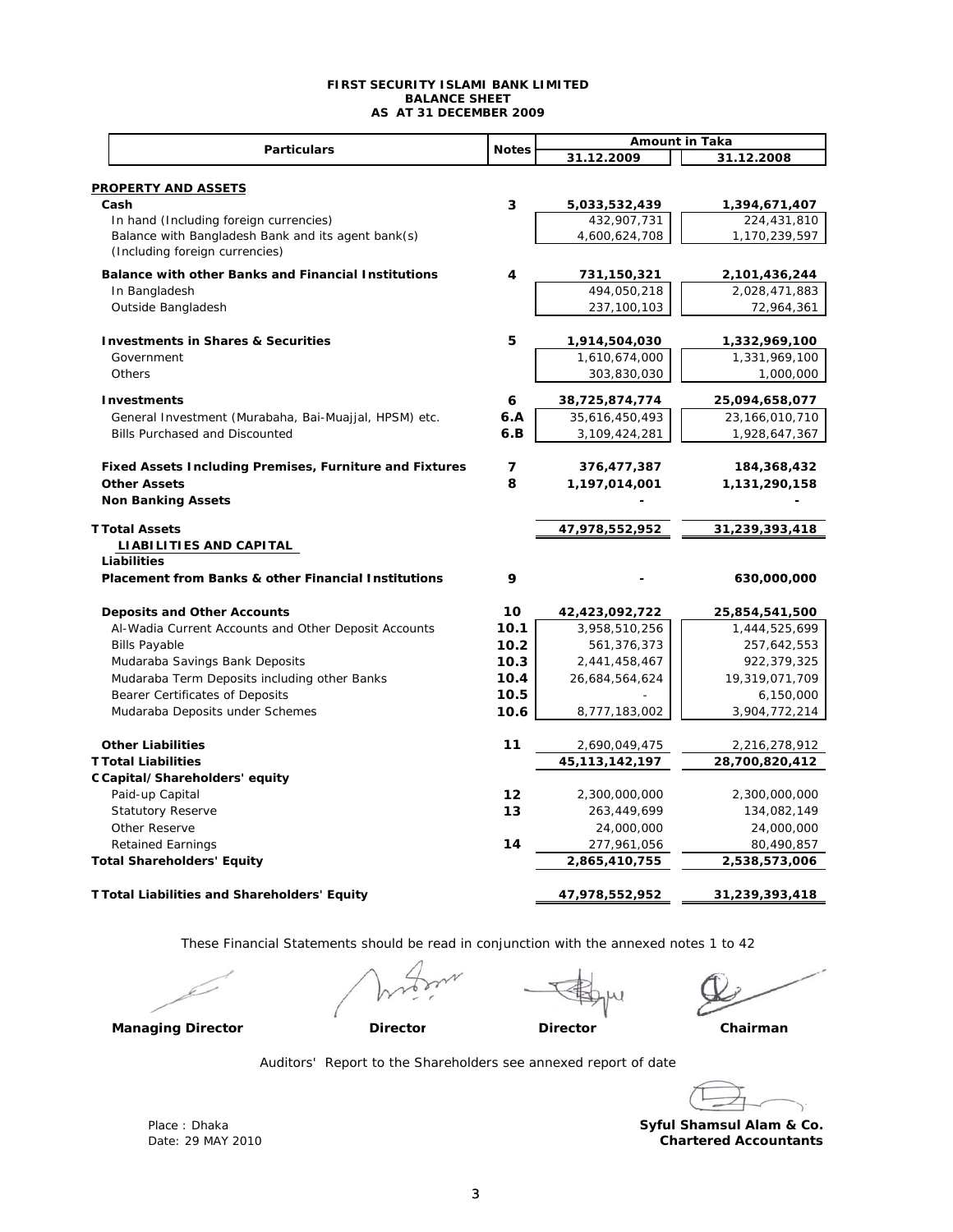#### **FIRST SECURITY ISLAMI BANK LIMITED BALANCE SHEET AS AT 31 DECEMBER 2009**

| <b>Particulars</b>                   | <b>Notes</b> | <b>Amount in Taka</b> |               |  |
|--------------------------------------|--------------|-----------------------|---------------|--|
|                                      |              | 31.12.2009            | 31.12.2008    |  |
| <b>OFF- BALANCE SHEET ITEMS</b>      |              |                       |               |  |
| <b>Contingent Liabilities</b>        |              |                       |               |  |
| Acceptances and Endorsements         |              | 2,677,420,553         | 2,425,103,603 |  |
| Letters of Guarantee                 | 15           | 1,102,699,021         | 813,260,128   |  |
| <b>Irrevocable Letters of Credit</b> | 16           | 2,021,847,014         | 1,242,384,053 |  |
| <b>Bills for Collection</b>          | 17           | 169,706,478           | 130,541,793   |  |
| Other Contingent Liabilities         |              |                       |               |  |
| Total                                |              | 5,971,673,066         | 4,611,289,577 |  |
|                                      |              |                       |               |  |

#### **Other Commitments**

| Documentary credits and short term trade related transactions         |                          |  |
|-----------------------------------------------------------------------|--------------------------|--|
| Forward assets purchased and forward deposits placed                  |                          |  |
| Undrawn note issuance and revolving underwriting facilities           |                          |  |
| Undrawn formal standby facilities, credit lines and other commitments |                          |  |
| Claims against the bank not acknowledged as debt                      | $\overline{\phantom{0}}$ |  |
|                                                                       |                          |  |

**Total** 

**Total Off -Balance Sheet Items Including Contingent Liabilities** 

 **4,611,289,577 5,971,673,066** 

 *- - - - - - - - - - - - - - -*

These Financial Statements should be read in conjunction with the annexed notes 1 to 42

**Director**

**Managing Director Director Chairman**

Auditors' Report to the Shareholders see annexed report of date

**Chartered Accountants Syful Shamsul Alam & Co.**

Place:Dhaka Date: 29 MAY 2010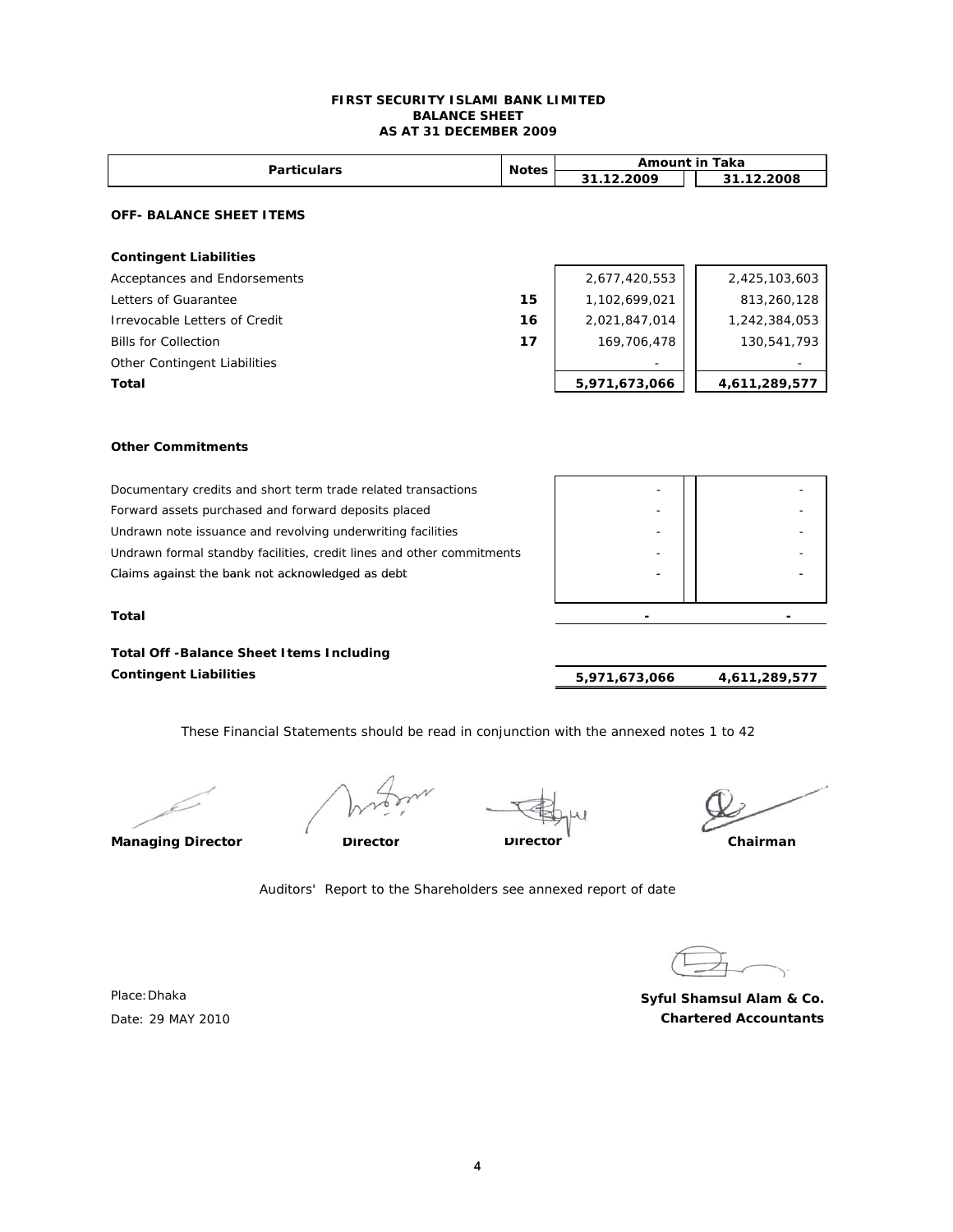#### **FIRST SECURITY ISLAMI BANK LIMITED PROFIT AND LOSS ACCOUNT FOR THE YEAR ENDED 31 DECEMBER 2009**

| <b>Particulars</b>                                                                      | <b>Notes</b> | <b>Amount in Taka</b> |                 |  |
|-----------------------------------------------------------------------------------------|--------------|-----------------------|-----------------|--|
|                                                                                         |              | 2009                  | 2008            |  |
| Investments Income                                                                      | 18           | 4,348,674,553         | 3,141,799,470   |  |
| Profit Paid on Deposits                                                                 | 19           | (3,333,800,367)       | (2,939,155,779) |  |
| <b>Net Investment Income</b>                                                            |              | 1,014,874,186         | 202,643,691     |  |
| Income from Investment in shares and securities                                         | 20           | 53,510,527            | 202,345,834     |  |
| Commission, Exchange and Brokerage                                                      | 21           | 194,631,419           | 133,384,184     |  |
| Other Operating Income                                                                  | 22           | 64,617,576            | 34,409,250      |  |
|                                                                                         |              | 312,759,522           | 370,139,268     |  |
| <b>Total Operating Income</b>                                                           |              | 1,327,633,708         | 572,782,959     |  |
| <b>Less: Operating Expenses</b>                                                         |              |                       |                 |  |
| Salary and Allowances                                                                   | 23           | 254, 153, 482         | 186,903,693     |  |
| Rent, Taxes, Insurances, Electricity etc.                                               | 24           | 74,824,450            | 46,461,772      |  |
| Legal Expenses                                                                          | 25           | 2,534,474             | 1,277,421       |  |
| Postage, Stamps, Telecommunication etc.                                                 | 26           | 7,810,243             | 6,394,957       |  |
| <b>Auditors' Fees</b>                                                                   |              | 400,000               | 400,000         |  |
| Stationery, Printings, Advertisements etc.                                              | 27           | 43,387,247            | 18,435,828      |  |
| Managing Director's Salary and Allowances                                               | 28           | 10,027,500            | 8,310,000       |  |
| Directors' Fees & Expenses                                                              | 29           | 2,174,709             | 1,212,051       |  |
| Shariah Committee's Fees & Expenses                                                     | 30           | 175,850               |                 |  |
| Depreciation and Repair of Bank's Assets                                                | 31           | 50,143,692            | 31,478,697      |  |
| Zakat Expenses                                                                          |              | 15, 117, 438          |                 |  |
| Other Expenses                                                                          | 32           | 116,046,874           | 82,304,787      |  |
| <b>Total Operating Expenses</b>                                                         |              | 576,795,959           | 383,179,206     |  |
| <b>Profit before Provision and Tax</b>                                                  |              | 750,837,749           | 189,603,753     |  |
| Provisions for Classified Investments                                                   |              |                       |                 |  |
| Provisions for Unclassified Investments including off-B/S items                         | 11.2         | 100,000,000           |                 |  |
| Provisions for diminution in value of Investment in Shares                              |              | 4,000,000             |                 |  |
| <b>Total Provisions</b>                                                                 |              | 104,000,000           |                 |  |
| <b>Total Profit before Taxes</b>                                                        |              | 646,837,749           | 189,603,753     |  |
| Provision for Taxation                                                                  | 11.1         | (320,000,000)         | (85, 321, 689)  |  |
| Deferred Tax                                                                            | 2.8.4        |                       |                 |  |
|                                                                                         |              | (320,000,000)         | (85, 321, 689)  |  |
| Net Profit after tax for the year                                                       |              | 326,837,749           | 104,282,064     |  |
| Retained Earnings Brought Forward from Previous Year                                    |              | 80,490,857            | 14,129,544      |  |
|                                                                                         |              | 407,328,606           | 118,411,608     |  |
| Appropriations:                                                                         |              |                       |                 |  |
| <b>Statutory Reserve</b>                                                                |              | 129,367,550           | 37,920,751      |  |
| Other Reserve                                                                           |              |                       |                 |  |
|                                                                                         |              | 129,367,550           | 37,920,751      |  |
| Retained Earnings Carried Forward                                                       |              | 277,961,056           | 80,490,857      |  |
| <b>Earning Per Share (EPS)</b>                                                          | 33           | 14.21                 | 7.35            |  |
| These Financial Statements should be read in conjunction with the annexed notes 1 to 42 |              |                       |                 |  |
|                                                                                         |              |                       |                 |  |
|                                                                                         |              |                       |                 |  |

D

Méxi

**Chairman**

**Managing Director Contracts Director** 

Auditors' Report to the Shareholders see annexed report of date

 **Director** 

Place: Dhaka **Syful Shamsul Alam & Co. Syful Shamsul Alam & Co. Chartered Accountants**

Date: 29 MAY 2010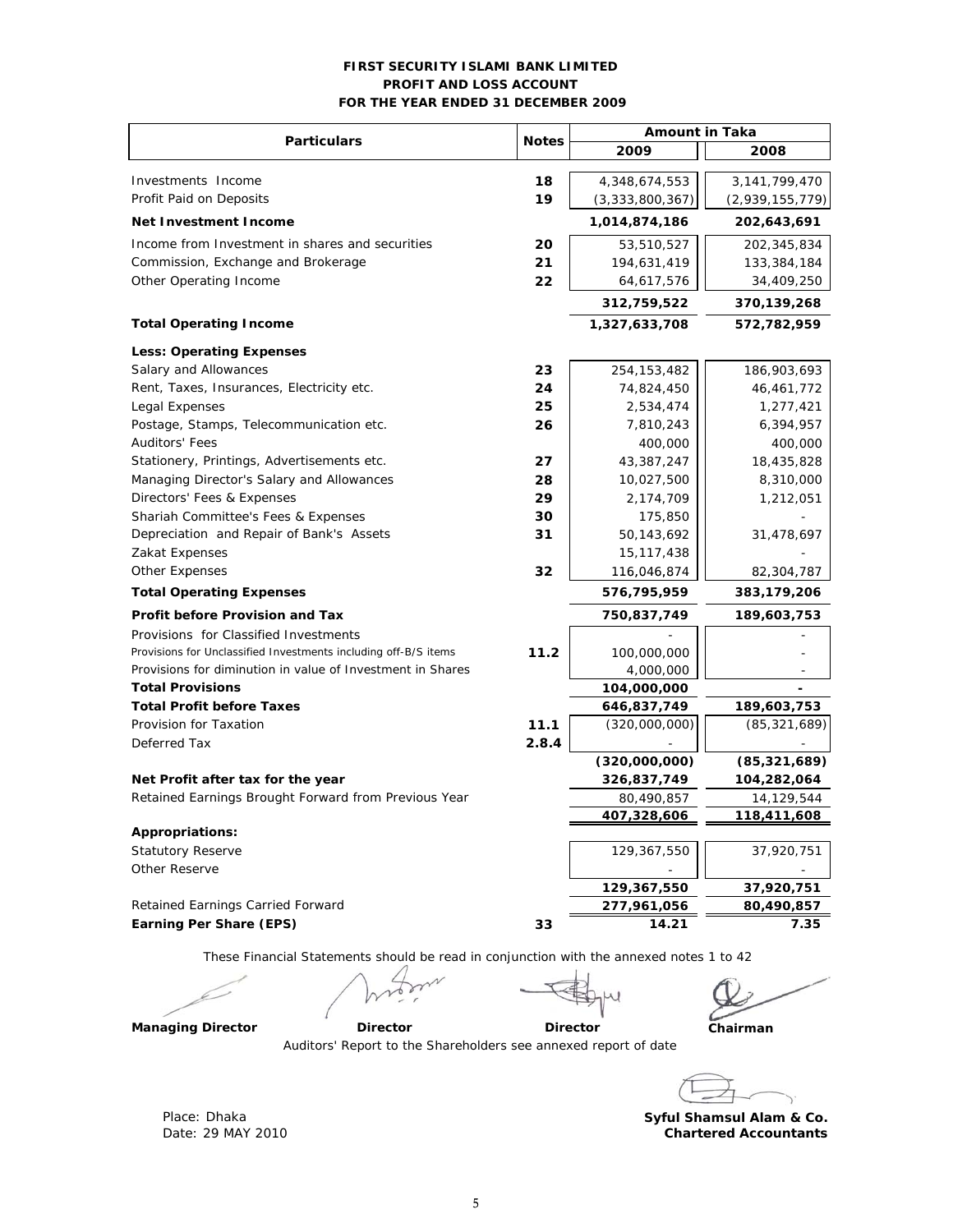#### **FIRST SECURITY ISLAMI BANK LIMITED CASH FLOW STATEMENT FOR THE YEAR ENDED 31 DECEMBER 2009**

| <b>Particulars</b>                                                 |              | <b>Amount in Taka</b> |                    |  |
|--------------------------------------------------------------------|--------------|-----------------------|--------------------|--|
|                                                                    | <b>Notes</b> | 2009                  | 2008               |  |
|                                                                    |              |                       |                    |  |
| A. Cash Flow from Operating Activities                             |              |                       |                    |  |
| Profit received                                                    |              | 4,402,185,080         | 3,344,145,304      |  |
| Profit paid                                                        |              | (3, 333, 800, 367)    | (2,939,155,779)    |  |
| Commission, exchange & brokerage received                          |              | 194,631,419           | 133,384,184        |  |
| Payment to employees                                               |              | (253, 180, 982)       | (182, 013, 693)    |  |
| Payment to suppliers                                               |              | (51, 986, 113)        | (23, 853, 408)     |  |
| Income tax paid                                                    |              | (38, 970, 747)        | (39, 206, 522)     |  |
| Received from other operating activities                           | 34           | 59,874,314            | 33,941,750         |  |
| Paid for other operating activities                                | 35           | (207, 966, 600)       | (138,050,988)      |  |
| Operating Profit before changes in Operating Assets & Liabilities  |              | 770,786,004           | 189,190,848        |  |
| Increase / Decrease in Operating Assets & Liabilities              |              |                       |                    |  |
| <b>Investments to Customers</b>                                    |              | (13,631,216,697)      | (6, 478, 432, 762) |  |
| <b>Other Assets</b>                                                | 36           | (26, 753, 095)        | 501,430,635        |  |
| Deposits from Customers                                            |              | 16,568,551,222        | 2,350,496,469      |  |
| <b>Other Liabilities</b>                                           | 37           | 27,653,124            | (178, 624, 058)    |  |
|                                                                    |              | 2,938,234,554         | (3,805,129,716)    |  |
|                                                                    |              |                       |                    |  |
| Net Cash Inflow from Operating Activities                          |              | 3,709,020,558         | (3,615,938,868)    |  |
| <b>B. Cash Flow from Investing Activities</b>                      |              |                       |                    |  |
| Investment in Shares and Securities                                |              | (582, 328, 430)       | 1,165,498,400      |  |
| Purchase of Property, Plant and Equipment                          |              | (235, 410, 819)       | (76, 389, 663)     |  |
| Sale of Property, Plant and Equipment                              |              | 6,500,300             | 1,651,000          |  |
| Net Cash Inflow from Investing Activities                          |              | (811, 238, 949)       | 1,090,759,737      |  |
|                                                                    |              |                       |                    |  |
| C. Cash Flow from Financing Activities                             |              |                       |                    |  |
| Increase/(Decrease) in Share Capital                               |              |                       | 1,300,000,000      |  |
| Increase/(Decrease) in Placement from Banks & Fls                  |              | (630,000,000)         | 630,000,000        |  |
| Net Cash Inflow/(Outflow) from Financing Activities                |              | (630,000,000)         | 1,930,000,000      |  |
| D. Net Increase/Decrease of Cash & Cash Equivalent (A+B+C)         |              | 2,267,781,609         | (595, 179, 131)    |  |
| Effect of Exchange Rate on Cash & Cash Equivalent                  |              |                       |                    |  |
| E. Opening Cash & Cash Equivalent                                  |              | 3,497,575,151         | 4,092,754,282      |  |
| F. Closing Cash & Cash Equivalent $(D+E)$                          |              | 5,765,356,760         | 3,497,575,151      |  |
|                                                                    |              |                       |                    |  |
| Cash in hand (Including Foreign Currencies)                        |              | 432,907,731           | 224,431,810        |  |
| Balance with Bangladesh Bank, other banks & financial institutions |              | 5,331,775,029         | 3,271,675,841      |  |
| Prize Bond                                                         |              | 674,000               | 1,467,500          |  |
|                                                                    |              | 5,765,356,760         | 3,497,575,151      |  |

These financial statements should be read in conjunction with the annexed notes 1 to 42

**Director Chairman**

Place: Dhaka Date: 29 MAY 2010

**Managing Director Director**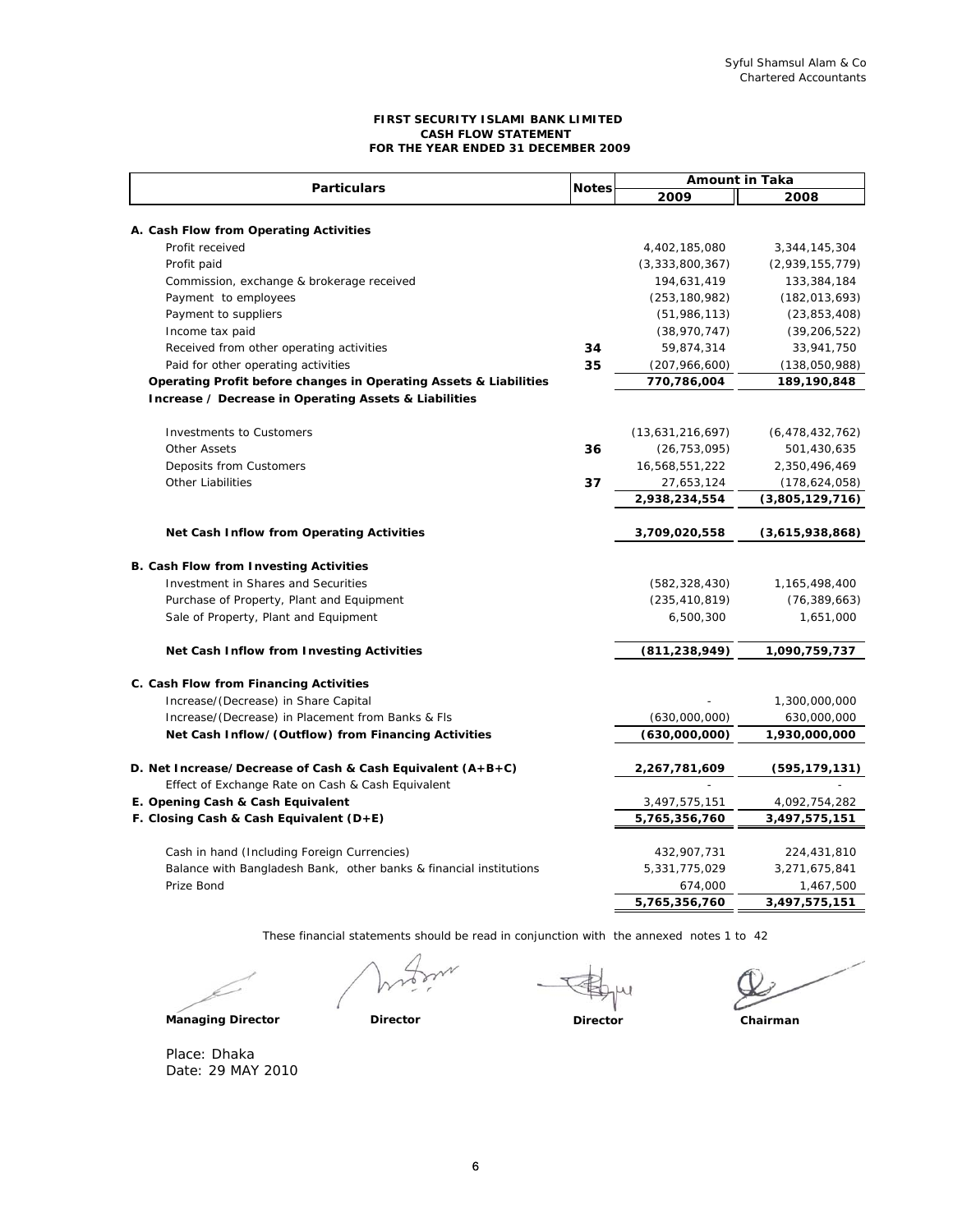#### **STATEMENT OF CHANGES IN EQUITY FIRST SECURITY ISLAMI BANK LIMITED FOR THE YEAR ENDED 31 DECEMBER 2009**

| <b>Particulars</b>                                                       | Paid-up<br>Capital<br>Taka | <b>Statutory</b><br>reserve<br>Taka | <b>Other Reservel</b><br>Taka | <b>Retained</b><br>Earnings<br>Taka | <b>Total</b><br>Taka |
|--------------------------------------------------------------------------|----------------------------|-------------------------------------|-------------------------------|-------------------------------------|----------------------|
| Balance as on 01 January 2009<br>Changes in Accounting Policy            | 2,300,000,000              | 134,082,149                         | 24,000,000                    | 80,490,857                          | 2,538,573,006        |
| <b>Restated Balance</b>                                                  | 2,300,000,000              | 134,082,149                         | 24,000,000                    | 80,490,857                          | 2,538,573,006        |
| Surplus/Deficit on account of<br>Revaluation of Properties               |                            |                                     |                               |                                     |                      |
| Surplus/Deficit on account of<br>Revaluation of Investments              |                            |                                     |                               |                                     |                      |
| <b>Currency Translation Differences</b>                                  |                            |                                     |                               |                                     |                      |
| Net Gains and Losses not Recognized<br>in the Income Statement           |                            |                                     |                               |                                     |                      |
| Net Profit for the year                                                  |                            |                                     |                               | 326,837,749                         | 326,837,749          |
| <b>Dividends</b>                                                         |                            |                                     |                               |                                     |                      |
| Transfer to Statutory Reserve                                            |                            | 129,367,550                         |                               | (129, 367, 550)                     |                      |
| Issue of Share Capital during the year<br>Balance as on 31 December 2009 | 2,300,000,000              | 263,449,699                         | 24,000,000                    | 277,961,056                         | 2,865,410,755        |
|                                                                          |                            |                                     |                               |                                     |                      |
| <b>Managing Director</b>                                                 | <b>Director</b>            | <b>Director</b>                     |                               |                                     | Chairman             |

Place:Dhaka Date: 29 MAY 2010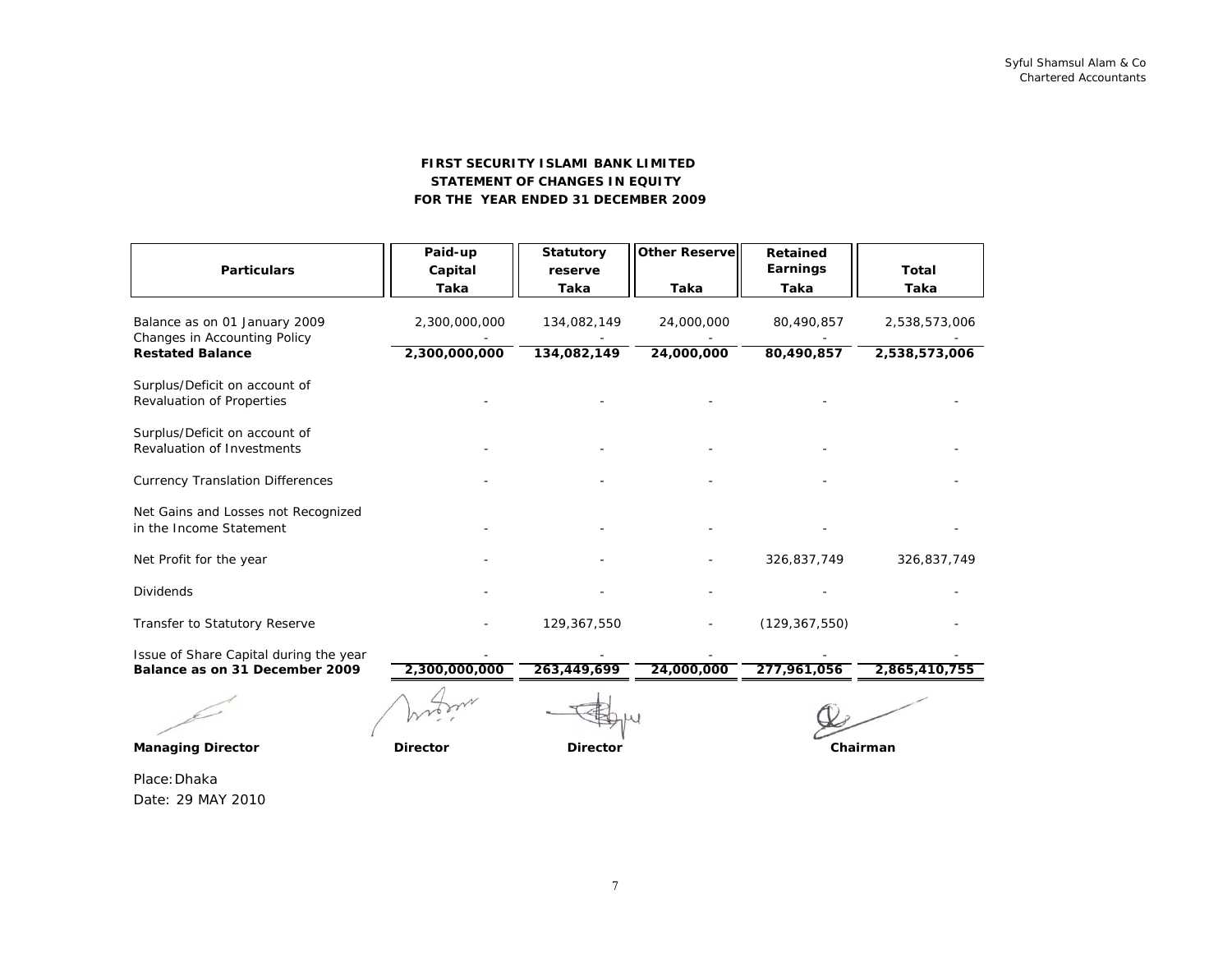#### **FIRST SECURITY ISLAMI BANK LIMITED LIQUIDITY STATEMENT (ASSETS AND LIABILITY MATURITY ANALYSIS) AS AT 31 DECEMBER 2009**

|                                                         | Upto 01       | $01 - 03$          | $03 - 12$       | $01 - 05$      | More than     | <b>Total</b>      |
|---------------------------------------------------------|---------------|--------------------|-----------------|----------------|---------------|-------------------|
| <b>Particulars</b>                                      | Month         | <b>Months</b>      | <b>Months</b>   | Years          | 05 years      |                   |
|                                                         | Taka          | Taka               | Taka            | Taka           | Taka          | Taka              |
| <b>Assets</b>                                           |               |                    |                 |                |               |                   |
| Cash in Hand                                            | 5,033,532,439 |                    |                 |                |               | 5,033,532,439     |
| Balance with other Banks and Financial Institutions     | 474,850,321   |                    | 256,300,000     |                |               | 731,150,321       |
| Investments in Shares and Securities                    | 241,026,032   |                    |                 | 1,610,000,000  | 63,477,998    | 1,914,504,030     |
| Investmnets                                             | 2,806,041,600 | 9,748,355,188      | 8,450,696,233   | 12,089,464,170 | 5,631,317,583 | 38,725,874,774    |
| Fixed Assets including Premises, Furniture and Fixtures |               |                    |                 |                | 376,477,387   | 376,477,387       |
| <b>Other Assets</b>                                     | 561,178,254   | 102,767,449        |                 | 533,068,298    |               | 1,197,014,001     |
| Non-banking Assets                                      |               |                    |                 |                |               |                   |
| <b>Total Assets</b>                                     | 9,116,628,646 | 9,851,122,637      | 8,706,996,233   | 14,232,532,468 | 6,071,272,968 | 47,978,552,952    |
| Liabilities                                             |               |                    |                 |                |               |                   |
| Placement from Banks & Other                            |               |                    |                 |                |               |                   |
| <b>Financial Institutions</b>                           |               |                    |                 |                |               |                   |
| Deposits and other Accounts                             | 3,636,319,976 | 16,363,468,768     | 14,541,499,776  | 5,970,472,747  | 1,911,331,455 | 42,423,092,722    |
| Other Liabilities                                       | 789,960,607   | 3,852,619          | 166,480,874     | 675,655,375    | 1,054,100,000 | 2,690,049,475     |
| <b>Total Liabilities</b>                                | 4,426,280,583 | 16,367,321,387     | 14,707,980,650  | 6,646,128,122  | 2,965,431,455 | 45, 113, 142, 197 |
| <b>Net Liquidity Gap</b>                                | 4,690,348,063 | (6, 516, 198, 750) | (6,000,984,417) | 7,586,404,346  | 3,105,841,513 | 2,865,410,755     |
|                                                         |               |                    |                 |                |               |                   |
|                                                         |               |                    |                 |                |               |                   |
| <b>Managing Director</b>                                |               | <b>Director</b>    | <b>Director</b> |                |               | Chairman          |

Place: DhakaDate; 29 MAY 2010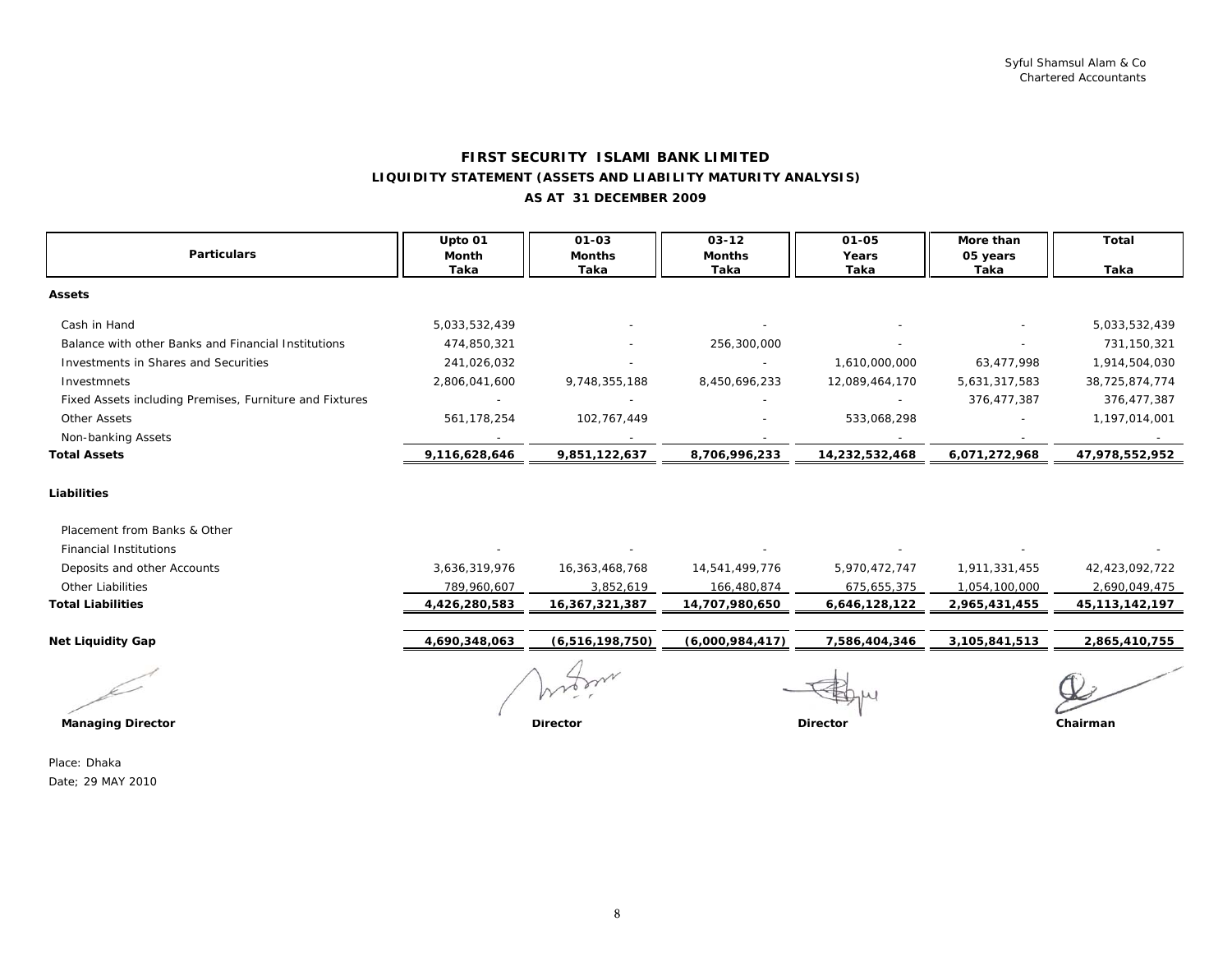# **FIRST SECURITY ISLAMI BANK LIMITED NOTES TO THE FINANCIAL STATEMENTS FOR THE YEAR ENDED 31 DECEMBER 2009**

# **1.0 Legal Status and Nature of the Company**

First Security Islami Bank Limited (FSIBL) was incorporated in Bangladesh on 29 August 1999 as a banking company under Companies Act 1994 to carry on banking business. It obtained permission from Bangladesh Bank on 22 September 1999 to commence its business. The Bank went for public issue on 20 July 2008 and its shares are listed with Dhaka Stock Exchange (DSE) and Chittagong Stock Exchange (CSE).The Bank carries banking activities through its fifty two (52) branches in the country. The Bank converted its banking operation into Islamic Banking based on Islamic Shariah from traditional banking operation on 01 January 2009 after obtaining approval from High Court, Finance Ministry and Bangladesh Bank. The commercial banking activities of the bank encompass a wide range of services including mobilizing deposits, providing investment facilities, discounting bills, conducting money transfer and foreign exchange transactions, and performing other related services such as safe keeping, collections and issuing guarantees, acceptances and letter of credit.

### **2.0 Significant Accounting Policies**

### **2.1 Basis of Preparation of the Financial Statements**

The financial statements, namely, Balance Sheet, Profit and Loss Statement, Cash Flow Statement, Statement of Changes in Equity, Statement of Liquidity Analysis and relevant notes and disclosures thereto, of FSIBL are prepared on a going concern basis under historical cost convention, and in accordance with First Schedule (Scetion-38) of Banking Companies Act 1991, BRPD Circular no. 14 dated 25 June, 2003, BRPD Circular no. 15, dated 09 November 2009 and other Bangladesh Bank (central bank of Bangladesh) circulars, Bangladesh Accounting Standards (BAS) and Bangladesh Financial Reporting Standards (BFRS), including those that have been so far adopted by the Institute of Chartered Accountants of Bangladesh, Companies Act 1994, the listing regulations of the stock exchanges, the Securities and Exchange Rules 1987 and other laws and rules applicable in Bangladesh. Wherever appropriate, such principles are explained in succeeding notes.

### **2.2 Consolidation of Branches**

The Financial Statements of FSIBL represent consolidated Statement of Affairs and Statement of Profit and Loss of all branches. All significant inter-branches transactions are eliminated on consolidation.

# **2.3 Revenue Recognition**

The revenues during the year are recognized following all conditions of revenue recognition as provided in BAS 18 "Revenue".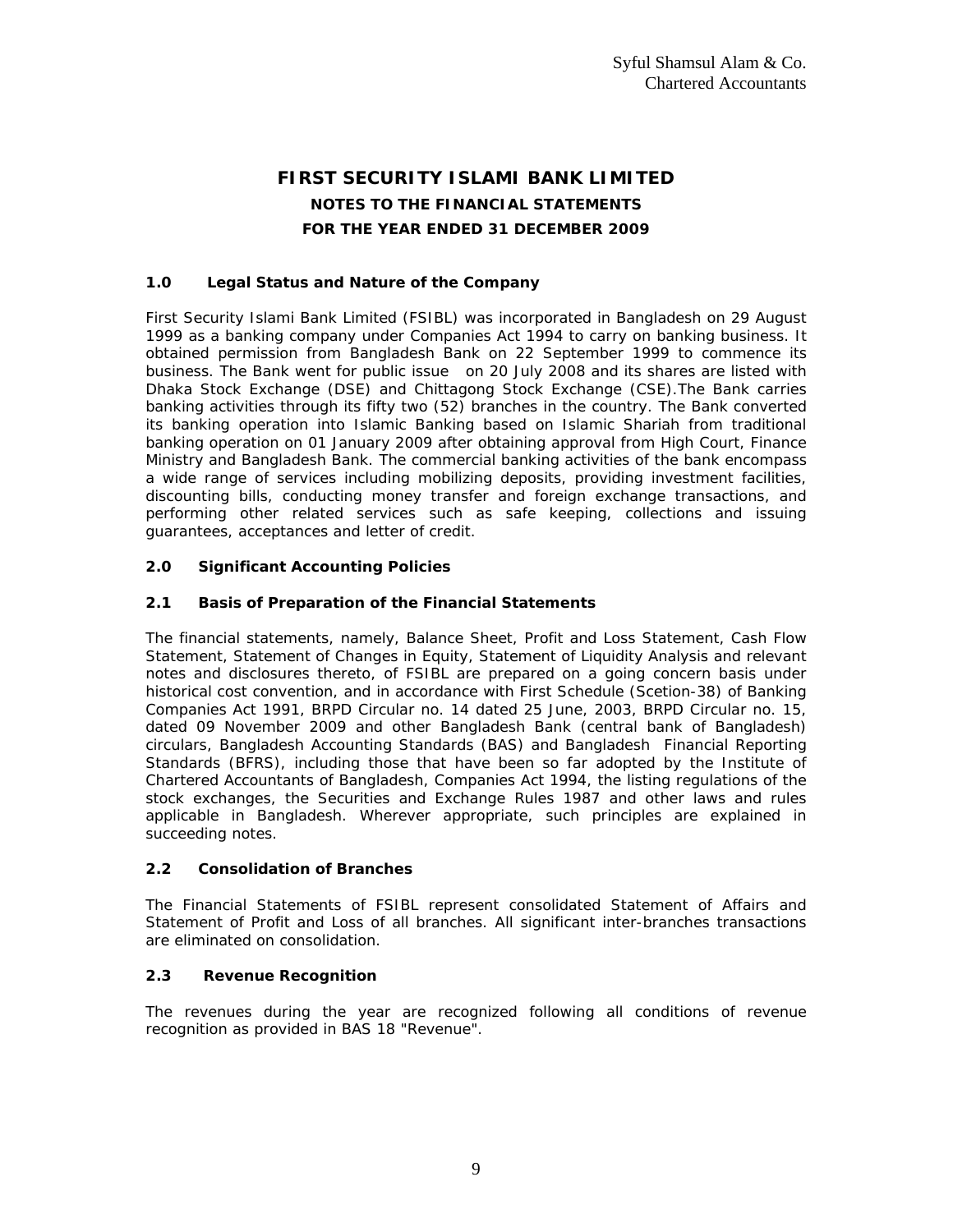# **2.3.1 Income from Investments**

(i) Income from investments has been accounted for on accrual basis except investment under Musharaka, Mudaraba and Bai-Salam. Income in case of Musharaka is accounted for on realization basis. The bank does not charge any rent during the gestation/interim period of investment under hire purchase, but it fixes the sale price of the assets at a higher price in such a way to cover its expected rate of return. Such income is recognized on realization basis.

(ii) Income was calculated on daily product basis and charged yearly.

### **2.3.2. Investment in shares and securities**

(i) Investment in shares and securities are stated at cost. Provisions have been made against probable losses on the basis of year end reviewed by the management and in compliance with Bangladesh Bank circulars.

(ii) Dividend income on shares of joint stock companies is accounted for when it is received.

(iii) Gain on sale of shares transferred to other income on realization basis.

(iv) Profit on investment in Bangladesh Govt. Islamic Investment Bond is recognized on accrual basis.

# **2.3.3 Commission Income**

Commission and discount on Bills Purchased and Discounted are recognized at the time of realization. Commission charged to customers on letter of credit and guarantees are credited to income at the time of effecting the transactions.

### **2.3.4 Profit/Rent/Compensation/Suspense account and irregular income**

Profit/rent/compensation accrued on classified investments are suspended and accounted for as per circulars issued by the Bangladesh Bank. Moreover, income which are irregular (doubtful) as per Shariah are not included in the distributable income of the Bank.

Compensation on unclassified overdue Bai-Murabaha investments is charged. As per Islamic Shariah such compensation is not shown as income of the Bank.

Profit received from the balances held with foreign banks and foreign currency charging account with Bangladesh Bank are also not credited to regular income since it is not permissible as per Shariah.

### **2.4 Profit paid and other expenses**

In terms of the provision of BAS 1 Presentation of Financial Statements, profit paid on deposits and other expenses are recognized on accrual basis.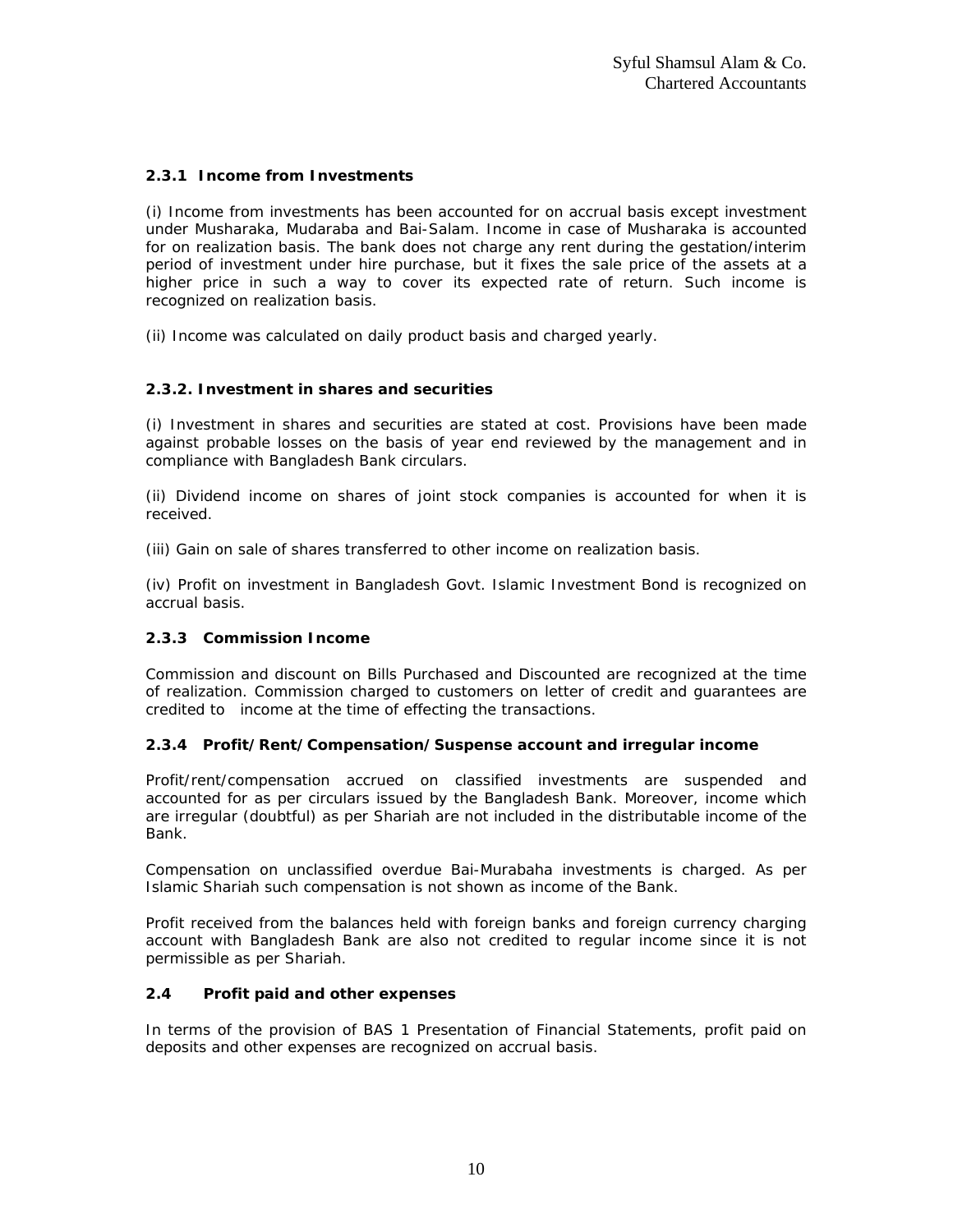## **2.5 Foreign Currency Translations**

Foreign currency transactions are converted into equivalent Taka currency at the ruling exchange rates on the respective dates of such transactions.

Assets and liabilities in foreign currencies as at 31 December 2009 have been converted into Taka currency at the average of the prevailing buying and selling rates of the concerned foreign currencies at that date except "balances with other banks and financial institutions" which have been converted as per directives of Bangladesh Bank vide its circular no BRPD(R) 717/2004-959 dated 21 November 2004.

Differences arising through foreign currency buying and selling transactions effected on different dates of the year have been adjusted by debiting /crediting exchange gain or loss account.

Forward contracts, if any, outstanding as at 31 December 2009 have been shown in the Balance Sheet under Off-Balance Sheet items.

Exchange rates with major foreign currencies as on 31 December 2009 were as:

| Currency        | Exchange rate |
|-----------------|---------------|
| US <sub>s</sub> | 69.2667       |
| <b>GBP</b>      | 110.0302      |
| <b>EURO</b>     | 99.1206       |
| <b>JPY YEN</b>  | 0.7514        |
| ACU             | 69.2667       |
| <b>CHF</b>      | 66.6410       |
| SGD             | 49.2266       |
| AUD             | 61.7513       |
| CAD             | 66.1573       |
|                 |               |

### **2.6 Risk Management**

In the ordinary course of business, the bank is exposed to a variety of risks the most important of which are investments risk, liquidity risk, market risk, operational risk, legal risk, and solvency risk. These risks should be identified, measured and monitored through various control mechanisms across the bank in order to price its products and services on a risk-adjusted basis and to prevent undesirable concentrations. The policies and procedures for managing these risks are outlined in the notes below. The Bank has designed and implemented a framework of controls to identify, monitor and manage these risks, which are as follows: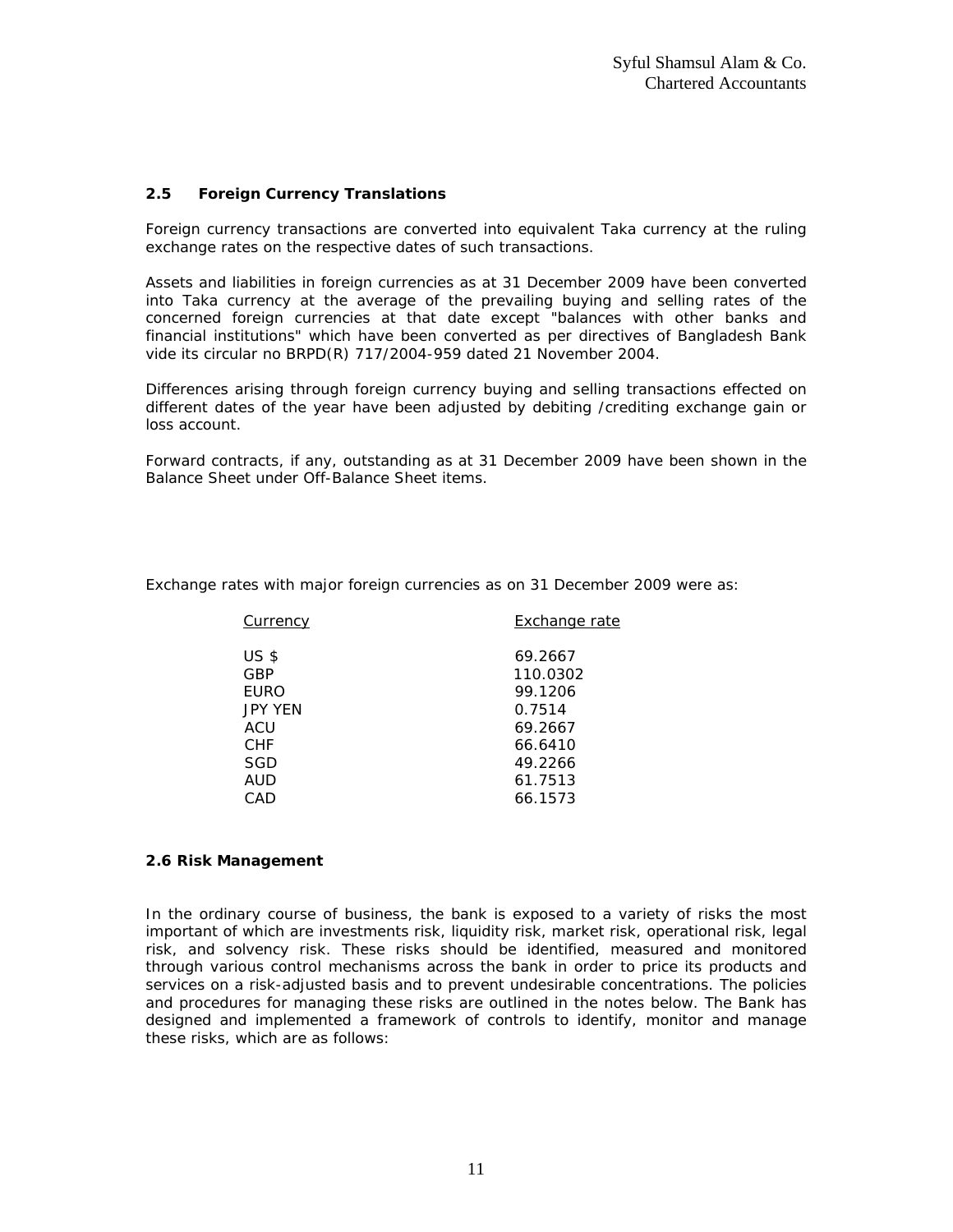## **2.6.1 Investments risk management**

Investments risk is the risk that one party to a financial instrument will fail to discharge an obligation and cause the other party to incur a financial loss. Concentration of investments risk arises when a number of counter parties are engaged in similar business activities, or activities in the same geographical region, or have similar economic features that would cause their ability to meet contractual obligations to be similarly affected by changes in economic, political or other conditions. To manage investments risk, the bank applies credit limits to its customers and obtains adequate collaterals. Investments risk in the First Security Islami Bank's portfolio is monitored, reviewed and analysed by the Investments Risk Management (IRM).

IRM determines the quality of the investments portfolio and assists in minimizing potential losses. To achieve this objective, IRM formulates appropriate investments policies and procedures for the bank to ensure building and maintaining quality investments and an efficient investments process.

First Security Islami Bank Ltd. has established Asset-Liability Management Committee (ALCO) to screen out the banks/financial institutions and determine the maximum risk exposure on each of them. ALCO also assesses recommends and controls cross border/country risk.

To manage the Non-Performing Investments (NPI), First Security Islami Bank Ltd. has in place comprehensive remedial management policy, which includes a framework of controls to identify weak investments and monitoring of these accounts.

# **2.6.2 Foreign Exchange Risk Management**

Since Foreign Exchange Risk involves purchase and sale of any national currency against other national currency, thus Foreign Exchange Risk is the chance of loss due to unexpected movement of market price of the currencies of different countries or the price of the assets denominated by foreign currencies. The Foreign Exchange Risk of the bank is minimal as all the transactions are carried out on behalf of the customers against underlying Foreign Exchange transactions.

Treasury Division independently conducts the transactions and the Back Office of treasury is responsible for verification of the deals and passing of their entries in the books of account. All foreign exchange transactions are revalued at Mark-to-Market rate as determined by Bangladesh Bank at the month end. All Nostro accounts are reconciled on daily basis and outstanding entries beyond 30 days are reviewed by the Management for their settlement.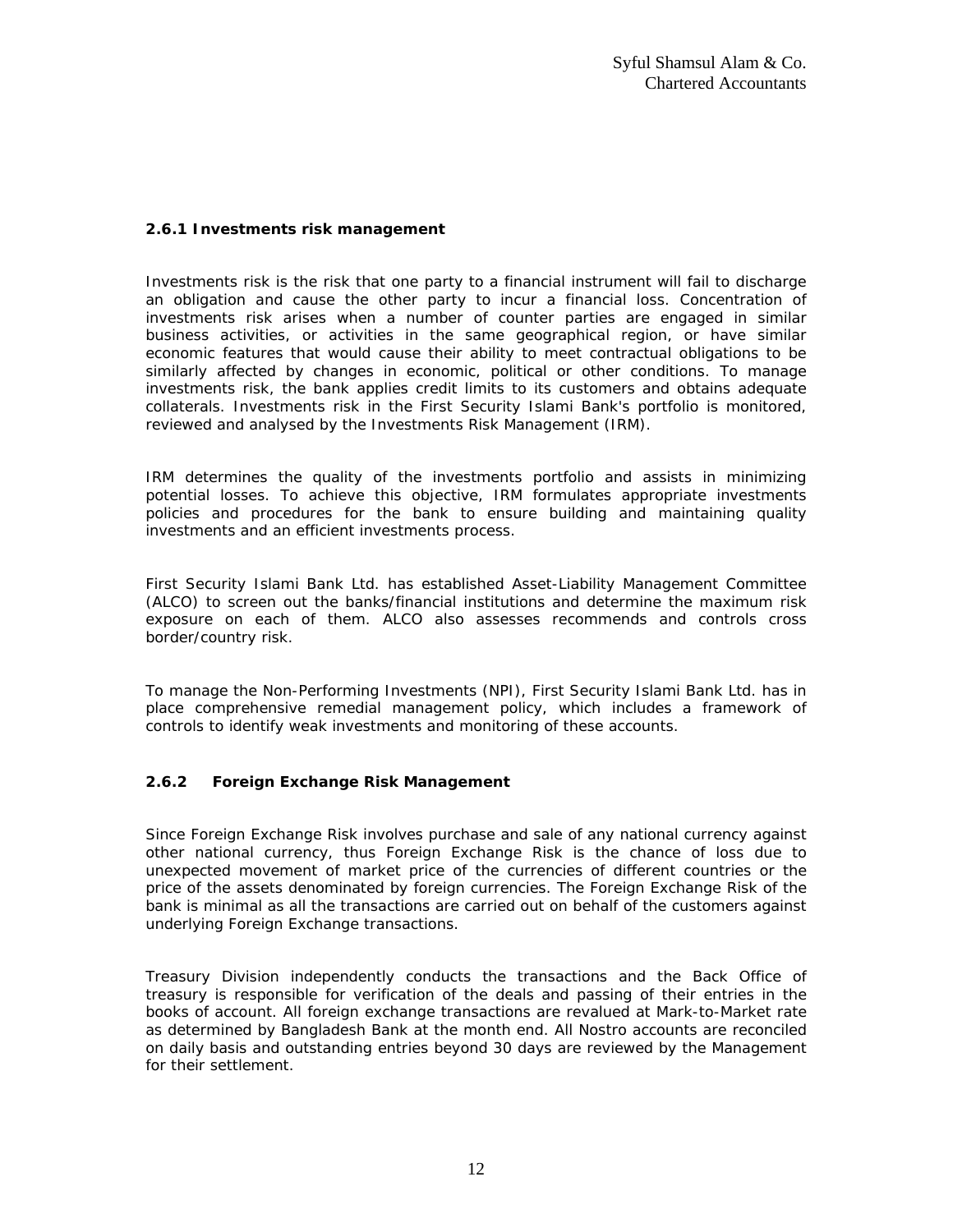# **2.6.3 Asset Liability Management**

Asset Liability Management is the key success of any financial intermediary especially for Banks. Asset Liability Committee (ALCO) of the Bank monitors Balance Sheet Risk and liquidity risks of the bank. The Balance Sheet Risk encompasses most part of the Asset Liability risk and deal with change in earnings due to change in rate of profit, foreign exchange rates which are not of trading nature on the other hand, liquidity risk can be defined as the risk or chance of failure to meet up any withdrawal /disbursement request by a counterparty/customer. Asset Liability Committee (ALCO) reviews Liquidity requirement of the bank, the maturity of assets and liabilities, deposits and investments pricing strategy and the Liquidity contingency plan. The primary objective of the Asset Liability Committee (ALCO) is to monitor and avert significant volatility in Net Investments Income (NII), investment value and exchange earnings for the purpose of taking future action plan for better interest of the organization.

# **2.6.4 Prevention of Money Laundering**

Money laundering risk is defined as the loss of reputation and expenses incurred as penalty for being negligent in prevention of money laundering. For mitigating the risk the bank has designated Chief Compliance Officer at Head Office and Compliance Officer at branches, who independently review the transactions of the accounts to verify suspicious transactions. Manuals for Prevention of Money Laundering, KYC and Transaction profile have been introduced. Training has been imparted to Executives, Officers and staff for developing awareness and skill for identifying suspicious transactions and other Money Laundering related activities.

# **2.6.5 Internal Control and Compliance**

Operational loss may arise from errors and fraud due to lack of Internal Control and Compliance. Inspection and Audit Division controls operational procedure of the bank and undertakes periodical and special audit of the branches and departments at Head Office for review of the operation and compliance of the statutory requirement. The Audit Committee of the board subsequently reviews the report of the Audit and Inspection Division as well as other related division, as and when required.

### **2.6.6 Guideline on Information & Communication Technology:**

The Information Technology (IT) Guideline is a systematic approach to policies required to be formulated for IT and also to ensure security of information and information systems. This guideline covers all information that is electronically generated, received, stored, printed, scanned and typed. The provisions of this guideline apply to:

- First Security Islami Bank Ltd. for all of its IT system.

- All activities and operations required ensuring data security including facility design, physical security, network security, disaster recovery and business continuity planning, use of hardware and software, data disposal and protection of copy rights and other intellectual property rights.

The implementation of Management Information System (MIS) will be linked from the branches to the central database. In future the information will be easily accessible by senior management and is expected to be important source of information of strategic decision-making process based on a comprehensive database. It is to be declared that the bank is fully compliant according to the guideline of Central Bank's IT policy.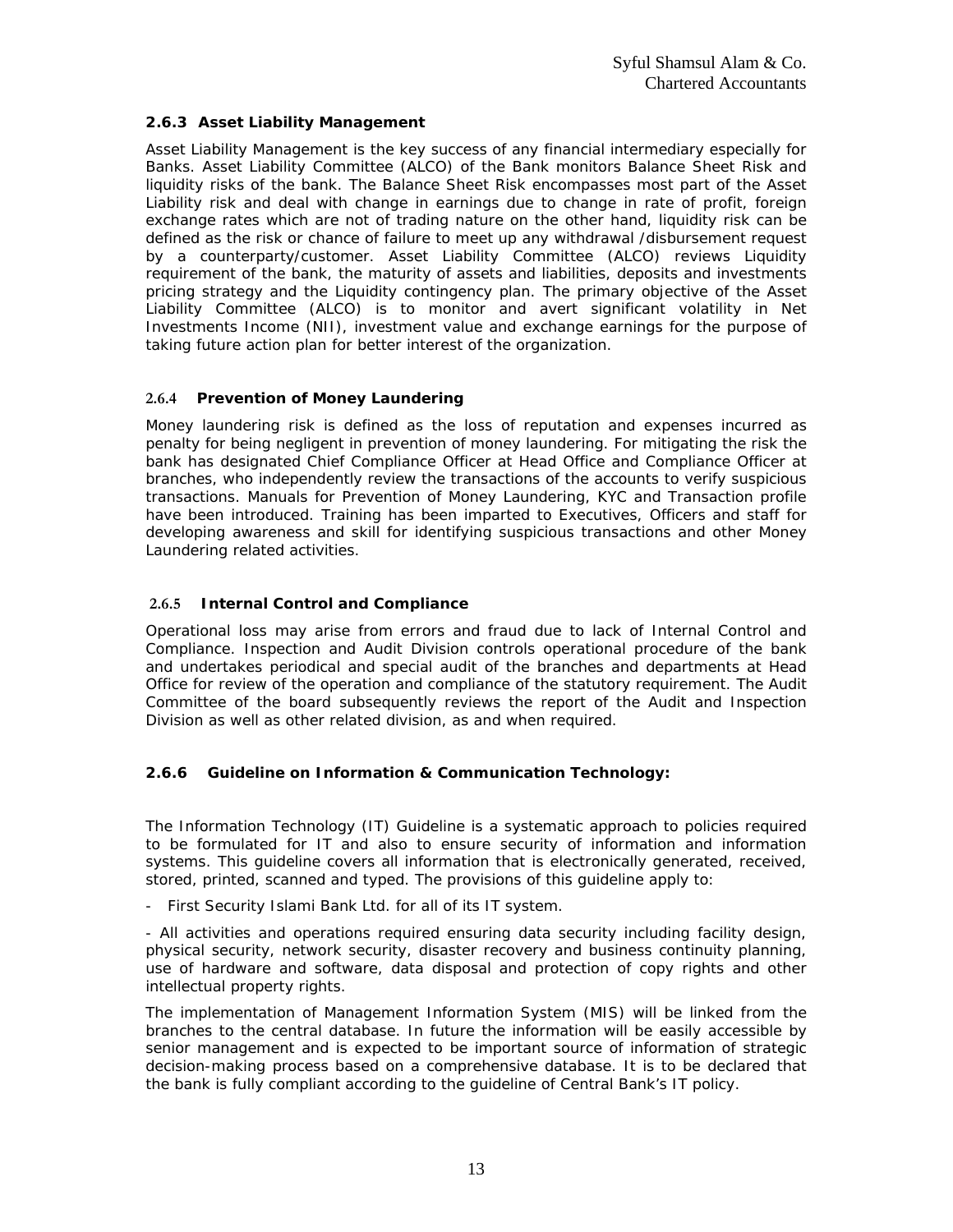# **2.7 Assets and their basis of valuation**

## **2.7.1 Cash and Cash Equivalents**

As guided in paragraph 7 of BAS 7 Cash Flow Statements and paragraph 53 of BAS 30 Disclosure in Financial Statement of Banks and Similar Financial Institutions for the purpose of the cash flow statement, cash and cash equivalents comprise balances with less than 90 days maturity from the date of acquisition including: cash and balances with central banks, treasury bills, and other eligible bills, amounts due from other banks and dealing securities other than those which are not available to finance the FSIBL day to day operations.

# **2.7.2 Investments**

a) Investments are stated in the balance Sheet net off unearned income and profit receivable.

- b) Income on investment calculated on daily product basis and charged yearly.
- c) Provision for Investments Impairment:

As guided in paragraph 43 of BAS 30 Disclosure in the Financial Statements of Banks and Similar Financial Institutions and instructions contained in Bangladesh Bank BCD circular no 34, dated November 16 1989, BCD circular no 20, dated 27 December 1994, BCD circular no 12, dated September 4, 1995, BRPD circular no 16, dated December 6, 1998, BRPD circular no 09, dated May 2001 and BRPD circular no 5, dated June 5, 2006, specific provisions are made against non performing investments at the following rate:

| Provision on Substandard Investments | -20% |
|--------------------------------------|------|
| Provision on Doubtful Investments    | 50%  |
| Provision on Bad & Loss Investments  | 100% |

As guided in paragraph 44 of BAS 30 Disclosure in the Financial Statements of Banks and Similar Financial Institutions and BRPD circular no 16, 09, 08 and 05 dated December 6, 1998, May 14, 2001, October 2005 and June 5, 2006 respectively an amount has been set aside up of the total unclassified investments as on the balance sheet date at the following rates:

### **General Provision on:**

| $\bullet$ | Unclassified (Standard) Investments                          |       |
|-----------|--------------------------------------------------------------|-------|
|           | (other than Loans under Small Enterprise and                 |       |
|           | Consumer Financing and Special Mention Account.)             | $1\%$ |
| $\bullet$ | <b>Small Enterprise Financing</b>                            | 2%    |
| $\bullet$ | Consumer Finance Scheme (CFS) Investments                    |       |
|           | (other than Housing Finance and Investment for Professionals |       |
|           | to set up business under Consumer Financing Scheme.)         | 5%    |
|           | • Housing Finance and Investment for Professionals           |       |
|           | to set up business under Consumer Financing Scheme           | 2%    |
|           | Special Mention Account (SMA) Investments                    | 5%    |
|           | Off-Balance Sheet Exposure                                   | 1%    |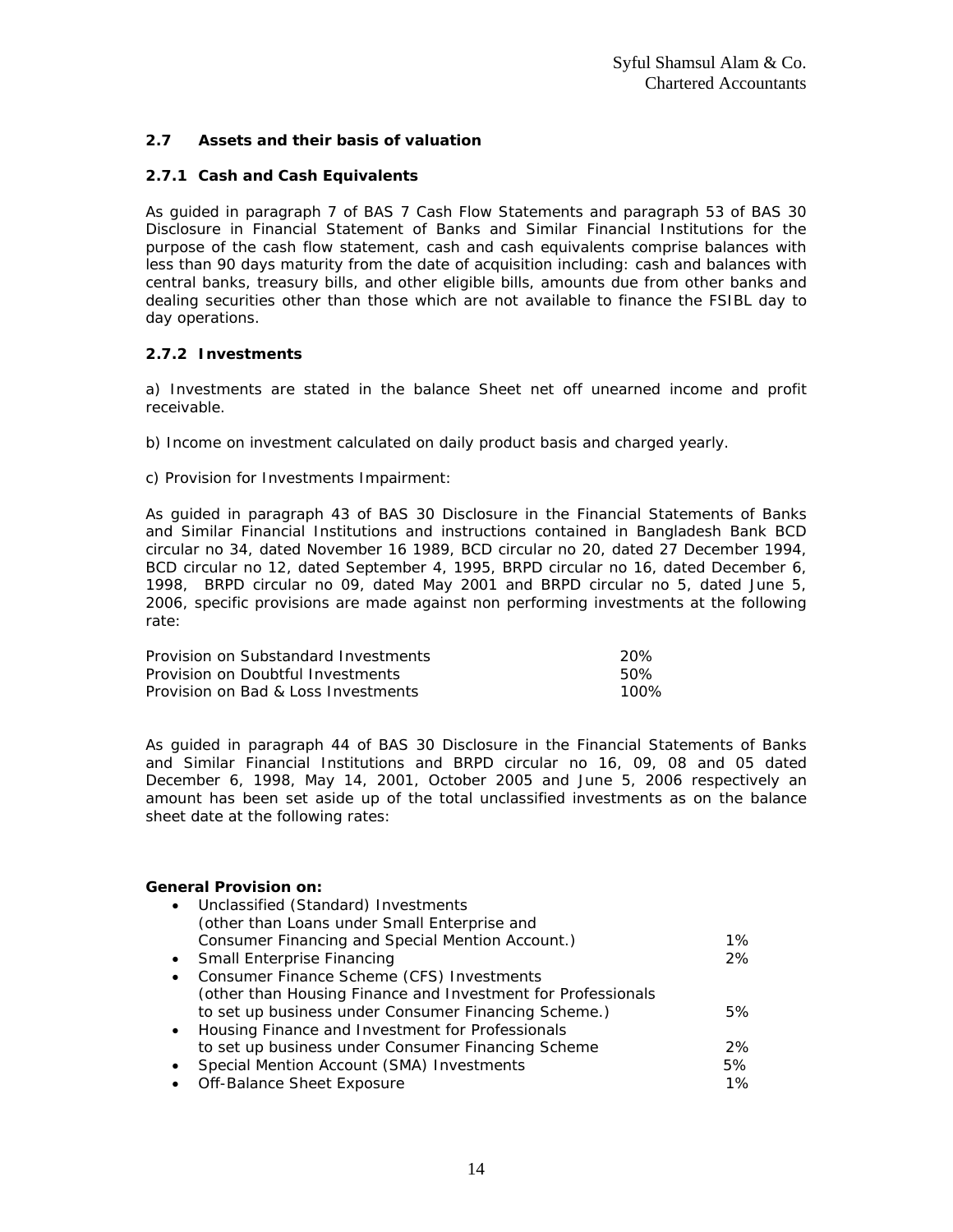As guided in paragraph 48 of BAS 30 Disclosure in the Financial Statements of Banks and Similar Financial Institutions, when an investment is deemed to be uncollectible, it is written off against the related provision for impairments. Subsequent recoveries of such loans are credited to the income statement.

d) Investments are written off to the extent that there is no realistic prospect of recovery and against which legal cases are pending for more than 5 years as per guidelines of Bangladesh Bank. However, the write off will not reduce the claim against the borrower. Detailed memorandum records of such write off accounts are maintained.

# **2.7.3 Fixed Assets**

All property and equipment are classified and grouped on the basis of their nature as required in paragraph 75 (a) of BAS 1 Presentation of Financial Statements.

The major categories of property and equipment held by the bank are furniture and fixtures, office equipments, motor vehicles and books.

As guided in paragraph 30 of BAS 16 Property Plant and Equipment: all property and equipment are stated at historical cost less accumulated depreciation. The opening and closing carrying amounts of all property and equipment are presented including the amount of additions, disposals and depreciation charged during the year as required by paragraph 73 (a-e)of BAS 16. Maintenance expenses that does not increase the value of assets is charged to profit & loss account.

### **Depreciation on Fixed Assets**

As required in paragraph 43 of BAS 16 Property Plant and Equipment depreciation has been charged on property and equipment at the following rates using reducing balance method, except on office equipment, motor vehicles and building on which straight-line method is applied.

| <b>Nature of Assets</b>       | Rate of<br>Depreciation | <b>Method of Depreciation</b>                                            |
|-------------------------------|-------------------------|--------------------------------------------------------------------------|
| <b>Building</b>               | 2.5%                    | Straight Line Method                                                     |
| <b>Furniture and Fixtures</b> | 10%                     | Reducing Balance Method                                                  |
| <b>Office Equipments</b>      | 20%                     | Straight Line Method except Computer<br>Equipment where used<br>Reducing |
|                               |                         | Balance Method.                                                          |
| Vehicles<br><b>Books</b>      | 20%<br>20%              | Straight Line Method<br>Reducing Balance Method                          |

Depreciation on addition to fixed assets is charged in the year of acquisition, while no depreciation is charged in the year of disposal as per policy of FSIBL.

### **2.7.4 Investment**

Value of investment is stated as follows:

| Bangladesh Government Islamic Investment Bonds | Cost price |
|------------------------------------------------|------------|
| Prize bonds                                    | Cost price |
| Shares                                         | Cost price |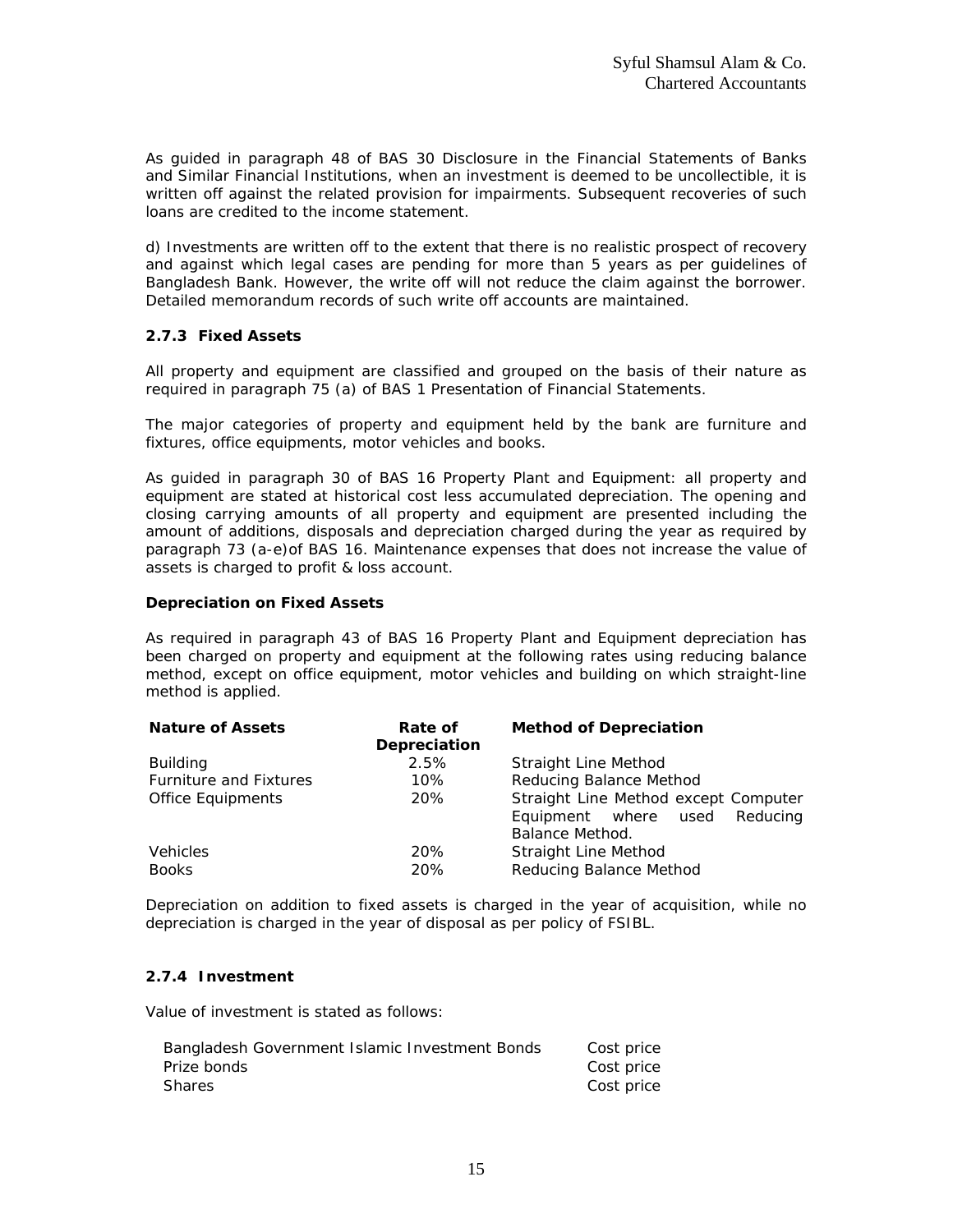### **2.8 Liabilities and provisions**

# **2.8.1 Retirement benefits of employees**

## **Provident Fund**

Provident fund benefits are given to staffs of FSIBL in accordance with the locally registered Provident Fund Rules. The employees' provident fund is administered by a Board of Trustees and is funded by contributions by employees and by the Bank at predetermined rates in equal proportion. These contributions are invested separately from the assets of FSIBL and the profit on such contributions credited to the members' account. The Fund recognized by the National Board of Revenue.

# **Gratuity Scheme**

The Company operates an unfunded gratuity scheme for its permanent employees, under which an employee is entitled to the benefits if his length of service is eight (08) years. FSIBL has made provision Tk.34.20 million as per gratuity rules of the Bank. Actual valuation of gratuity scheme had been made to assess the adequacy of the liabilities provided for the scheme as per BAS-19 "Employee Benefits''.

# **2.8.2 Social Security Benevolent Fund**

The Bank operates a social security benevolent fund by all employees' contribution for the sake of death and disability of employees.

# **2.8.3 Provision for Taxation**

Provision for corporate income tax has been made on taxable profit at the rate applicable (42.50%) for the Bank.

### **2.8.4 Deferred Tax**

Deferred tax asset are the amounts of income taxes recoverable in future periods in respect of taxable temporary differences. Deferred tax liabilities are the amounts of income taxes payable in future periods in respect of taxable temporary differences. Deferred tax assets and liabilities are recognized for the future tax consequences of timing differences arising between the carrying values of assets, liabilities, income and expenditure and their respective tax bases. Deferred tax is provided using the liability method for all temporary difference arising between the tax base of assets and liabilities and their carrying value for financial reporting purposes. The tax rate (42.50%) prevailing at the balance sheet date is used to determine deferred tax. The impact on the account of charges in the deferred tax assets and liabilities has also been recognized in the profit & loss account as per BAS-12 "Income Taxes".

In the year 2009 deferred tax assets arrived at Tk. 248 million. But management has decided not to recognize deferred tax assets in the year 2009. However, management has recognized deferred tax assets upto 2007 Tk. 80 million.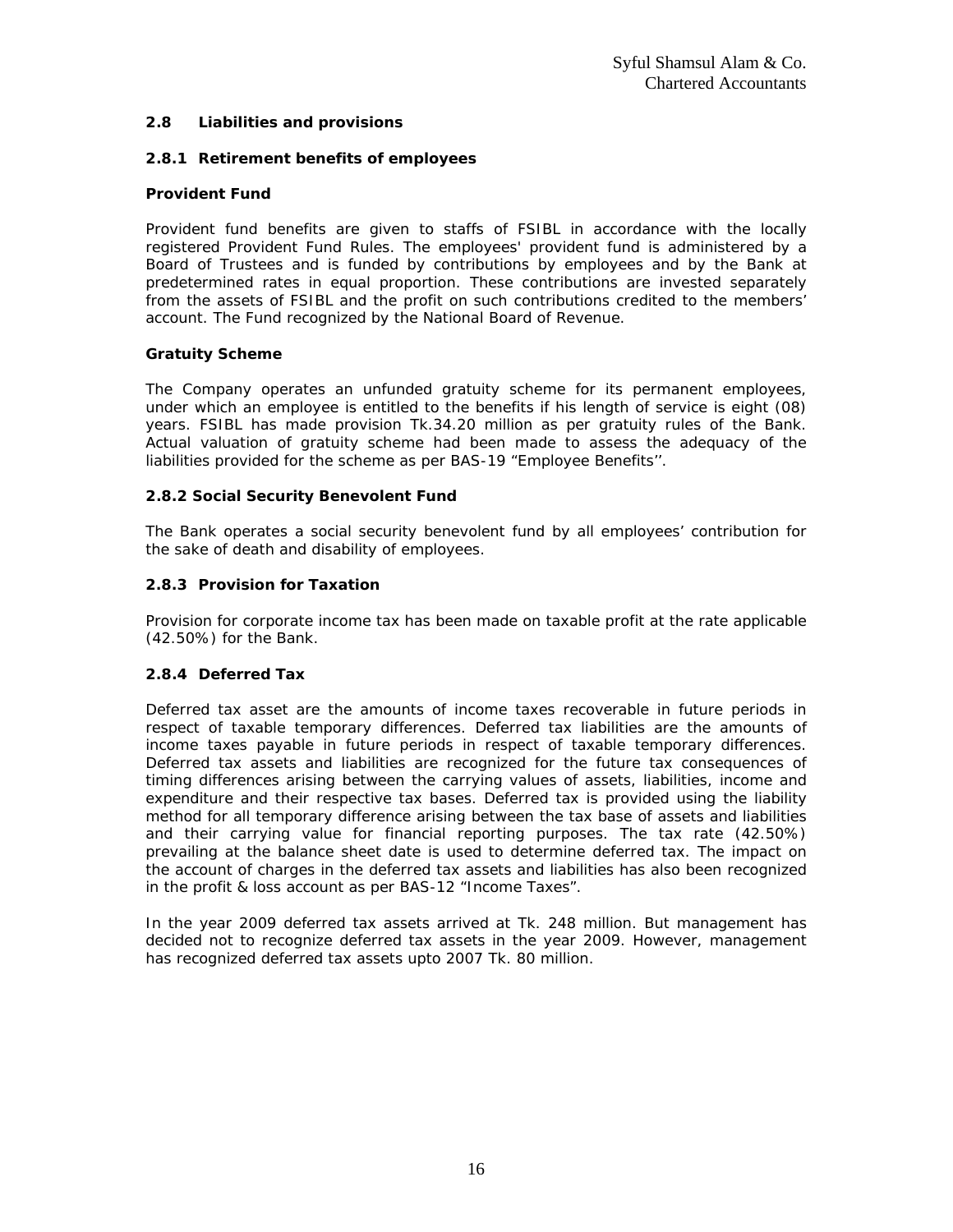# **2.9 Sharing of Investment Income**

In case of investments, Mudaraba fund gets preference over cost free fund. The investment income earned through deployment of Mudaraba fund is shared by the bank and the Mudaraba depositors at the pre-determined ratio fixed by the bank.

# **2.10 Zakat**

Zakat is paid by the bank at the rate of 2.58% (instead of 2.50% as the bank maintains its account following Gregorian year) on the closing balances of statutory reserve, general reserve and exchange equalization account. Payment of zakat on paid up capital and deposits is the responsibility of the shareholders and depositor's respectively.

# **2.11 Exchange Equalization Account**

This represents the amount arose from exchange gain upto 30.05.2003 due to devaluation of Bangladesh taka with foreign currencies and the system has been discontinued from 31.05.2003 on introduction of floating exchange rate. The amount is accounted for as per instruction issued by the Bangladesh Bank from time to time.

# **2.12 Cash Flow Statement**

Paragraph 102 of BAS 1 presentation of Financial Statements requires that a cash flow statement is to be prepared as it provides information about cash flows of the enterprise which is useful in providing users of financial statements with a basis to assess the ability of the enterprise to generate cash and cash equivalents and the needs of the enterprise to utilize those cash flows. Cash flow statement has been prepared under the direct method for the period, classified by operating, investing and financing activities as prescribed in paragraph 10 and 18 (a) of BAS 7 Cash Flow Statements.

# **2.13 Contingent Liabilities, Commitments and Other off-balance sheet items**

Provisions, Contingent Liabilities and Contingent Assets and Commitments are presented in the financial statements in line with paragraph 86 of BAS 37: Provisions, Contingent Liabilities and Contingent Assets.

# **2.14 Comparative Information**

As guided in paragraph 36 and 38 of BAS 1 Presentation of Financial Statements, comparative information in respect of the previous year have been presented in all numerical information in the financial statements and the narrative and descriptive information where, it is relevant for understanding of the current year's financial statements.

# **2.15 Segment reporting**

A business segment is a group of assets and operations engaged in providing products or services that are subject to risks and returns that are different from those of other business segments. A geographical segment is engaged in providing products or services within a particular economic environment that are subject to risks and return that are different from those of segments operating in other economic environments. As on reporting date FSBIL has no reportable segments.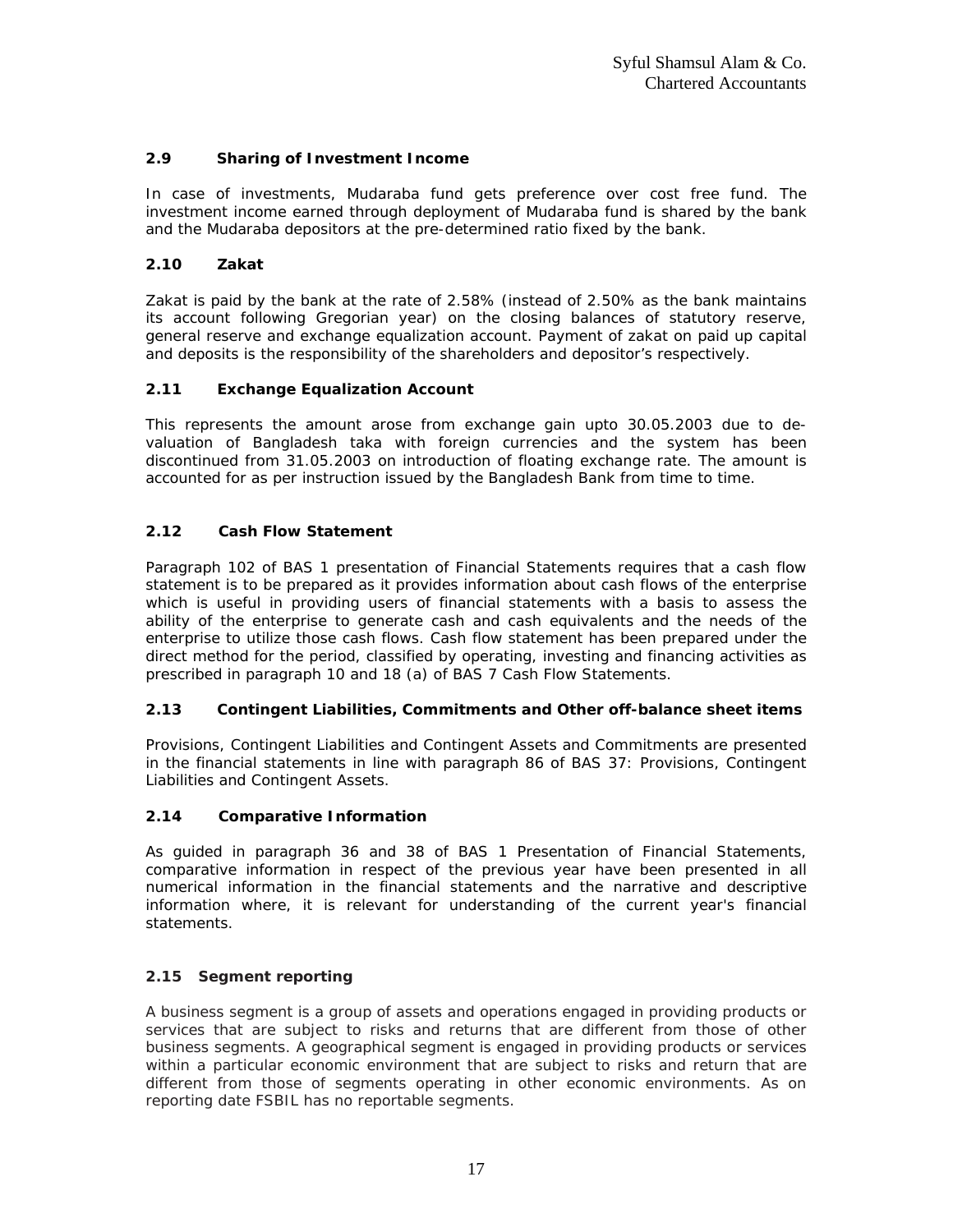# **2.16 Earning Per Share**

Earning per share has been calculated in accordance with BAS 33 Earning Per Share (EPS) which has been shown on the face of profit and loss account. This has been calculated by dividing the basic earnings by the weighted average number of ordinary shares outstanding during the year.

# **2.17 General**

(i) Wherever considered necessary, previous year's figures have been rearranged for the purpose of comparison;

(ii) Figures appearing in these Financial Statements have been rounded off to the nearest Taka.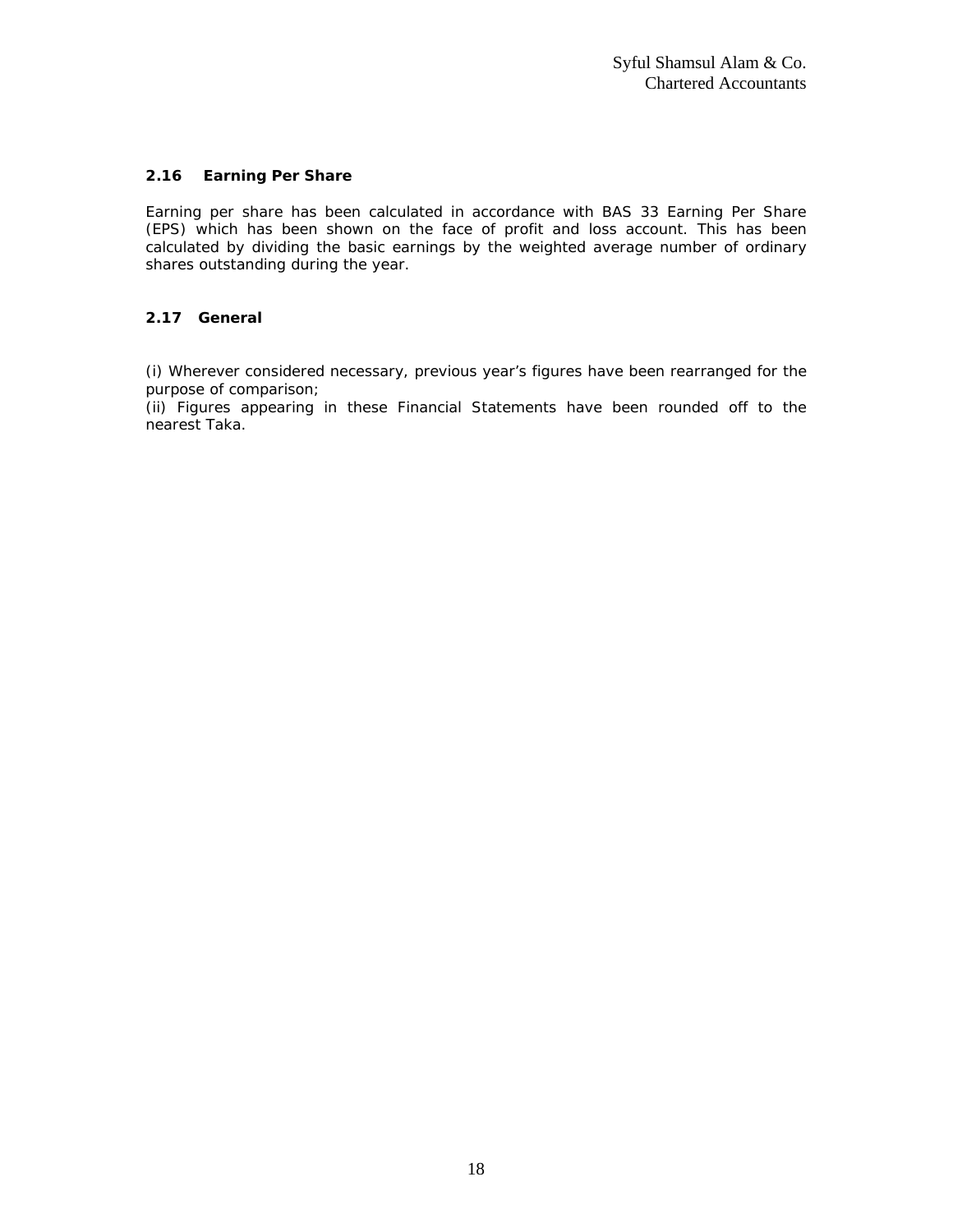|    |                                                 | 31.12.2009    | 31.12.2008    |
|----|-------------------------------------------------|---------------|---------------|
| 3  | <b>CASH</b>                                     |               |               |
| Α. | Cash in Hand                                    |               |               |
|    | In Local Currency                               | 419,071,005   | 210,802,271   |
|    | In Foreign Currencies                           | 13,836,726    | 13,629,539    |
|    |                                                 | 432,907,731   | 224,431,810   |
| В. | Balance with Bangladesh Bank and its Agent Bank |               |               |
|    | In Local Currency                               | 4,587,712,268 | 1,167,382,680 |

In Foreign Currencies

| 4,587,712,268 | 1,167,382,680 |
|---------------|---------------|
| 12,912,440    | 2,856,917     |
| 4,600,624,708 | 1,170,239,597 |
| 5,033,532,439 | 1,394,671,407 |

**Amount in Taka**

#### **B.1 Cash Reserve Ratio (CRR) and Statutory Liquidity Ratio (SLR)**

Cash Reserve Ratio (CRR) and Statutory Liquidity Ratio (SLR) have been calculated and maintained in accordance with the Section 25 & 33 of the Bank Companies Act. 1991 and subsequent BCD Circular No. 13 dated May 24, 1992; BRPD Circular No. 12 dated September 06, 1998, BRPD Circular No.12, dated September 20, 1999, BRPD Circular No. 22 dated November 06, 2003, BRPD Circular No. 03 dated 17 February, 2005 and BRPD Circular No. 11 & 12 dated 25 August 2005 & as per Bangladesh Bank Letter # DOS (SR) 1153/120-A/2009-46 dated 22 March 2009.

#### **B1.1 Cash Reserve Ratio (CRR): 5% of Average Demand and Time Liabilities:**

| <b>Reauired Reserve</b>   | 1,782,100,000 | 1,145,957,200 |
|---------------------------|---------------|---------------|
| Actual Reserve maintained | 3,421,600,000 | 1,166,022,880 |
| Surplus/(Short)           | 1,639,500,000 | 20,065,680    |

#### **B1.2 Statutory Liquidity Ratio (SLR): 10% of Average Demand and Time Liabilities:**

| 7,210,967,000 | 2,765,238,000   |
|---------------|-----------------|
| 3,646,837,000 | (1,360,208,000) |
|               |                 |
| 5,286,337,000 | (1,340,142,320) |
|               |                 |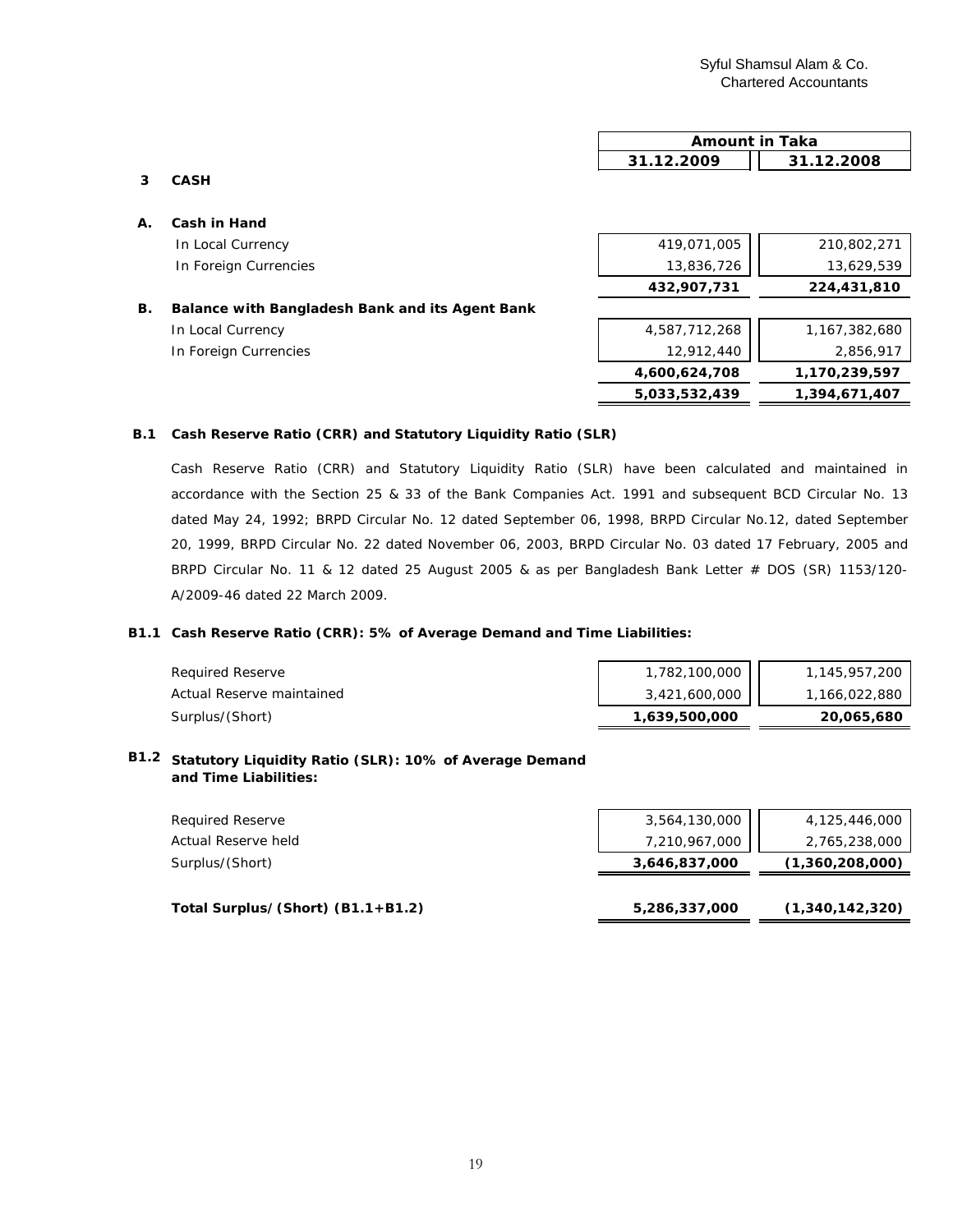| <b>Amount in Taka</b>    |  |
|--------------------------|--|
| 31.12.2008<br>31.12.2009 |  |

## **4 BALANCE WITH OTHER BANKS AND FINANCIAL INSTITUTIONS**

#### **A. Inside Bangladesh**

**Current Accounts** - -

| <b>Others Accounts</b>                |             |           |
|---------------------------------------|-------------|-----------|
| <b>Mudaraba Short Notice Deposits</b> |             |           |
| National Bank Ltd.                    | 46,168      | 44,449    |
| Mercantile Bank Ltd.                  | 127,389     | 172,487   |
| Southeast Bank Ltd.                   | 94,358,750  |           |
| Social Islami Bank Ltd.               | 5,199,790   |           |
| Dhaka Bank Ltd.                       | 7,990,750   |           |
| Bangladesh Commerce Bank Ltd.         | 8,076,123   |           |
| Dutch-Bangla Bank Ltd.                | 8,304,514   | 1,097,118 |
| AB Bank Ltd.                          | 323,602     |           |
| Islami Bank (BD) Ltd.                 | 34,603,271  | 857,829   |
|                                       | 159,030,357 | 2,171,883 |
|                                       |             |           |

| Fakhrul Islam Securities Ltd. | 78,719,861 |  |
|-------------------------------|------------|--|
|                               |            |  |

# **Mudaraba Term Deposits**

|                                                           | 256,300,000 | 2,026,300,000 |
|-----------------------------------------------------------|-------------|---------------|
| International Leasing and Financial Services Ltd.         | 6,300,000   | 6,300,000     |
| Oman Bangladesh Leasing & Finance Ltd.                    | 250,000,000 |               |
| l td.                                                     |             | 50,000,000    |
| Industrial and Infrastructure Development Finance Company |             |               |
| National Housing Finance and Investment Ltd.              |             | 1,270,000,000 |
| Bangladesh Finance and Investment Ltd.                    |             | 450,000,000   |
| Bangladesh Industrial Finance Company Ltd.                |             | 250,000,000   |

### **Balance Carried Forward 494,050,218 2,028,471,883**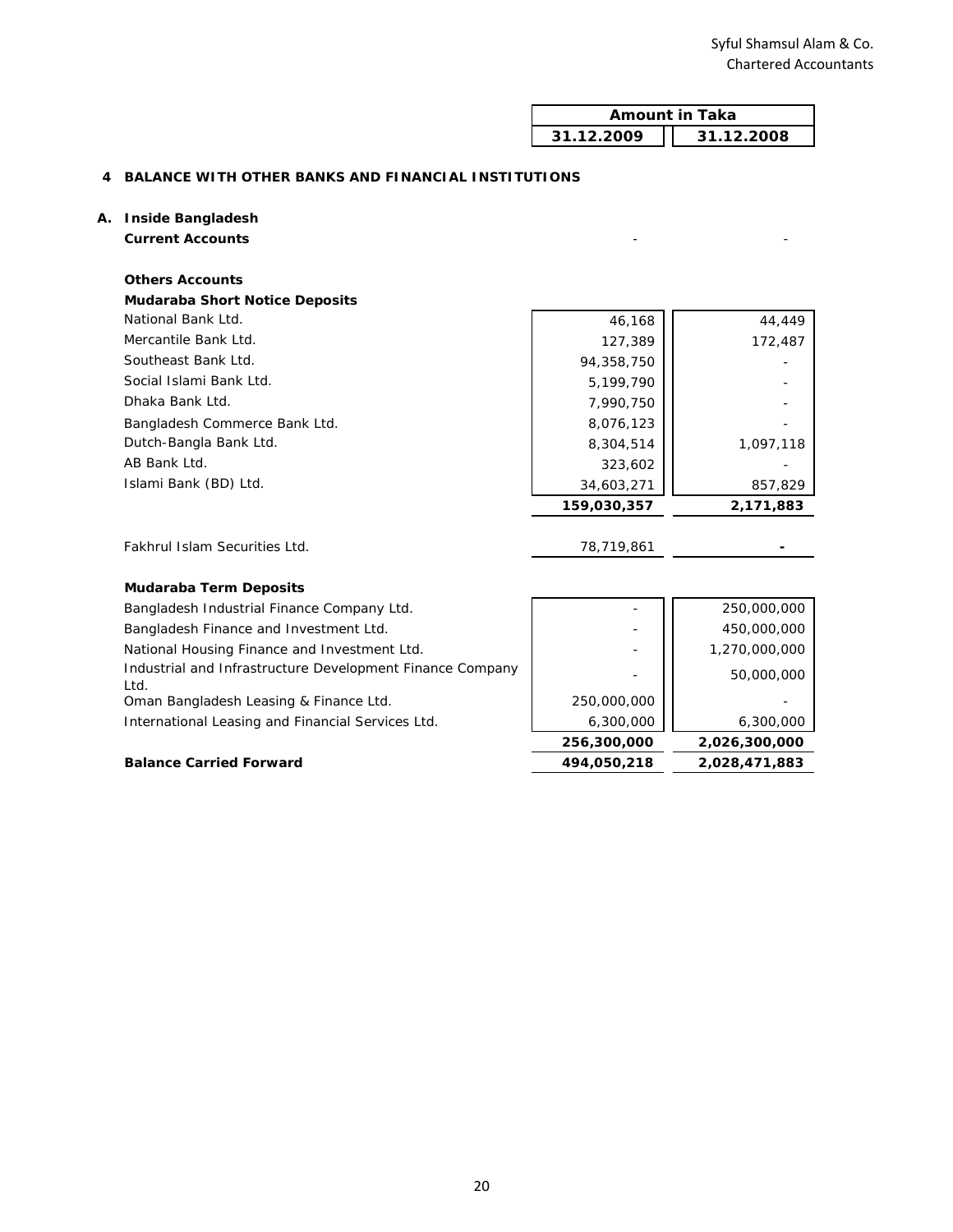| Amount in Tk. | Amount in Tk. |
|---------------|---------------|
| 31.12.2009    | 31.12.2008    |
|               |               |

#### **Balance Brought Forward-Inside Bangladesh 2 494,050,218 ,028,471,883**

|  | <u>JI.IZ.ZUU Z</u> |  |
|--|--------------------|--|
|  |                    |  |
|  |                    |  |
|  | 404 AEA 340        |  |

| 3. Outside Bangladesh                               | <b>Currency</b> | <b>Amount</b> | <u>Rate</u> |             | <u>Amount</u> | <u>Rate</u> |               |
|-----------------------------------------------------|-----------------|---------------|-------------|-------------|---------------|-------------|---------------|
| <b>Current Account</b>                              |                 |               |             |             |               |             |               |
| Mashreg Bank, London                                | <b>GBP</b>      | 2,302.54      | 110.0302    | 253,349     | 920.80        | 99.8582     | 91,949        |
| Standered Chartered Bank, Frankfurt, Germany        | <b>EURO</b>     | 43,193.05     | 99.1206     | 4,281,321   | 7,259.86      | 97.1290     | 705,143       |
| NIB Bank (NDLC - IFIC Bank Ltd), Pakistan           | ACU\$           | 7,818.75      | 69.2667     | 541,579     | 8,423.15      | 68.9200     | 580,523       |
| Commerz Bank AG, Frankfurt, Germany                 | EURO            | 15,368.52     | 99.1206     | 1,523,337   | 23,956.54     | 97.1290     | 2,326,875     |
| Bank of Bhutan, Thimpo, Bhutan                      | ACU\$           | 2,368.10      | 69.2667     | 164,030     | 2,368.10      | 68.9200     | 163,209       |
| Sonali Bank, Kolkata, India                         | ACU\$           | 14,944.40     | 69.2667     | 1,035,149   | 14,944.40     | 68.9200     | 1,029,968     |
| Mashreg Bank, PSC, London.                          | <b>EURO</b>     | 10,240.74     | 99.1206     | 1,015,068   | 16,449.04     | 97.1290     | 1,597,679     |
| Standered Chartered Bank, Tokyo                     | <b>J.YEN</b>    | 499,832.00    | 0.7514      | 375,574     | 383,882.00    | 0.7632      | 292,979       |
| Union De Banques Arabes Et Feancauses, Tokyo, Japan | J.YEN           | 3,800.00      | 0.7514      | 2,855       | 3,800.00      | 0.7632      | 2,900         |
| AB Bank Ltd, Mumbai, India                          | ACU\$           | (19,080.81)   | 69.2667     | (1,321,665) | 8,721.84      | 68.9200     | 601,109       |
| Standard Charterd Bank (Amex), Newyork              | <b>USD</b>      | 30.509.02     | 69.2667     | 2,113,259   | 100,931.20    | 68.9200     | 6,956,178     |
| Standard Charterd Bank (Pakistan Limited), Colombo  | ACU\$           | 45,160.00     | 69.2667     | 3,128,084   | 45,160.00     | 68.9200     | 3,112,427     |
| Standard Charterd Bank, Mumbai                      | ACU\$           | 33,022.81     | 69.2667     | 2,287,381   | 8,011.67      | 68.9200     | 552,164       |
| ICICI bank Ltd, Hongkong                            | <b>USD</b>      | 97,472.26     | 69.2667     | 6,751,582   |               |             |               |
| Mashreg Bank, Newyork                               | <b>USD</b>      | 302,262.70    | 69.2667     | 20,936,740  | 349,947.94    | 68.9200     | 24,118,412    |
| HSBC, USA                                           | <b>USD</b>      | 2,537,473.07  | 69.2667     | 175,762,386 | 367, 355.57   | 68.9200     | 25,318,146    |
| HSBC, Mumbai, India                                 | ACU\$           | 566.97        | 69.2667     | 39,272      | 5,238.57      | 68.9200     | 361,042       |
| ICICI bank Ltd, Kolkata, India                      | ACU\$           | (4, 159.24)   | 69.2667     | (288,097)   | 7,125.63      | 68.9200     | 491,098       |
| Mashreg Bank, PSC, London.                          | <b>USD</b>      | 3,387.98      | 69.2667     | 234,674     | 3,387.98      | 68.9200     | 233,500       |
| Habib Bank, Zuric, Switzerland                      | <b>CHF</b>      | 15,459.00     | 66.6410     | 1,030,203   | 1,460.00      | 65.4014     | 95,486        |
| Wachovia Bank, NY, USA                              | <b>USD</b>      | 248,806.71    | 69.2667     | 17,234,020  | 62,878.29     | 68.9200     | 4,333,572     |
|                                                     |                 |               |             | 237,100,103 |               |             | 72,964,361    |
|                                                     |                 |               |             | 731,150,321 |               |             | 2,101,436,244 |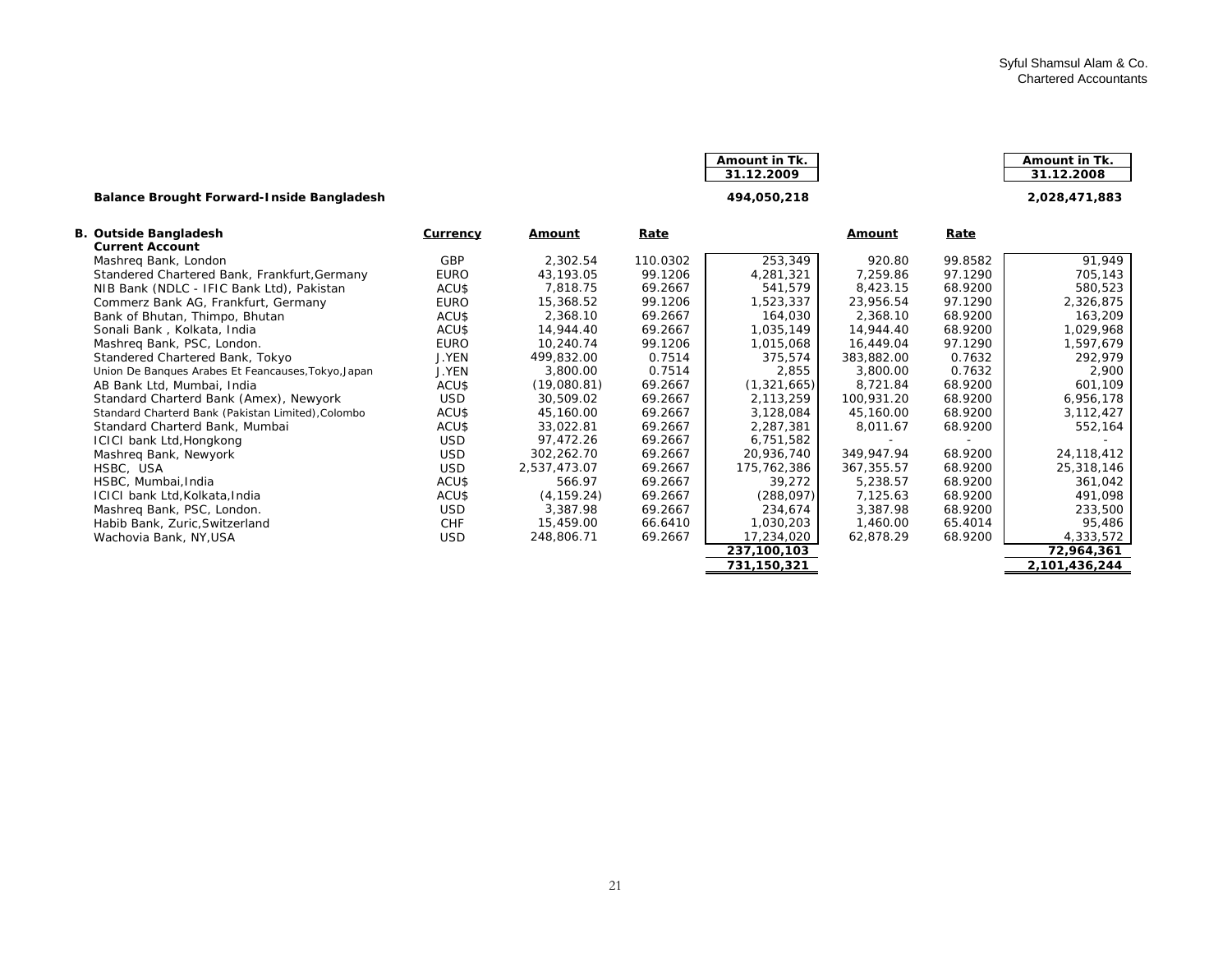$\overline{\mathsf{I}}$ 

 **2,101,436,244 731,150,321** 

 **1,331,969,100 1,610,674,000** 

 **1,332,969,100 1,914,504,030** 

|                                                           | <b>Amount in Taka</b>    |               |  |
|-----------------------------------------------------------|--------------------------|---------------|--|
|                                                           | 31.12.2009               | 31.12.2008    |  |
| C. Maturity-wise Grouping (Inside and Outside Bangladesh) |                          |               |  |
| Payable on Demand                                         | 474,850,321              | 75,136,244    |  |
| Up to Three Months                                        | ٠                        | 1,300,000,000 |  |
| Three Months to One Year                                  | 256,300,000              | 726,300,000   |  |
| One Year to Five Years                                    | $\overline{\phantom{a}}$ | ۰             |  |

#### **5 INVESTMENTS IN SHARES AND SECURITIES**

| <b>Government Securities</b>        |  |
|-------------------------------------|--|
| $\tau$ $\sim$ $\sim$ $\sim$ $\cdot$ |  |

Above Five Years

Treasury Bills 735,501,600 - 2012 12:00 12:00 12:00 12:00 12:00 12:00 12:00 12:00 12:00 12:00 12:00 12:00 12:0 Bangladesh Govt. Islamic Bonds 1,610,000,000 - 1,610,000,000 - 1,610,000,000 - 1,610,000,000 - 1,610,000,000 -Bangladesh Govt. Treasury Bonds **595,000,000** - **1** 595,000,000 - 595,000,000 - 595,000,000 - 595,000,000 - 595,000,000 - 595,000,000 - 595,000,000 - 595,000,000 - 595,000,000 - 595,000,000 - 595,000,000 - 595,000,000 - 59 Prize Bonds 1,467,500 674,000

#### **Quoted/Unquoted Shares (Note - 5.1) 241,352,032 1,000,000 Others (\*)** - 62,477,998 - 62,477,998 - 62,477,998 - 62,477,998 - 62,477,998 - 63,477,998 - 63,477,998 - 63,477,998

(\*) Security kept to open Exchange House in Italy.

#### **5.1 Quoted/Unquoted Shares**

| 2009                                           |                                 |              |                           |                           |
|------------------------------------------------|---------------------------------|--------------|---------------------------|---------------------------|
| <b>Name of Companies</b>                       | Face value<br>per share<br>Taka | No. of Share | Acquisition<br>cost(Taka) | Acquisition<br>cost(Taka) |
| Quoted:                                        |                                 |              |                           |                           |
| Fareast Islami Life Insurance Co.              | 100                             | 7700         | 19,066,518                |                           |
| Islami Bank Bangladesh Ltd.                    | 100                             | 53460        | 28,640,688                |                           |
| Social Islami Bank Ltd.                        | 100                             | 5000         | 1,089,592                 |                           |
| Advanced Chemical Industries Ltd.              | 10                              | 50700        | 22,786,036                |                           |
| Export Import Bank (Bd) Ltd.                   | 100                             | 25000        | 7,952,520                 |                           |
| Square Pharmaceuticals Ltd.                    | 100                             | 6815         | 17,496,886                |                           |
| Aims First Mutual Fund                         | 1                               | 105000       | 1,897,459                 |                           |
| Beximco Ltd.                                   | 10                              | 40000        | 11,430,312                |                           |
| Fu-Wang Ceramic Ltd.                           | 100                             | 26800        | 10,764,540                |                           |
| Summit Power                                   | 100                             | 20000        | 25,797,369                |                           |
| Titas Gas Transmission & Distribution Co. Ltd. | 100                             | 15000        | 10,094,832                |                           |
| <b>ACI Formulation Ltd.</b>                    | 10                              | 53200        | 9,888,307                 |                           |
| Dhaka Electric Supply Co.                      | 100                             | 10900        | 19,242,608                |                           |
| Keya Detergent Ltd.                            | 10                              | 192000       | 11,136,014                |                           |
| Uttara Bank Ltd.                               | 100                             | 3300         | 4,456,160                 |                           |
| Dacca Dyeing Ltd.                              | 10                              | 142000       | 8,310,942                 |                           |
| Beximco Pharmaceuticals Ltd.                   | 10                              | 28450        | 4,789,931                 |                           |
| Square Textile Mills Ltd.                      | 10                              | 75000        | 8,454,185                 |                           |
| Lafarge Surma Cement Ltd.                      | 100                             | 10000        | 5,360,474                 |                           |
| Southeast Bank Ltd.                            | 100                             | 34150        | 11,696,659                |                           |
| <b>Total</b>                                   |                                 |              | 240,352,032               |                           |
| Unquoted:                                      |                                 |              |                           |                           |
| Central Depository Bangladesh Ltd.             | 1,000,000                       | 1            | 1,000,000                 | 1,000,000                 |
|                                                |                                 |              | 241,352,032               | 1,000,000                 |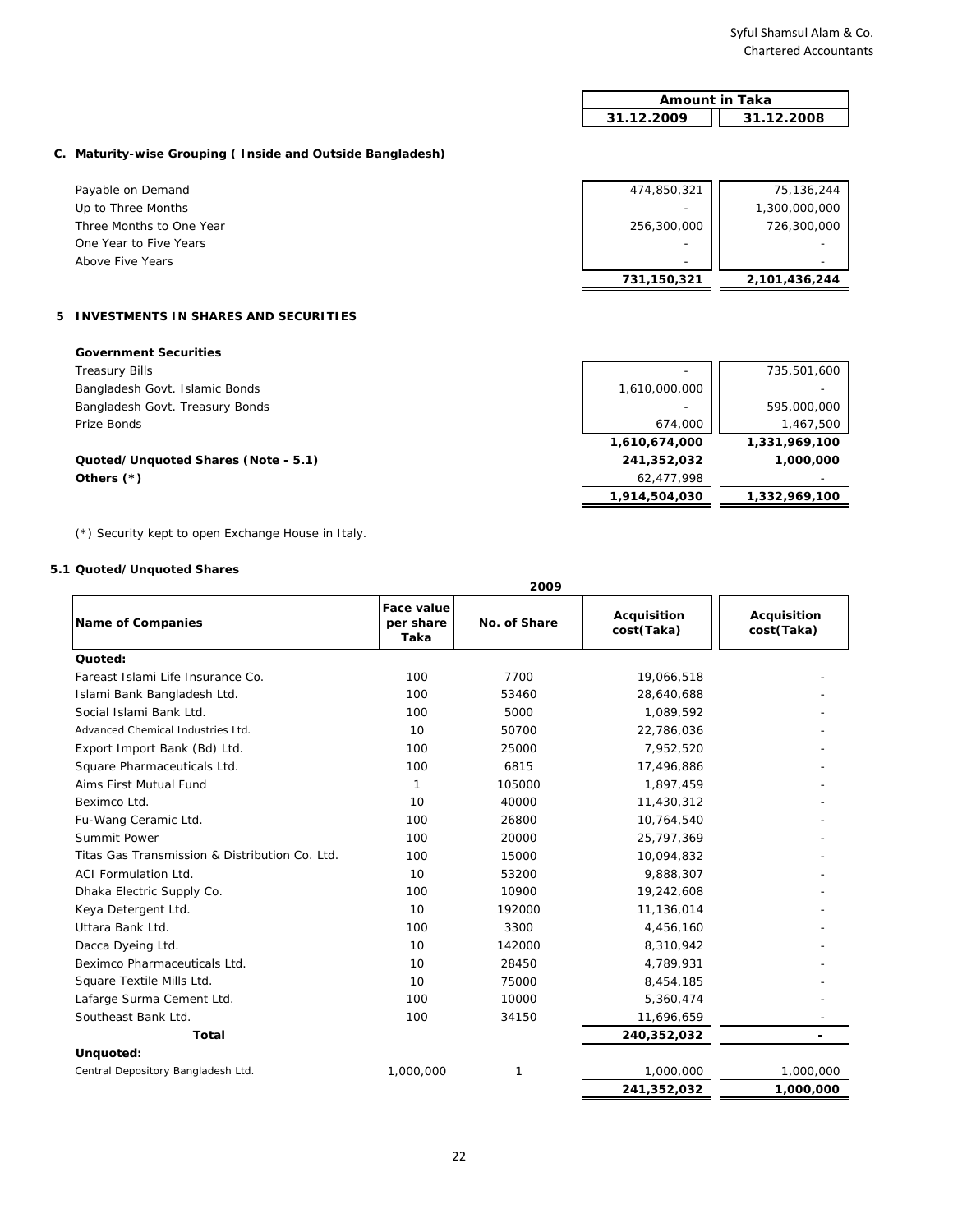| <b>Amount in Taka</b> |            |
|-----------------------|------------|
| 31.12.2009            | 31.12.2008 |

## **5.2 Maturity Grouping of Investments in Shares and Securities**

|                           | 1,914,504,030 | 1,332,969,100 |
|---------------------------|---------------|---------------|
| More than Five Years      | 63,477,998    | 1,000,000     |
| One Year to Five Years    | 1,610,000,000 | 595,000,000   |
| Three Months to One Year  |               |               |
| One Month to three Months |               | 735,501,600   |
| Within One Month          | 240,352,032   |               |
| On Demand                 | 674,000       | 1,467,500     |
|                           |               |               |

# **5.3 Investment -Government Securities (T.bill)**

| 91 days Treasury Bills  | -                        | 735,501,600 |
|-------------------------|--------------------------|-------------|
| 182 days Treasury Bills | -                        |             |
| 1 year Treasury Bills   | -                        |             |
| 2 years Treasury Bills  | -                        |             |
| 5 years Treasury Bills  | $\overline{\phantom{a}}$ |             |
|                         |                          | 735,501,600 |

#### **6 INVESTMENTS (All Inside Bangladesh)**

| General Investments                         |  |
|---------------------------------------------|--|
| Bills Purchased and Discounted (Note - 6.B) |  |

|                                             | 38,725,874,774 | 25,094,658,077 |
|---------------------------------------------|----------------|----------------|
| Bills Purchased and Discounted (Note - 6.B) | 3,109,424,281  | 1,928,647,367  |
| General Investments                         | 35,616,450,493 | 23,166,010,710 |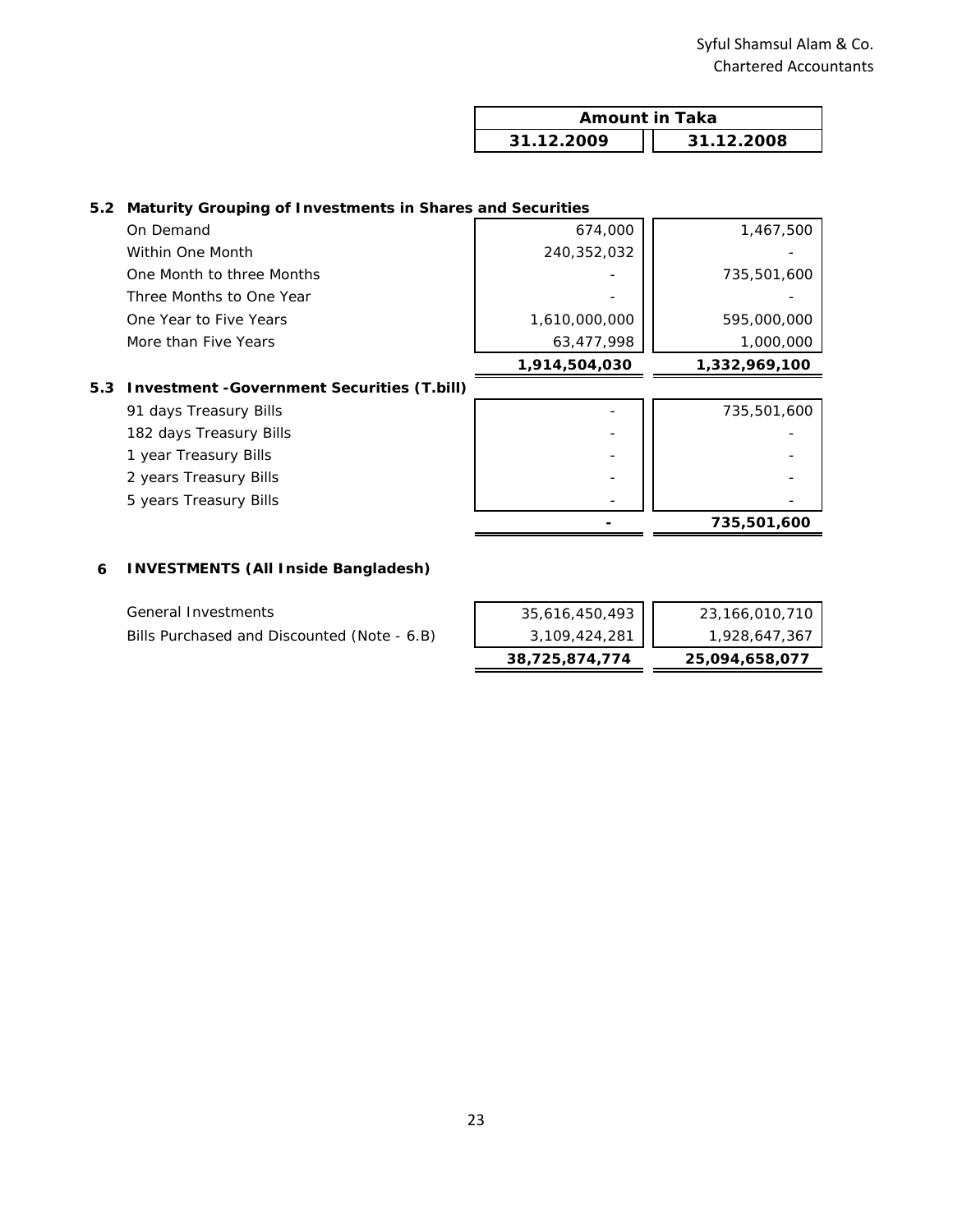| <b>Amount in Taka</b>    |  |
|--------------------------|--|
| 31.12.2008<br>31.12.2009 |  |

| <b>Inside Bangladesh</b>                  |                |                |
|-------------------------------------------|----------------|----------------|
| <b>Investment General</b>                 | 7,976,946,868  | 6,974,879,302  |
| Bai Murabaha (Hypo)                       | 4,822,255,090  | 2,125,018,350  |
| Bai Murabaha Post Import (TR)             | 9,432,186,558  | 3,797,324,498  |
| Bai Murabaha Post Import (Pledge)         | 60,754,375     | 121,517,736    |
| Bai Murabaha (Share)                      | 33,276,962     |                |
| Bai Murabaha Import Bills                 | 1,136,263,758  | 430,844,697    |
| Bai Muajjal (DDIS)                        | 13,109,722     | 13,709,866     |
| HPSM (House Building)                     | 1,113,760,865  | 392,622,955    |
| Pre-Shipment Investment                   | 133,881,304    | 126,045,012    |
| HPSM (Transport)                          | 54,018,912     | 50,359,301     |
| HPSM (Scheme)                             | 2,001,668,897  | 40,765,448     |
| Wajira Bill Okalah Against Cash Incentive | 1,671,034      |                |
| Quard Invesmnet A/C                       | 348,170,079    | 10,745,867     |
| Bai Murabaha General                      | 2,942,572,976  | 2,863,883,773  |
| Bai Murabaha against Security             | 4,492,672,184  | 5,931,299,938  |
| Bai Murabaha Import                       | 33,307,285     | 33,750,141     |
| Bai Murabaha Export                       | 74,400,155     | 247,995,297    |
| <b>SME Investment</b>                     | 24,283,040     | 3,632,612      |
| Quard agsinst PF (Staff)                  | 1,897,968      | 1,013,220      |
| Agricultural Investment                   | 13,835,562     | 602,697        |
| Project Investment                        | 880,802,188    |                |
| Lease Investment/Izarah                   | 299,560        |                |
| Bai Salam Export                          | 15, 154, 875   |                |
| <b>HPSM Consumer Investment</b>           | 9,260,276      |                |
|                                           | 35,616,450,493 | 23,166,010,710 |
| <b>Outside Bangladesh</b>                 |                |                |
|                                           | 35,616,450,493 | 23,166,010,710 |
|                                           |                |                |

#### **6.A General Investmnet (Murabaha, Bai - Muajjal, HPSM) etc.**

# **6.B Bills Purchased and Discounted**

| Payable in Bangladesh      | 3,076,367,448  | 1,909,947,570  |
|----------------------------|----------------|----------------|
| Payable outside Bangladesh | 33,056,833     | 18,699,797     |
|                            | 3,109,424,281  | 1,928,647,367  |
|                            | 38,725,874,774 | 25,094,658,077 |

# **6.1 Maturity Grouping of Investments**

| Payable on Demand        | 2,806,041,600  | 1,818,336,059  |
|--------------------------|----------------|----------------|
| Up to Three Months       | 9,748,355,188  | 6,317,007,471  |
| Three Months to One Year | 8,450,696,233  | 5,476,114,709  |
| One Year to Five Years   | 12,089,464,170 | 7,834,063,697  |
| Above Five Years         | 5,631,317,583  | 3,649,136,141  |
|                          | 38,725,874,774 | 25,094,658,077 |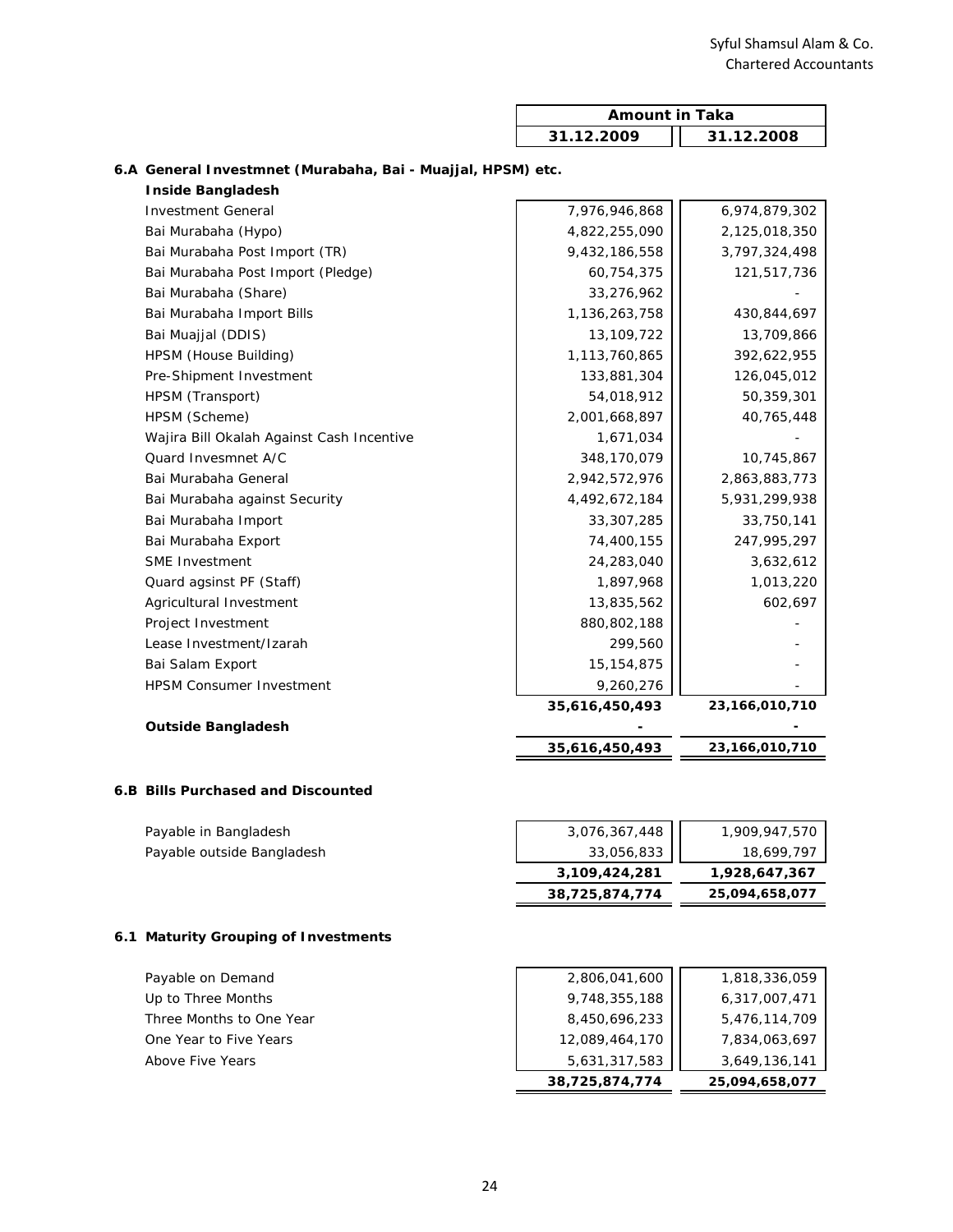| Amount in Taka |            |  |
|----------------|------------|--|
| 31.12.2009     | 31.12.2008 |  |

#### **6.2 Analysis to disclose the following Significant Concentration including Bills Purchased & Discounted**

| Investment to staff                                     | 68,668,018<br>38,725,874,774 | 60,833,312<br>25,094,658,077 |
|---------------------------------------------------------|------------------------------|------------------------------|
| Investments to Industry                                 | 2,094,500,000                | 1,287,100,000                |
| Investments to Customers Group                          | 32,651,966,774               | 23,743,780,077               |
| Investments to Chief Executive and Other high Officials | 1,852,982                    | 2,944,688                    |
| Investments to Directors of other Banks                 | 3,908,887,000                |                              |

#### **6.3 Investments to Customers for more than 15% of FSIBL's total Capital**

| Number of Clients                 | Ο3            | 06            |
|-----------------------------------|---------------|---------------|
| Amount of Outstanding Investments |               |               |
| Funded                            | 3,862,200,000 | 4,681,000,000 |
| Non-funded                        | 265,900,000   | 96,900,000    |
|                                   | 4,128,100,000 | 4,777,900,000 |

The Bank extended different investment facilities to Mr. Nurun Nabi and his related Enterprise of Agrabad branch, Chittagong of Tk. 4,400.30 million (Balance as of 31/12/09) for which the honorable High Court has given injunction vide writ petition no. 4874/07 against classification by the Bank. The Bank has obtained security value of which is Tk. 4,652.22 million against these investments and also rescheduled the investments accounts.

#### **6.4 Economic Sector wise Investments**

| Agriculture:                              |                |                |
|-------------------------------------------|----------------|----------------|
| Fishing                                   | 92,400,000     | 90,453,000     |
| Tea                                       |                |                |
| Others                                    | 145,700,000    | 72,825,000     |
| <b>Textile and Readymade Garments:</b>    |                |                |
| Garments                                  | 356,500,000    | 223,124,000    |
| Readymade Garments - Export               | 413,000,000    | 379,514,000    |
| Textile and Textile Products- Import      | 1,198,600,000  | 345,914,000    |
| Others - Export                           | 455,000,000    | 348,426,000    |
| Others - Import                           | 2,877,300,000  | 1,227,259,000  |
| Medicine - Import                         | 83,300,000     | 56,874,000     |
| Chemical - Import                         | 15,500,000     | 10,431,000     |
| <b>Contractor Finance</b>                 | 2,353,200,000  | 2,057,744,000  |
| Transport                                 | 79,600,000     | 31,394,000     |
| <b>Bricks</b>                             | 10,100,000     | 16,890,000     |
| Cold Storage                              | 69,800,000     | 43,473,000     |
| Steel and Engineering                     | 55,000,000     | 50,748,000     |
| Internal Trade Finance:                   |                |                |
| Whole Sale Trading                        | 5,943,300,000  | 4,581,529,000  |
| Retail Trading                            | 4,886,700,000  | 1,367,004,000  |
| Others                                    | 4,559,000,000  | 4,723,643,000  |
| <b>House Building:</b>                    |                |                |
| Commercial                                | 2,925,300,000  | 387,069,000    |
| Staff                                     | 61,100,000     | 53,025,000     |
| <b>Special Program:</b>                   |                |                |
| Consumer Finance and Hire Purchase Scheme | 67,000,000     | 54,475,000     |
|                                           | 38,725,874,774 | 25,094,658,077 |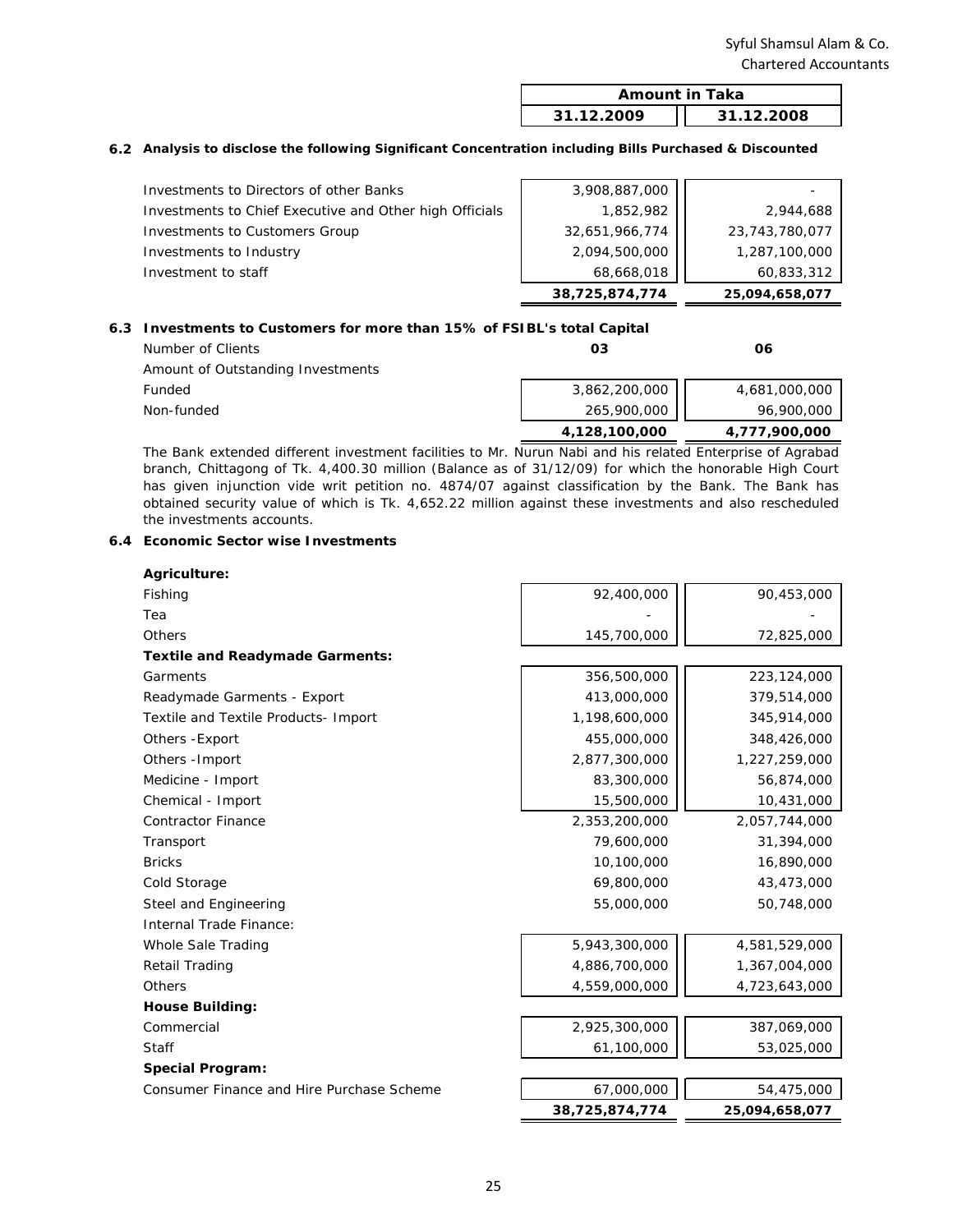| <b>Amount in Taka</b> |            |  |
|-----------------------|------------|--|
| 31.12.2009            | 31.12.2008 |  |

#### **6.5 Geographical Location-wise**

|              | 38,725,874,774    | 25,094,658,077 |
|--------------|-------------------|----------------|
|              | 370,160,295       | 183,988,855    |
| Sylhet       | 74,346,065        | 70,310,771     |
| Chittagong   | 83,739,248        | 64,651,509     |
| Dhaka        | 212,074,982       | 49,026,575     |
| <b>Rural</b> |                   |                |
|              | 38, 355, 714, 479 | 24,910,669,222 |
| Sylhet       | 447,021,131       | 266,612,715    |
| Khulna       | 63,399,570        | 11,372,153     |
| Rajshahi     | 275,456,828       | 59,199,955     |
| Chittagong   | 21,350,614,797    | 13,849,295,382 |
| <b>Dhaka</b> | 16,219,222,153    | 10,724,189,017 |
| Urban        |                   |                |

#### **6.6 Investments Classified as per Bangladesh Bank Circular**

| Unclassified            |                |                |
|-------------------------|----------------|----------------|
| Standard                | 37,882,785,774 | 24,038,385,372 |
| Special Mention Account | 12,574,000     | 2,860,000      |
|                         | 37,895,359,774 | 24,041,245,372 |
| Classified:             |                |                |
| Sub-standard            | 6,045,000      |                |
| Doubtful                | 96,000         | 3,146,000      |
| Bad & Loss              | 824,374,000    | 1,050,266,705  |
|                         | 830,515,000    | 1,053,412,705  |
|                         | 38,725,874,774 | 25,094,658,077 |
|                         |                |                |

#### **6.7 Particulars of Required Provision for Investments Classification status Percentage** Base for provision

#### **Required provisoin**

| Unclassified                        |         |                          |               |             |
|-------------------------------------|---------|--------------------------|---------------|-------------|
| Standard                            | Various | 43,935,728,795           | 465,695,778   | 290,765,573 |
| <b>Special Mention Account</b>      | 5%      | 11,833,000               | 591,650       | 141,300     |
|                                     |         |                          | 466,287,428   | 290,906,873 |
| Classified:                         |         |                          |               |             |
| Sub-standard                        | 20%     | $\overline{\phantom{a}}$ |               |             |
| Doubtful                            | 50%     | 52,000                   | 26,000        | 558,000     |
| Bad and Loss                        | 100%    | 499,752,000              | 499,752,000   | 596,616,720 |
|                                     |         |                          | 499,778,000   | 597,174,720 |
|                                     |         |                          | 966,065,428   | 888.081.593 |
|                                     |         |                          |               |             |
| Required Provision for Investments  |         |                          | 966,065,428   | 888,081,593 |
| <b>Total Provision Maintained</b>   |         |                          | 1,019,899,999 | 919,899,999 |
| <b>Provision Excess/(Shortfall)</b> |         |                          | 53,834,571    | 31,818,406  |

\*General Provision is kept @ 1% on general investments, 2% on small enterprise financing, 5% on consumer finance scheme (other than Housing finance and investments for professionals to set up business), 1% on Off-Balance Sheet exposure and 2% on Housing finance and investments for professionals to set up business.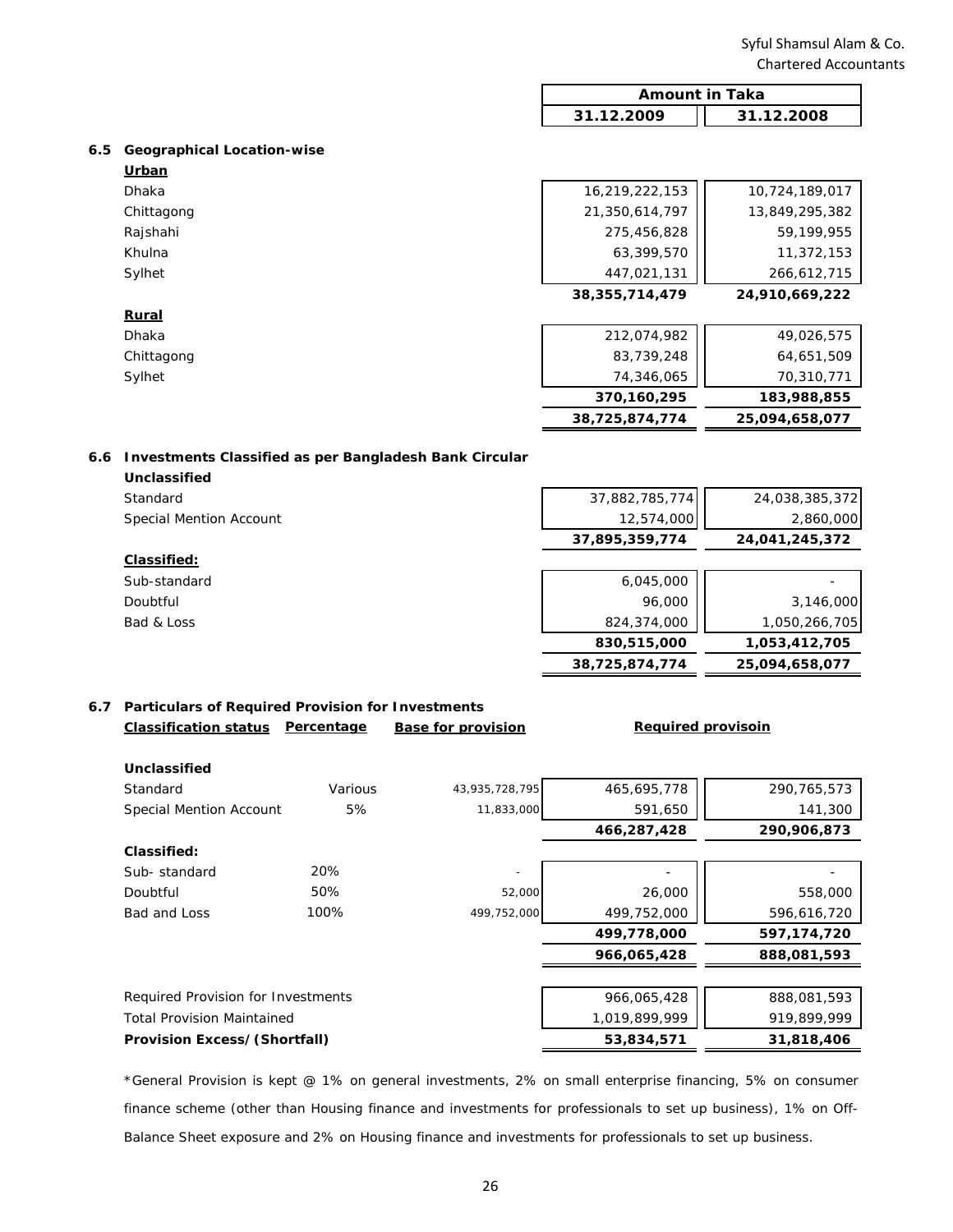|      |                                                                                                                                                                                                                                                                                              | <b>Amount in Taka</b> |                 |
|------|----------------------------------------------------------------------------------------------------------------------------------------------------------------------------------------------------------------------------------------------------------------------------------------------|-----------------------|-----------------|
|      |                                                                                                                                                                                                                                                                                              | 31.12.2009            | 31.12.2008      |
|      | 6.8 Particulars of Investments                                                                                                                                                                                                                                                               |                       |                 |
| i)   | Investments considered good in respect of which the Bank<br>Company is fully secured                                                                                                                                                                                                         | 21,016,337,774        | 20,045,013,511  |
| ii)  | Investments considered good for which the bank holds no<br>Security other than the debtors personal security                                                                                                                                                                                 | 13,799,759,000        | 4,969,439,566   |
| iii) | Investment considered good and secured by the personal<br>security of one or more parties in addition to the personal<br>security of the debtors                                                                                                                                             | 3,909,778,000         | 80,205,000      |
| iv)  | Investments adversely classified; provision not maintained<br>there against                                                                                                                                                                                                                  |                       |                 |
|      |                                                                                                                                                                                                                                                                                              | 38,725,874,774        | 25,094,658,077  |
| V)   | Investments due by directors or executives of the banking<br>company or any of them taken either severally or jointly with<br>any other person.                                                                                                                                              | 70,521,000            | 56,617,000      |
| vi)  | Invetments due by companies or firms in which the directors of<br>the bank company are interested as directors partners or<br>managing agents or in case of private companies, as members.                                                                                                   |                       |                 |
|      | vii) Maximum total amount of investments, including temporary<br>advances made at any time during the year to directors or<br>managers or officers of the banking company or any of them<br>either separately or jointly with any other person                                               |                       | 7,161,000       |
|      | viii) Maximum total amount of investments, including temporary<br>advances granted during the year to the companies or firms in<br>which the directors of the banking company are interested as<br>directors, partners or managing agents or in the case of private<br>companies, as members |                       |                 |
| ix)  | Due from other banking companies                                                                                                                                                                                                                                                             |                       |                 |
| X)   | Total amount of classified Invetsments on which profit is not<br>credited to income                                                                                                                                                                                                          | 830,515,000           | 1,053,412,705   |
| а.   | Movement of classified Investments                                                                                                                                                                                                                                                           |                       |                 |
|      | Opening balance                                                                                                                                                                                                                                                                              | 750,300,000           | 1,210,643,000   |
|      | Increase/ (Decrease) during the period                                                                                                                                                                                                                                                       | 80,215,000            | (157, 230, 295) |
|      |                                                                                                                                                                                                                                                                                              | 830,515,000           | 1,053,412,705   |
| b.   | Amount of provision kept against investment classified as<br>'bad/loss' on the reporting date of Balance Sheet                                                                                                                                                                               | 507,694,000           | 597,694,000     |
| c.   | Profit credited to the profit Suspense Account                                                                                                                                                                                                                                               | 166,480,874           | 148,476,068     |
| xi)  | Amount of written off Investment:                                                                                                                                                                                                                                                            |                       |                 |
|      | Cumulative amount                                                                                                                                                                                                                                                                            |                       |                 |
|      | Amount written off during the year                                                                                                                                                                                                                                                           |                       |                 |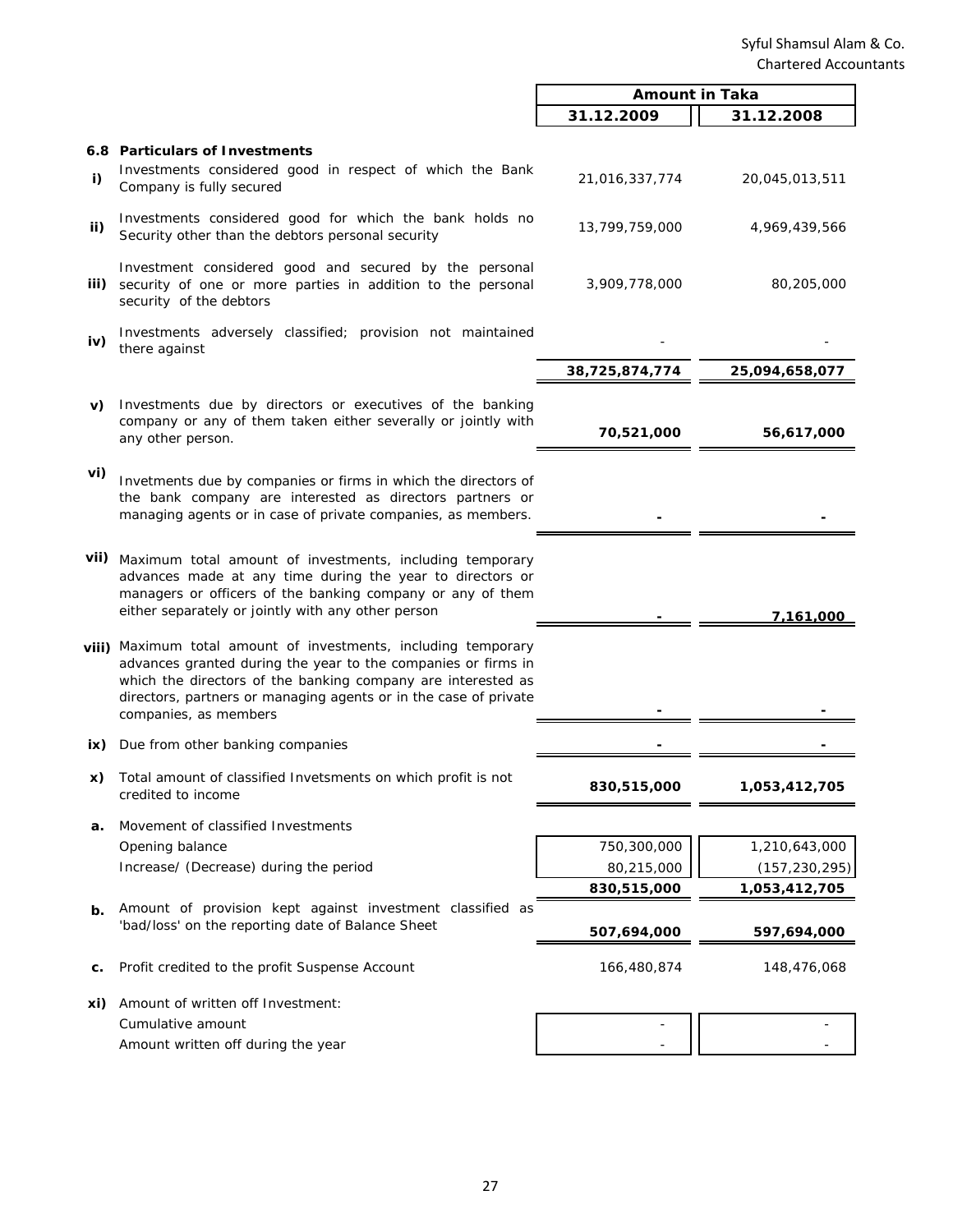| <b>Amount in Taka</b> |            |  |
|-----------------------|------------|--|
| 31.12.2009            | 31.12.2008 |  |

#### **6.9 Security against Investments including bills purchased & discounted:**

|                                                | 38,725,874,774 | 25,094,658,077 |
|------------------------------------------------|----------------|----------------|
| Unsecured                                      | 115,000,000    | 1,150,000      |
| Other security                                 | 10,671,274,774 | 8,362,019,077  |
| Personal quarantee                             | 7,709,500,000  | 2,152,560,000  |
| Government Bonds                               | 190,300,000    | 190,265,000    |
| MTDR of other Banks                            | 397,300,000    | 22,304,000     |
| Own MTDR                                       | 4,302,100,000  | 5,433,727,000  |
| Fixed deposits receipts:                       |                |                |
| Export documents                               | 1,124,500,000  | 244,393,000    |
| Foreign Banks guarantee                        |                |                |
| Government Guarantee                           |                |                |
| Local banks & financial institutions quarantee | 270,100,000    | 196,600,000    |
| Collateral of movable/immovable assets         | 13,945,800,000 | 8,491,640,000  |
|                                                |                |                |

#### **6.10 Maturity Grouping of Bills Purchased and Discount**

|                                            | 3,109,424,281 | 1,928,647,367 |
|--------------------------------------------|---------------|---------------|
| Six Months and Above                       | 1,932,960,274 | 1,198,935,367 |
| Over three months but less than six months | 1,083,876,829 | 672,284,000   |
| Over one month but less than three months  | 67,357,382    | 41,779,000    |
| Payable within one month                   | 25,229,796    | 15,649,000    |

# **7.00 Fixed Assets including premises,Furniture & Fixtures**

| , .vv<br>at cost less accumulated depreciation (Annexure-A) |               |               |
|-------------------------------------------------------------|---------------|---------------|
| <b>Building</b>                                             | 66,227,032    |               |
| <b>Furniture &amp; Fixtures</b>                             | 240,090,047   | 159,830,990   |
| Office Equipment                                            | 178,410,030   | 98,857,710    |
| <b>Vehicles</b>                                             | 37,845,372    | 38,610,047    |
| <b>Books</b>                                                | 78,837        | 76,251        |
|                                                             | 522,651,318   | 297,374,998   |
| <b>Less: Accumulated Depreciation</b>                       | 146,173,931   | 113,006,566   |
|                                                             | 376,477,387   | 184,368,432   |
| <b>8.00 OTHER ASSETS</b>                                    |               |               |
| Inter - branch Transaction Account (*)                      | 315,953,626   | 49,984,823    |
| Accrued Income (Note - 8.1)                                 | 161,491,690   | 503,208,964   |
| Advances, Deposits and Prepayment (Note -8.2)               | 83,537,385    | 47,761,066    |
| Advance Income Tax                                          | 450,255,540   | 411,284,793   |
| Stock of Stationery                                         | 10,605,935    | 7,065,966     |
| Suspense Account (Note-8.3)                                 | 92,161,514    | 29,404,134    |
| <b>Advance Deposits</b>                                     | 2,812,759     | 2,391,330     |
| Stamps on Hand                                              | 195,552       | 189,082       |
| Deferred Tax Assets (Note-8.4)                              | 80,000,000    | 80,000,000    |
|                                                             | 1,197,014,001 | 1,131,290,158 |

(\*) Inter-branch transaction account represents outstanding Inter-branch and Head Office transaction(net) originated but yet to be responded at the balance sheet date. However, the status of unrespondent entries of 31.12.09 have been reconciled on 28.02.10 is nil.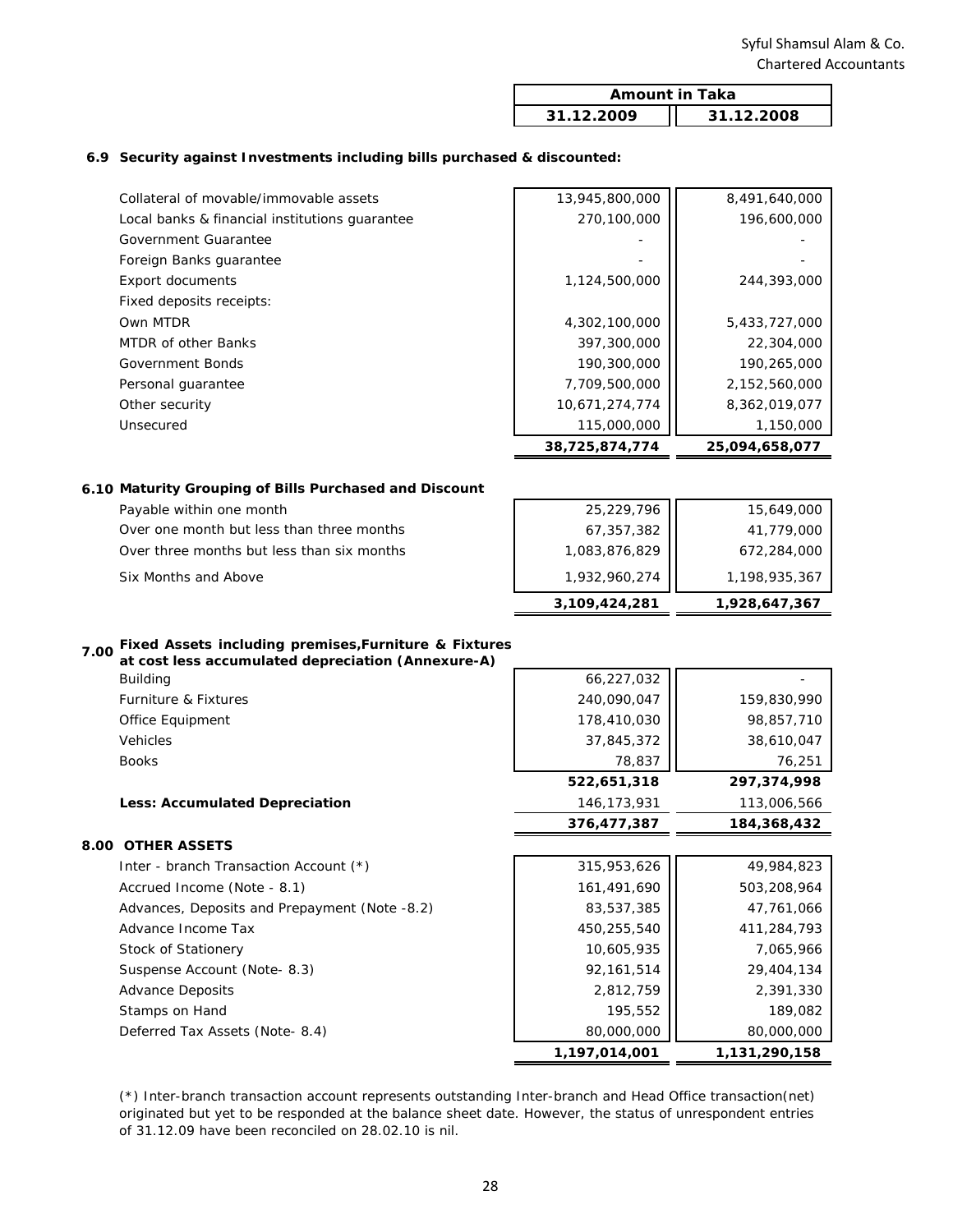$\overline{\mathbf{1}}$ 

|     |                                           | <b>Amount in Taka</b> |               |
|-----|-------------------------------------------|-----------------------|---------------|
|     |                                           | 31.12.2009            | 31.12.2008    |
|     |                                           |                       |               |
|     | 8.1 Accrrued Income                       |                       |               |
|     | <b>Treasury Bills</b>                     |                       | 10,899,876    |
|     | <b>Treasury Bonds</b>                     |                       | 16,524,913    |
|     | Bangladesh Govt. Islamic Investment Bonds | 34, 149, 594          |               |
|     | Mudarabah Term Deposit                    | 23,246,142            | 184,263,547   |
|     | Mudarabah Short Notice Deposit            | 2,173,300             |               |
|     | <b>Inland Documentary Bills Purchased</b> | 68,268,340            | 233, 107, 897 |
|     | Bai Murabaha Post Import (TR)             | 12,381,341            | 12,381,341    |
|     | Bai Murabaha Post Import Bills            | 8,456,380             | 20,791,334    |
|     | Call Loans                                |                       | 16,357,850    |
|     | Pre - Shipment Investment                 | 410,617               | 410,617       |
|     | <b>HPSM House Building</b>                | 355,804               | 355,804       |
|     | Bai Murabaha General (MSS)                | 4,682                 | 4,682         |
|     | Bai Murabaha against Security (MTD)       | 17,910                | 12,124        |
|     | Bai Murabaha General                      | 60,980                | 60,980        |
|     | Bai Murabaha (Hypo)                       | 2,683,994             | 2,665,404     |
|     | Bai Salam - Export                        | 7,723,086             | 5,284,681     |
|     | Quard against PF                          | 82,973                | 82,973        |
|     | Lease Investment/Izarah                   | 4,941                 | 4,941         |
|     | HPSM Agricultural Investment              | 1,369                 |               |
|     | HPSM (Scheme)                             | 22,713                |               |
|     | HPSM (Transport)                          | 1,447,524             |               |
|     |                                           | 161,491,690           | 503,208,964   |
|     | 8.2 Advance, Deposits and Prepayment      |                       |               |
|     |                                           |                       |               |
|     | Advance against Rent - Office             | 56,095,778            | 25,407,889    |
|     | Advance against Rent - Godown             | 3,520,000             | 3,520,000     |
|     | Excise Duty on Term Deposits              | 2,797,480             | 1,396,270     |
|     | Clearing Adjustment Account               | 20,658,245            | 16,824,155    |
|     | Prepayment                                | 465,882               | 612,752       |
|     |                                           | 83,537,385            | 47,761,066    |
| 8.3 | <b>Suspense Account</b>                   |                       |               |
|     | <b>Sundry Debtors</b>                     | 63,658,568            | 13,387,712    |
|     | Advance against TA/DA                     | 276,476               | 1,131,350     |
|     | Encashment of PSP/BSP                     | 17,511,858            | 1,012,927     |
|     | Advance against New Branch                |                       | 11,911,100    |
|     | Profit on PSP/BSP                         | 10,351,219            | 1,765,965     |
|     | Advance against Legal Fee                 | 363,393               | 195,080       |
|     |                                           | 92,161,514            | 29,404,134    |
| 8.4 | <b>Deferred Tax Assets</b>                |                       |               |
|     | Opening Balance as on 01 January 2009     | 80,000,000            | 80,000,000    |
|     | Add: Addition During the year             |                       |               |
|     | Closing Balance as on 31 December 2009    | 80,000,000            | 80,000,000    |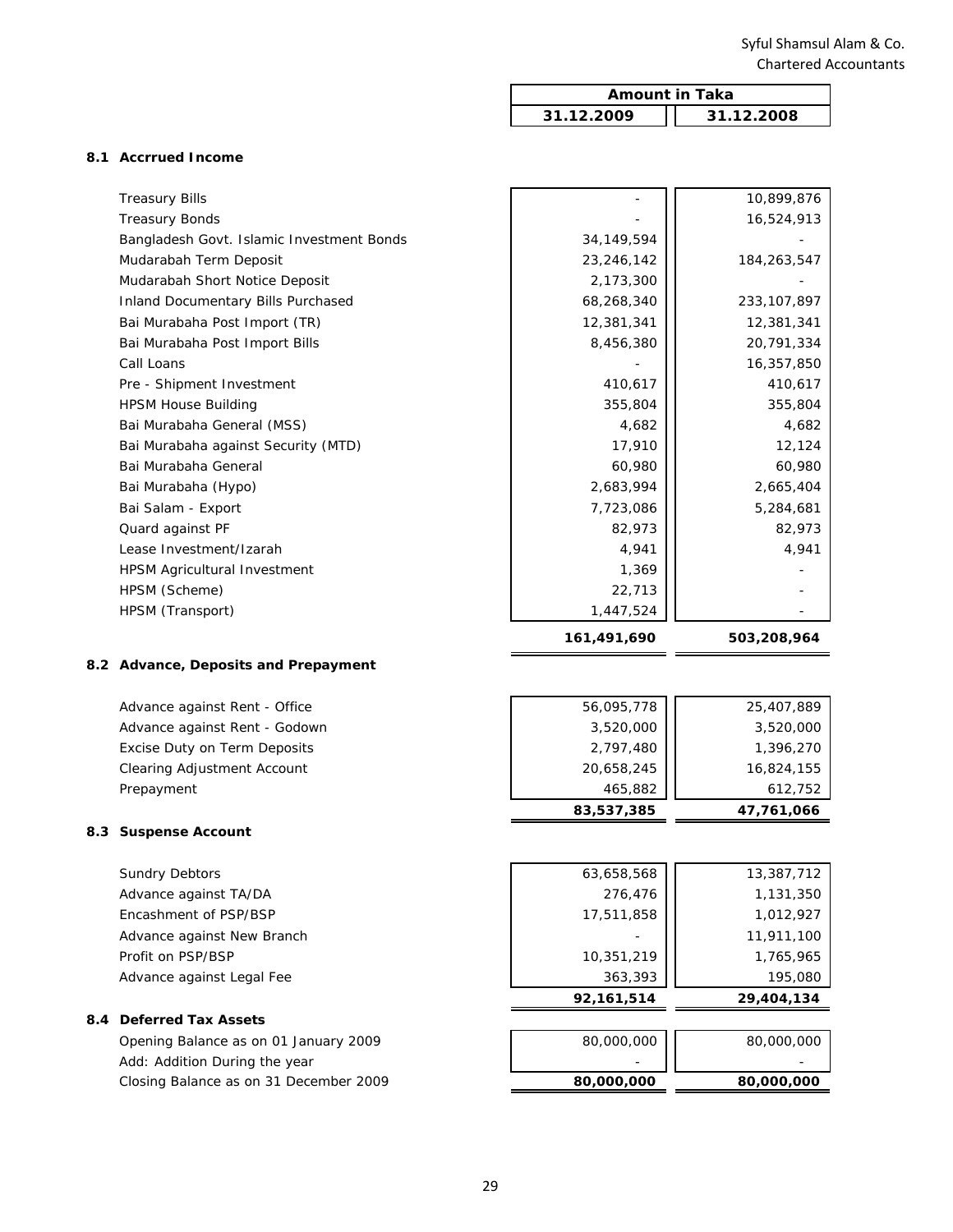| <b>Amount in Taka</b> |            |  |
|-----------------------|------------|--|
| 31.12.2009            | 31.12.2008 |  |

#### **9 PLACEMENT FROM BANK & OTHER FINANCIAL INSTITUTION**

#### **Inside Bangladesh**

|    | Janata Bank Ltd                       | 500,000,000 |
|----|---------------------------------------|-------------|
|    | Rupali Bank Ltd                       | 50,000,000  |
|    | Bangladesh Commerce Bank Ltd.         | 80,000,000  |
|    |                                       | 630,000,000 |
|    | <b>Outside Bangladesh</b>             |             |
|    |                                       | 630,000,000 |
| Α. | Security- wise grouping               |             |
|    | Secured Placement                     |             |
|    | Unsecured Placement                   | 630,000,000 |
|    |                                       | 630,000,000 |
| В. | <b>Repayment Nature wise Grouping</b> |             |
|    | Repayable on demand                   | 630,000,000 |
|    | <b>Others</b>                         |             |
|    |                                       | 630,000,000 |
| c. | <b>Maturity Analysis</b>              |             |
|    | Repayable on Demand                   | 630,000,000 |

| Repayable on Bernand                  | 000,000,000 |
|---------------------------------------|-------------|
| Repayable within One Month            |             |
| One Month to Six Months               |             |
| Six Month to One Year                 |             |
| One Year to Five Years                |             |
| Five Years to Ten Years               |             |
| Unclaimed Deposits Ten Years and Over |             |
|                                       | 630,000,000 |

#### **10 DEPOSITS AND OTHER ACCOUNTS**

**A.** Deposits Received from Banks (Note A-1 ) 2,340,000,000 940,000,000

# **B.** Other than Bank

| Payable on Demand (Note B-1) | 1,993,468,880  | 1,153,779,011  |
|------------------------------|----------------|----------------|
| Other Deposits (Note B-2)    | 38,089,623,842 | 23,760,762,489 |
|                              | 40,083,092,722 | 24,914,541,500 |
|                              | 42,423,092,722 | 25,854,541,500 |

#### **C. Maturity wise Grouping of Deposit**

| Repayable within One Month | 3,636,319,976  | 1,619,711,745  |
|----------------------------|----------------|----------------|
| One Month to Three Months  | 16,363,468,768 | 8,892,866,265  |
| Three Months to One Year   | 14,541,499,776 | 11,401,251,893 |
| One Year to Five Years     | 5,970,472,747  | 2,705,650,311  |
| Repayable over Five Years  | 1,911,331,455  | 1,235,061,286  |
|                            | 42,423,092,722 | 25,854,541,500 |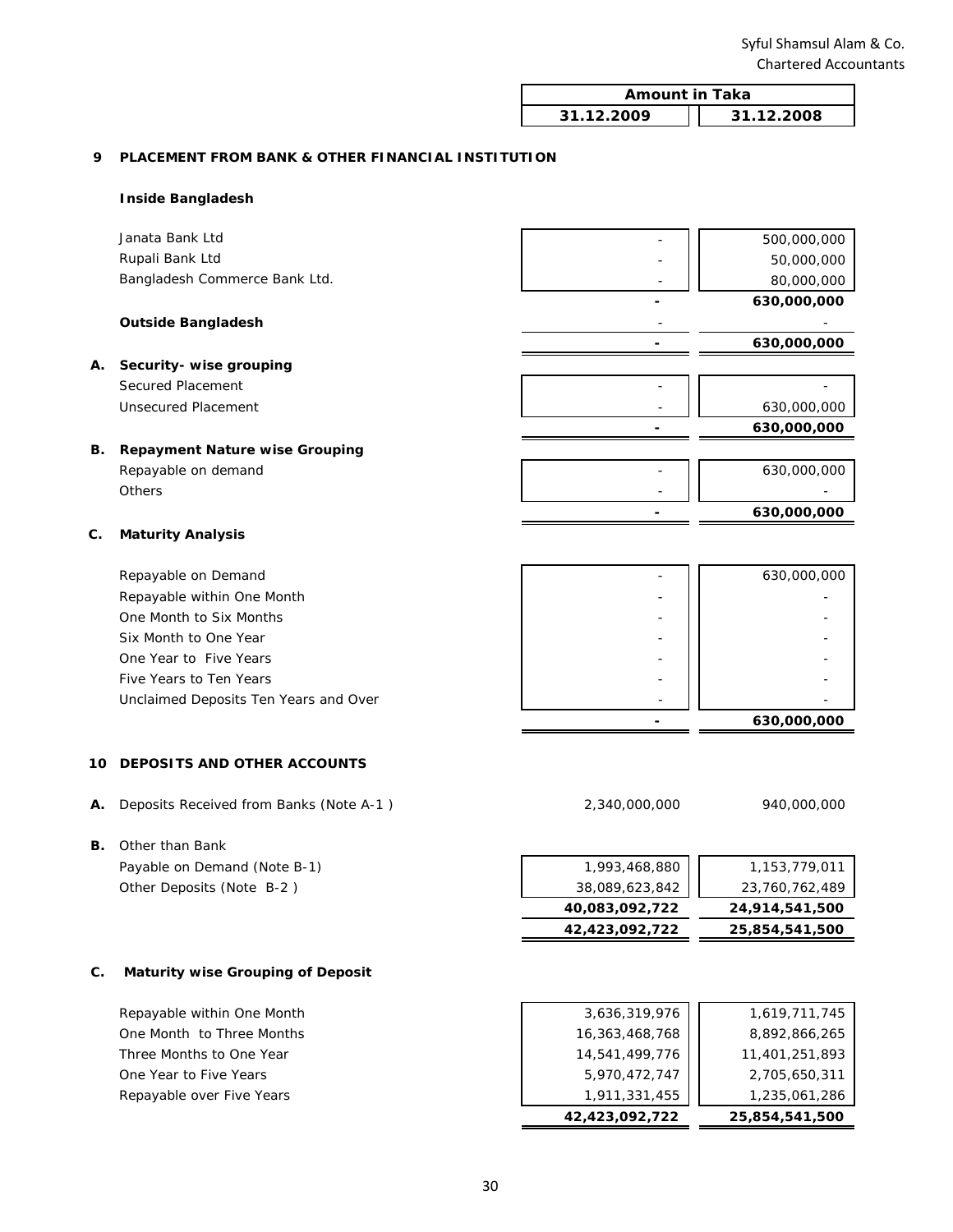|                                  |            | <b>Amount in Taka</b> |  |
|----------------------------------|------------|-----------------------|--|
|                                  | 31.12.2009 | 31.12.2008            |  |
| A-1 Deposits Received from Banks |            |                       |  |
| $ITIC$ Dank $H$                  |            | 110.000.000           |  |

|                                 | 2,340,000,000 | 940.000.000 |
|---------------------------------|---------------|-------------|
| Eastern Bank Ltd.               | 110,000,000   | 80,000,000  |
| Basic Bank Ltd.                 | 350,000,000   | 150,000,000 |
| Social Islami Bank Ltd.         | 50,000,000    | 300,000,000 |
| Bangladesh Commerce Bank Ltd.   | 50,000,000    | 80,000,000  |
| Bangladesh Shilpa Rin Sangtha   |               | 20,000,000  |
| Rajshahi Krishi Unnayan Bank    | 20,000,000    |             |
| Bangladesh Krishi Bank          | 500,000,000   |             |
| Sonali Bank Ltd.                | 400,000,000   |             |
| Rupali Bank Ltd.                |               | 200,000,000 |
| Shahjalal Islami Bank (BD) Ltd. | 10,000,000    |             |
| Islami Bank Bangladesh Ltd.     | 750,000,000   |             |
| Pubali Bank Ltd.                | 100,000,000   |             |
| <b>IFIC Bank Ltd.</b>           |               | 110,000,000 |

#### **Maturity wise Grouping of Inter Bank Deposit**

Repayable on Demand

Repayable within One Month

Repayable over One Month but within Six Months Repayable over Six Months but within one Year Repayable over One Year but within Five Years Repayable over Five Years but within Ten Years Unclaimed Deposits for Ten Years and above

## **B-1 Payable on Demand**

Al-wadiah Current Deposits Mudaraba Saving Deposits (9%) (Note-10.3) Security Deposit Receipt Sundry Deposits (Note-10.7)

#### **B- 2 Other Deposits**

| Mudaraba Saving Deposits (91%) (Note-10.3)  |
|---------------------------------------------|
| Mudaraba Term Deposits                      |
| Mudaraba Short Notice Deposits              |
| Bills Payable (Note-10.2)                   |
| Bearer Certificates of Deposits (Note-10.5) |
| Mudaraba Deposit under Schemes (Note-10.6)  |
| <b>Foreign Currency Deposits</b>            |
| Total                                       |

| 310,000,000   |             |
|---------------|-------------|
| 250,000,000   | 250,000,000 |
| 1,780,000,000 | 690,000,000 |
|               |             |
|               |             |
|               |             |
|               |             |
| 2,340,000,000 | 940,000,000 |

| 219,731,262<br>2,802,482<br>798,312,752<br>1,993,468,880 |             |               |
|----------------------------------------------------------|-------------|---------------|
|                                                          |             | 1,153,779,011 |
|                                                          |             | 527,639,287   |
|                                                          |             | 3,562,545     |
|                                                          |             | 92,237,932    |
|                                                          | 972,622,384 | 530,339,247   |

| Total                                       | 38,089,623,842 | 23,760,762,489 |
|---------------------------------------------|----------------|----------------|
| Foreign Currency Deposits                   | 14,261,133     | 20,356,895     |
| Mudaraba Deposit under Schemes (Note-10.6)  | 8,777,183,003  | 3,904,772,214  |
| Bearer Certificates of Deposits (Note-10.5) |                | 6.150.000      |
| Bills Payable (Note-10.2)                   | 561,376,373    | 257,642,553    |
| Mudaraba Short Notice Deposits              | 1,860,511,504  | 362,627,725    |
| Mudaraba Term Deposits                      | 24,654,564,624 | 18,379,071,709 |
| Mudaraba Saving Deposits (91%) (Note-10.3)  | 2,221,727,205  | 830,141,393    |
|                                             |                |                |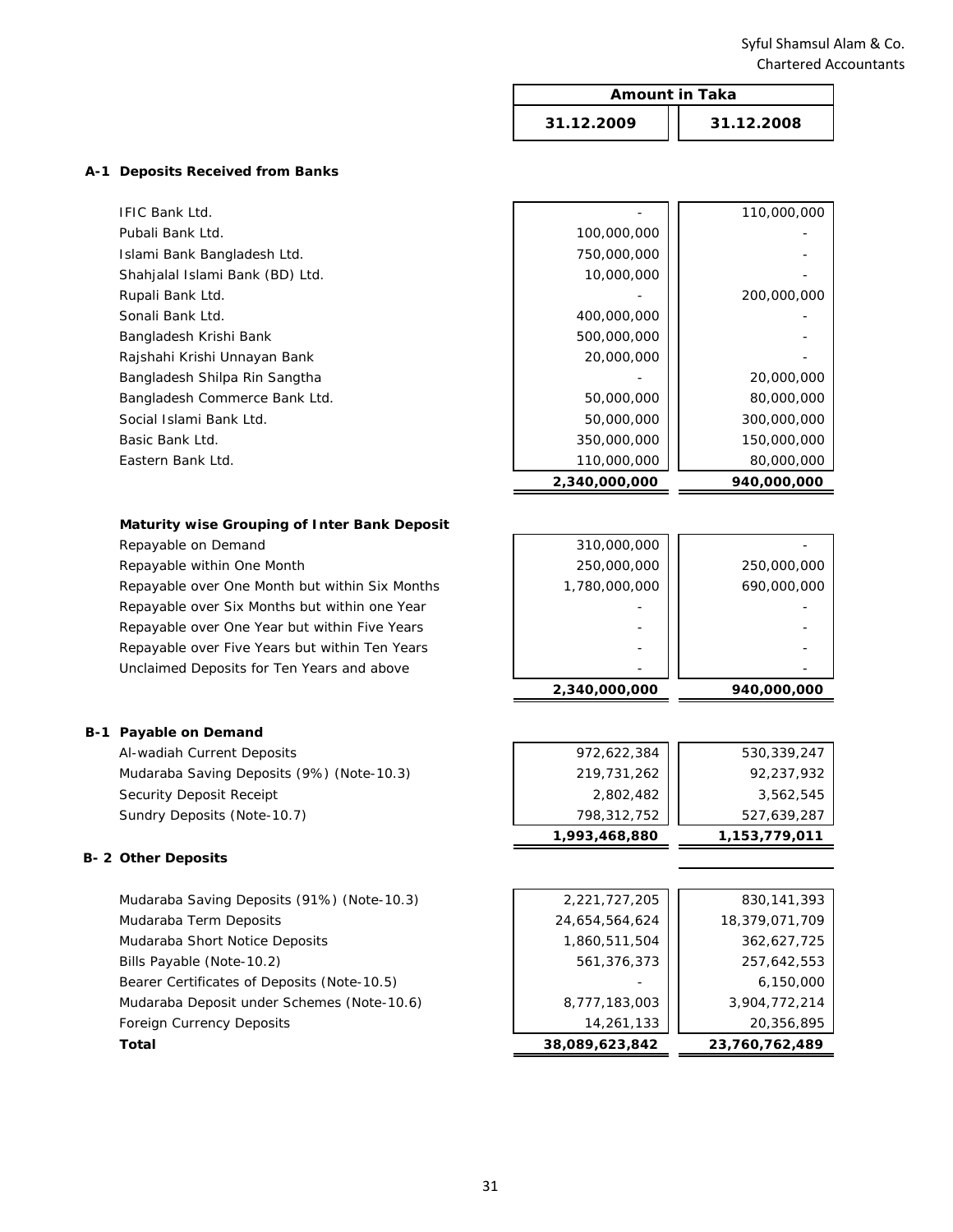|                                                                  | <b>Amount in Taka</b> |               |
|------------------------------------------------------------------|-----------------------|---------------|
|                                                                  | 31.12.2009            | 31.12.2008    |
| 10.1 Al-Wadiah Current Accounts & Other Deposit Accounts         |                       |               |
| Al-wadiah Current Deposits                                       | 972,622,384           | 530,339,247   |
| Mudaraba Short Notice Deposits                                   | 2,170,511,504         | 362,627,725   |
| Sundry Deposits (Note-10.1.1)                                    | 798,312,752           | 527,639,287   |
| Security Deposit Receipt                                         | 2,802,483             | 3,562,545     |
| Foreign Currency Deposits                                        | 14,261,133            | 20,356,895    |
| Total                                                            | 3,958,510,256         | 1,444,525,699 |
|                                                                  |                       |               |
| 10.1.1 Sundry Deposits                                           |                       |               |
| Margin on Letters of Credit                                      | 362, 189, 187         | 261,447,787   |
| Foreign Bills Awaiting Remittance                                | 84,236,041            | 83,950,271    |
| Margin on Letter of Guarantee                                    | 81,269,729            | 58,210,446    |
| Readycash card (Reload)                                          | 1,200                 | 1,200         |
| <b>Sundry Creditors</b>                                          | 111,778,124           | 46,853,105    |
| Al-wadiah Bai-murabaha                                           | 4,867,751             |               |
| Al-wadiah Bai-murabaha (MTD)                                     | 4,084,877             |               |
| Al-wadiah Bai-murabaha (General)                                 | 4,462,779             |               |
| Income Tax Deduction at Source - Profit on Deposit               | 86,559,316            | 37,422,552    |
| <b>Export Bills</b>                                              | 11,902,370            | 11,944,452    |
| Sanchaya Patras                                                  | 2,050,000             | 1,100,000     |
| Fixed Deposits - Export Bills                                    | 5,118,324             | 5,333,441     |
| Risk Fund on Hire Purchase Scheme                                | 2,452,467             | 1,864,549     |
| Income Tax Deduction at Source (Export Bills)                    | 507,889               | 2,280,370     |
| Courier Charges                                                  | 706,870               | 668,700       |
| Data Max Charges                                                 | 1,863,437             | 863,149       |
| Margin on Consumer Finance Scheme                                | 119,322               | 118,822       |
| Margin on Payment Orders Demand, Draft                           | 1,676,493             | 1,783,263     |
| Excise Duty on Deposit                                           | 21,322,286            | 9,400,572     |
| VAT Deduction on Letter of Credit - Commission                   | 1,020,268             | 523,341       |
| Income Tax Deduction at Source - Letter of Credit                | 826,677               | 312,443       |
| VAT on Investment Processing fee                                 | 91,340                | 9,810         |
| VAT on Online Charge                                             | 103,943               | 31,273        |
| VAT on Commission TT/DD/PO/LG                                    | 1,292,954             | 485,074       |
| VAT Deduction - Indenting Commission                             | 289                   | 27,460        |
| VAT on ATM                                                       | 117                   |               |
| VAT on Service Charge and Others                                 | 478,117               |               |
| VAT Deduction Bills Paid                                         | 1,224,924             | 390,938       |
| VAT on Rent and Others                                           | 542,942               |               |
| VAT on Directors Fee                                             | 12,000                | 9,000         |
| Income Tax Deduction at Source - Office rent                     |                       | 165,590       |
| <b>ATM Charge Collection</b>                                     | 86,313                |               |
| Income Tax Deduction at Source - Indenting Commission            | 2,489                 | 7,383         |
| Income Tax Deduction at Source - Bills                           | 703,897               | 94,001        |
| Income Tax Deduction at Source - Agent of Foreign Buyer          | 285,738               | 347,733       |
| Income Tax Deduction at Source - Professional & Technical Servic | 60,006                | 5,273         |
| Income Tax Deduction at Source - Private Security Service        | 10,213                | 24,338        |
| Income Tax Deduction at Source - Export Bill (others)            | 37,427                | 33,211        |
| Income Tax Deduction at Source - Cash Incentives                 | 755,240               | 431,050       |
| Income Tax Deduction at Source - Advertising Bill                | 34,512                | 19,549        |
| Excise Duty on Investments                                       | 1,740,620             | 967,680       |
| Income Tax Deduction at Source-Employee's                        | 1,828,164             | 499,414       |
| Imprest Fund-Cash Incentive                                      | 6,100                 | 12,047        |
|                                                                  | 798,312,752           | 527,639,287   |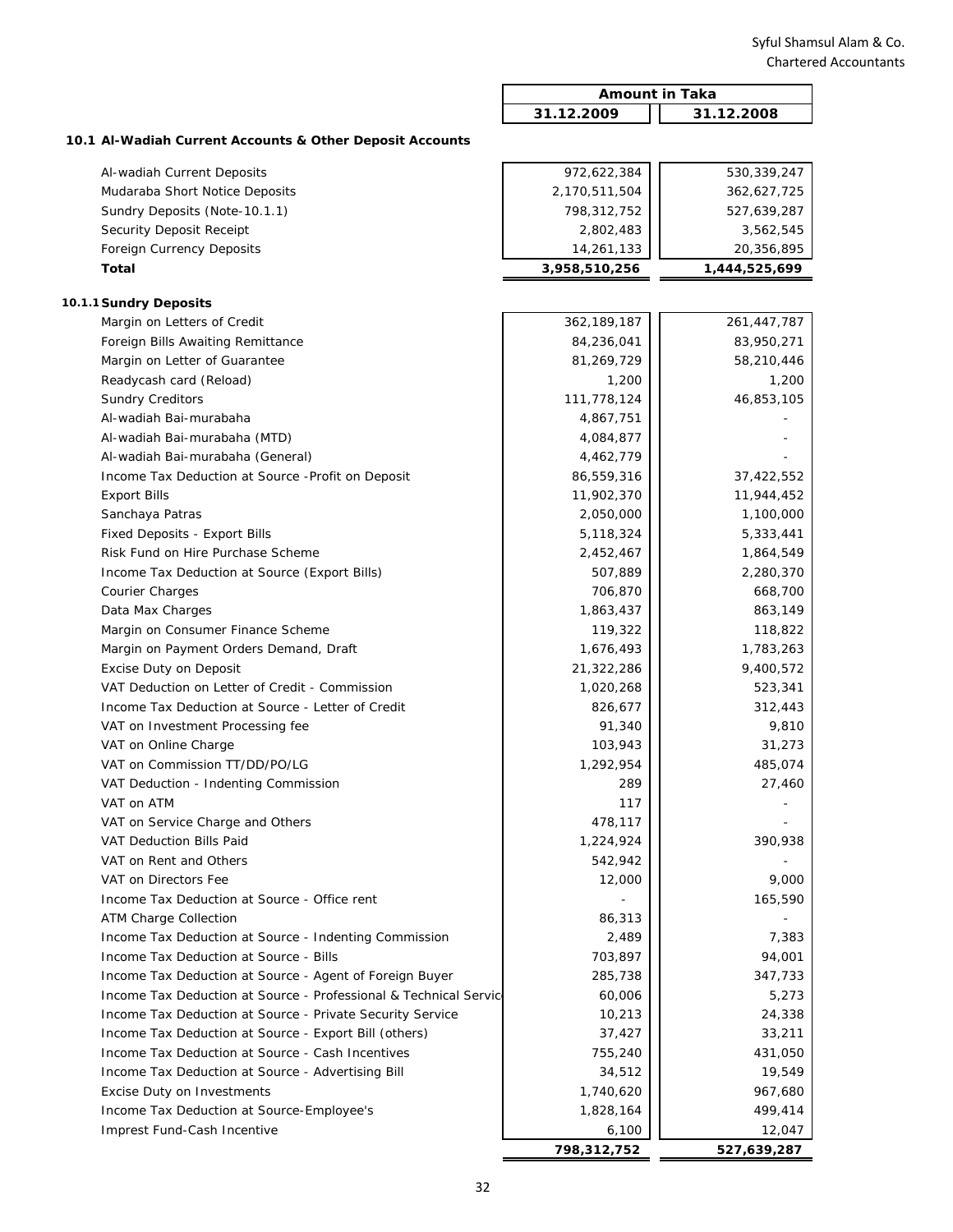|                             | <b>Amount in Taka</b> |               |
|-----------------------------|-----------------------|---------------|
|                             | 31.12.2009            | 31.12.2008    |
| 10.2 Bills Payable          |                       |               |
| Pay Order Issued            | 246,390,413           | 180, 158, 155 |
| Demand Draft Payable        | 305,945,890           | 70,987,141    |
| Pay Slips Issued            | 9,005,633             | 6,452,143     |
| Travellers' Cheques Payable | 34,437                | 45,114        |
|                             | 561,376,373           | 257,642,553   |

## **10.3 Mudaraba Savings Bank Deposits**

9 % of total Mudaraba Savings Bank Deposits 91% of total Mudaraba Savings Bank Deposits As per BRPD Circular No. 06, dated 24 June 2007, total saving bank deposits amount is bifurcated into:

| 2,441,458,467 | 922,379,325 |
|---------------|-------------|
| 2,221,727,205 | 830,141,393 |
| 219,731,262   | 92,237,932  |
|               |             |

#### **10.4 Mudaraba Term Deposits including other Banks - Maturity wise Grouping**

|                                 | 26,684,564,624 | 19,319,071,709 |
|---------------------------------|----------------|----------------|
| Above Two Years                 | 18,433,355     | 16,129,556     |
| Above One Year to Two Years     | 20,881,904     | 19,809,820     |
| Above Six Months to One Year    | 10,097,267,469 | 8,640,636,877  |
| From Three Months to Six Months | 3,509,538,428  | 2,760,615,016  |
| Up to Three Months              | 12,281,230,264 | 7,507,051,837  |
| Payable on Demand               | 757,213,204    | 374,828,603    |
|                                 |                |                |

#### **10.5 Bearer Certificate of Deposits**

| Repayable on Demand                        |
|--------------------------------------------|
| Repayable within One Month                 |
| Over One Month but within Six Months       |
| Over Six Months but within One Year        |
| Over One Year but within Five Years        |
| Over Five Years but within Ten Years       |
| Unclaimed Deposits for Ten Years and above |

# **10.6 Mudaraba Deposit under Schemes**

Mudaraba Monthly Savings Scheme Mudaraba Double Benefit Deposits Scheme Mudaraba Monthly Benefit Scheme

### **11 OTHER LIABILITIES**

| Inter - branch Transaction Account                   |               |             |
|------------------------------------------------------|---------------|-------------|
| Provision for Taxation (Note-11.1)                   | 671,655,375   | 351,655,375 |
| Accumulated Provision against Investments(Note-11.3) | 1,019,899,999 | 919,899,999 |
| Profit Suspense Account (Note -11.4)                 | 166,480,874   | 148,476,068 |
| Accured Profit and Expenses Payable (11.5)           | 770,803,882   | 764,047,922 |
| Provision for Gratuity                               | 34,200,000    | 23,200,000  |
| Provisions for diminution in value of Investments    | 4,000,000     |             |
| Provision for Zakat                                  | 15, 117, 438  |             |
| <b>Exchange Equalization Fund</b>                    | 1,419,078     | 1,419,078   |
| Provident Fund                                       | 972,245       | 70,084      |
| Benevolent Fund                                      | 1,137,025     | 1,238,111   |
| Non-Resident Accounts                                | 3,852,619     | 5,916,482   |
| Others                                               | 510,940       | 355,793     |
|                                                      |               |             |

| Repayable on Demand                        | 6,150,000 |
|--------------------------------------------|-----------|
| Repayable within One Month                 |           |
| Over One Month but within Six Months       |           |
| Over Six Months but within One Year        |           |
| Over One Year but within Five Years        |           |
| Over Five Years but within Ten Years       |           |
| Unclaimed Deposits for Ten Years and above |           |
|                                            | 6,150,000 |

| 8,777,183,002 | 3,904,772,214 |
|---------------|---------------|
| 284,877,902   | 216, 163, 052 |
| 6,368,103,214 | 2,195,616,054 |
| 2,124,201,886 | 1,492,993,108 |
|               |               |

| Total                                                | 2,690,049,475 | 2,216,278,912 |
|------------------------------------------------------|---------------|---------------|
| Others                                               | 510,940       | 355,793       |
| Non-Resident Accounts                                | 3,852,619     | 5,916,482     |
| <b>Benevolent Fund</b>                               | 1,137,025     | 1,238,111     |
| Provident Fund                                       | 972,245       | 70,084        |
| <b>Exchange Equalization Fund</b>                    | 1,419,078     | 1,419,078     |
| Provision for Zakat                                  | 15, 117, 438  |               |
| Provisions for diminution in value of Investments    | 4,000,000     |               |
| Provision for Gratuity                               | 34,200,000    | 23,200,000    |
| Accured Profit and Expenses Payable (11.5)           | 770,803,882   | 764,047,922   |
| Profit Suspense Account (Note -11.4)                 | 166,480,874   | 148,476,068   |
| Accumulated Provision against Investments(Note-11.3) | 1,019,899,999 | 919,899,999   |
| Provision for Taxation (Note-11.1)                   | 671,655,375   | 351,655,375   |
| Inter - branch Transaction Account                   |               |               |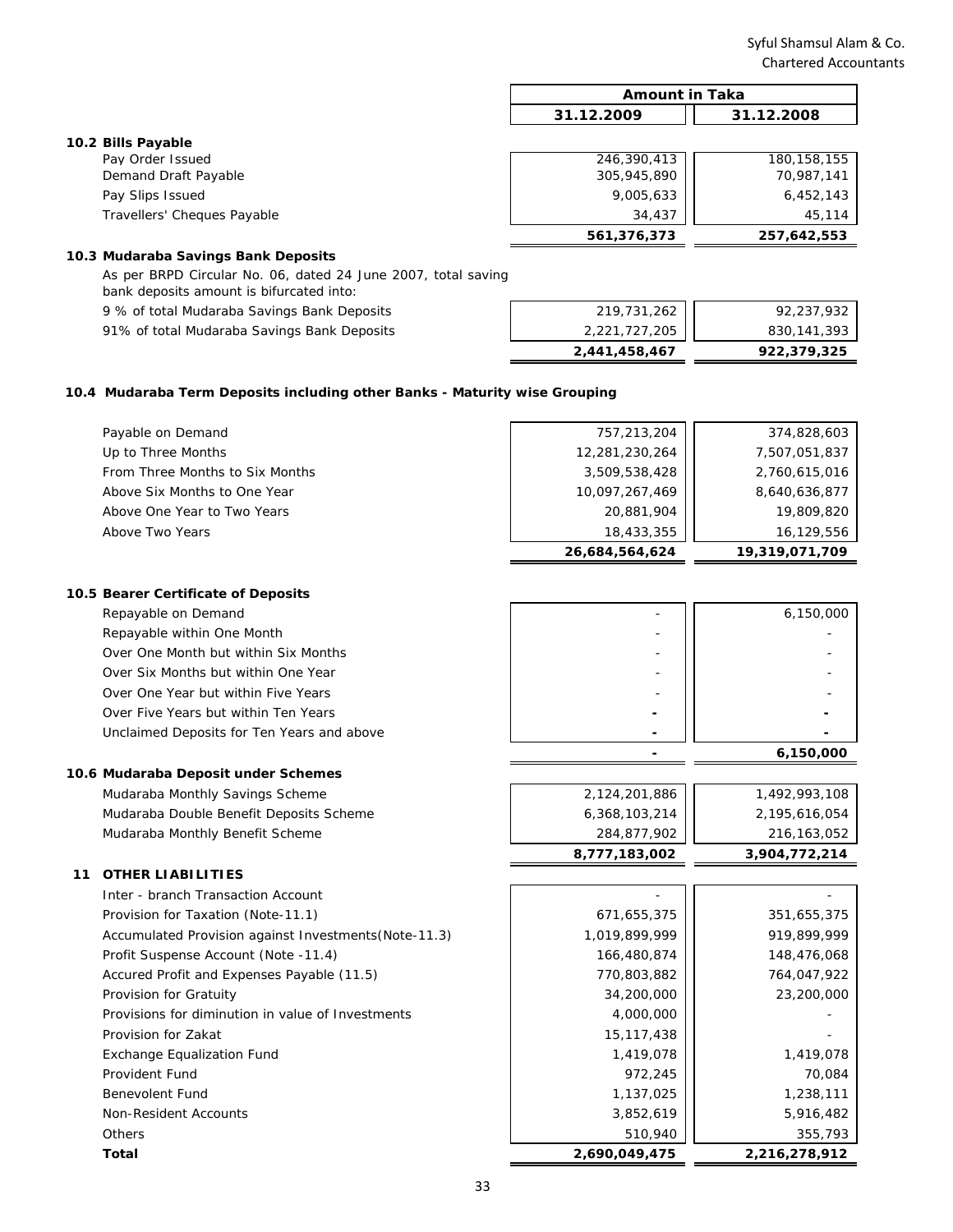|                                               | <b>Amount in Taka</b> |             |
|-----------------------------------------------|-----------------------|-------------|
|                                               | 31.12.2009            | 31.12.2008  |
|                                               |                       |             |
| 11.1<br><b>Provision for taxation</b>         |                       |             |
| Opening balance                               | 351,655,375           | 273,397,303 |
| Add - Reversal for rectification              |                       | 20,894,573  |
| Add - Made during the Year                    | 320,000,000           | 85,321,689  |
|                                               | 671,655,375           | 379,613,565 |
| Less - Adjustment for final settlement        |                       | 27,958,190  |
|                                               | 671,655,375           | 351,655,375 |
| 11.1.1 Provision for tax made during the year |                       |             |
| Profit before Tax                             | 750,837,748           | 189,603,753 |
| Provision for Tax during the year @ 42.50%    | 320,000,000           | 85,321,689  |
|                                               | 320,000,000           | 85,321,689  |

Assessment for taxation in 2000, 2001, 2003, 2004, 2006, 2007 and 2008 is yet to be completed. Assessment for the year 1999, 2002 & 2005 have been settled. Assessment order of 2000, 2001 and 2003 is pending with High court and of 2004, 2007 and 2008 with Appellate Tribunal. Return submission date of 2009 is not yet due.

#### **11.2 Provision for Investments during the year**

General Provision Specific Provision for Classified Investments

| -           |  |
|-------------|--|
| 100,000,000 |  |
| 100,000,000 |  |

# **11.3 Cumulative Provision for Investments**

|                                                               | 1,019,899,999 | 919,899,999 |
|---------------------------------------------------------------|---------------|-------------|
| General Provision (Note - 11.3.2)                             | 512,205,999   | 322,205,999 |
| Specific Provision for Classified Investments (Note - 11.3.1) | 507,694,000   | 597,694,000 |

#### **11.3.1 Movement in Specific Provision**

| Provision held at the beginning of the year  | 597,694,000  | 707,694,000   |
|----------------------------------------------|--------------|---------------|
| Fully Provided Debts written off             |              |               |
| Recoveries of amounts previously written off |              |               |
| Specific Provision for the year              |              |               |
| Recoveries and Provisions no longer required | (90,000,000) | (110,000,000) |
| Net Charge to Profit and Loss Account        |              |               |
| Provision held at the end of the year        | 507,694,000  | 597,694,000   |

### **11.3.2 General Provision including off-balance sheet exposure**

| Provision held at the beginning of the year | 322,205,999   | 212,205,999 |
|---------------------------------------------|---------------|-------------|
| Addition/transfer during the year           | 190,000,000   | 110,000,000 |
|                                             | 512,205,999   | 322,205,999 |
| Provision at the end of the year            | 1,019,899,999 | 919,899,999 |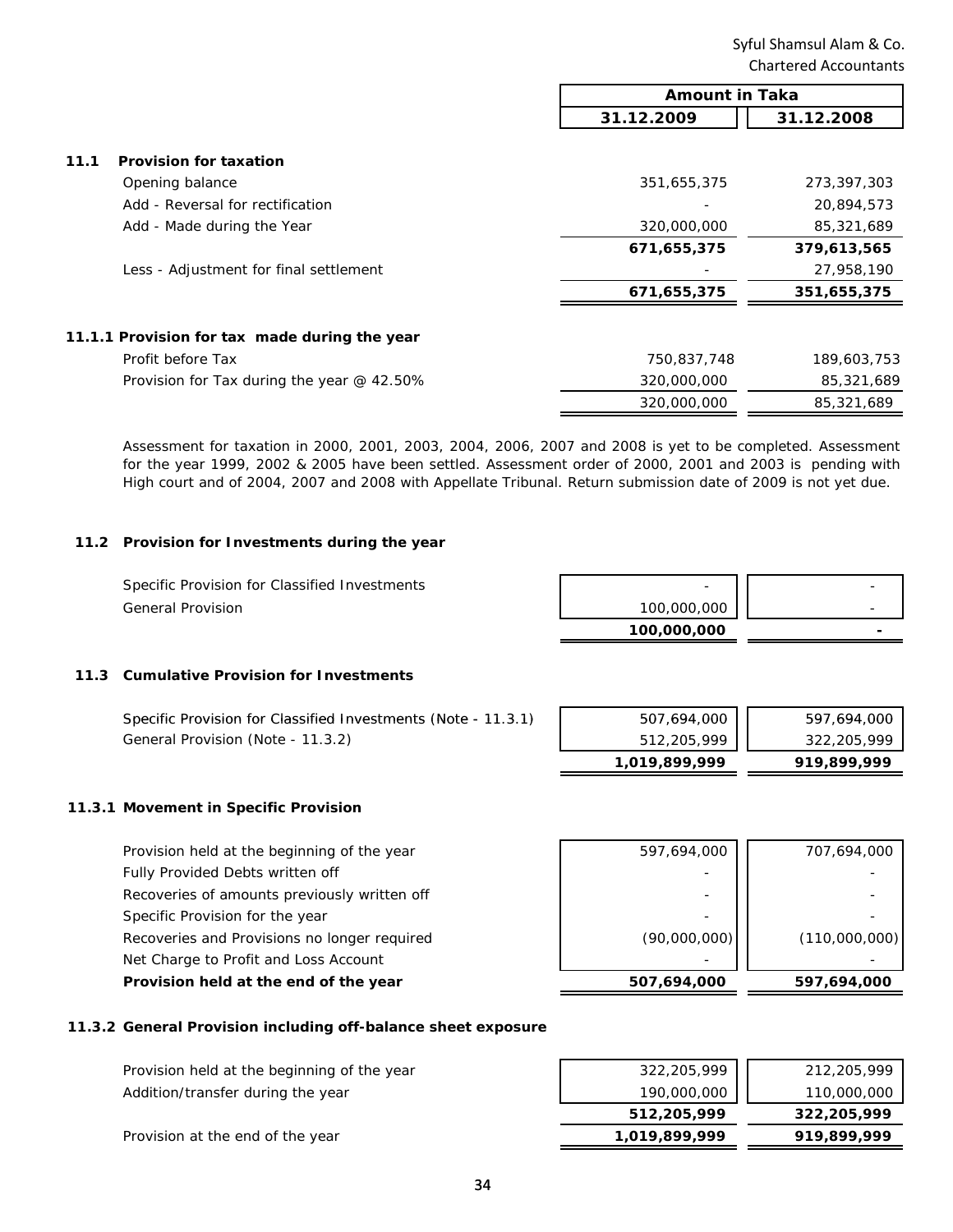| <b>Amount in Taka</b> |            |  |
|-----------------------|------------|--|
| 31.12.2009            | 31.12.2008 |  |

# **11.4 Profit Suspense Account**

| <b>Opening Balance</b>                               | 148,476,068 | 344,259,164 |
|------------------------------------------------------|-------------|-------------|
| Add: Transferred During the year                     | 18,004,806  |             |
|                                                      | 166,480,874 | 344,259,164 |
| Less: Recovered from profit suspense during the year |             | 195,783,096 |
| Less: Amount Written off/waived during the year      |             |             |
| Balance at the end of the year                       | 166,480,874 | 148,476,068 |
|                                                      |             |             |

# **11.5 Accured Profit and Expenses Payable**

| Profit Payable on MTDR                                  | 754,104,842 | 755,445,749 |
|---------------------------------------------------------|-------------|-------------|
| Profit Payable on Monthly Benefit Savings Scheme        |             | 1,432       |
| Profit Payable on Monthly Double Benefit Savings Scheme | 571,471     | 561,818     |
| Profit on Monthly Savings Scheme                        |             | 252,394     |
| Profit Payable on Sort Notice Deposit                   | 2,921,596   | 216         |
| Profit Payable on Mudarabah Savings Deposit             | 71,401      | 91,793      |
| Profit Payable on Deposits from Banks                   |             | 731,667     |
| Power and Electricity                                   | 603,118     | 385,418     |
| Telephone                                               | 293,197     | 327,676     |
| Office Rent                                             | 664,258     | 664,258     |
| <b>Audit Fees</b>                                       | 400,000     | 400,000     |
| Telex, Fax and E-mail                                   | 15,110      | 3,110       |
| Printing and Stationery                                 | 88,457      |             |
| Rates & Taxes                                           | 4,300       | 10,500      |
| Clearing Adjustment                                     | 11,001,810  | 5,117,815   |
| <b>Others</b>                                           | 64,322      | 54,076      |
|                                                         | 770,803,882 | 764,047,922 |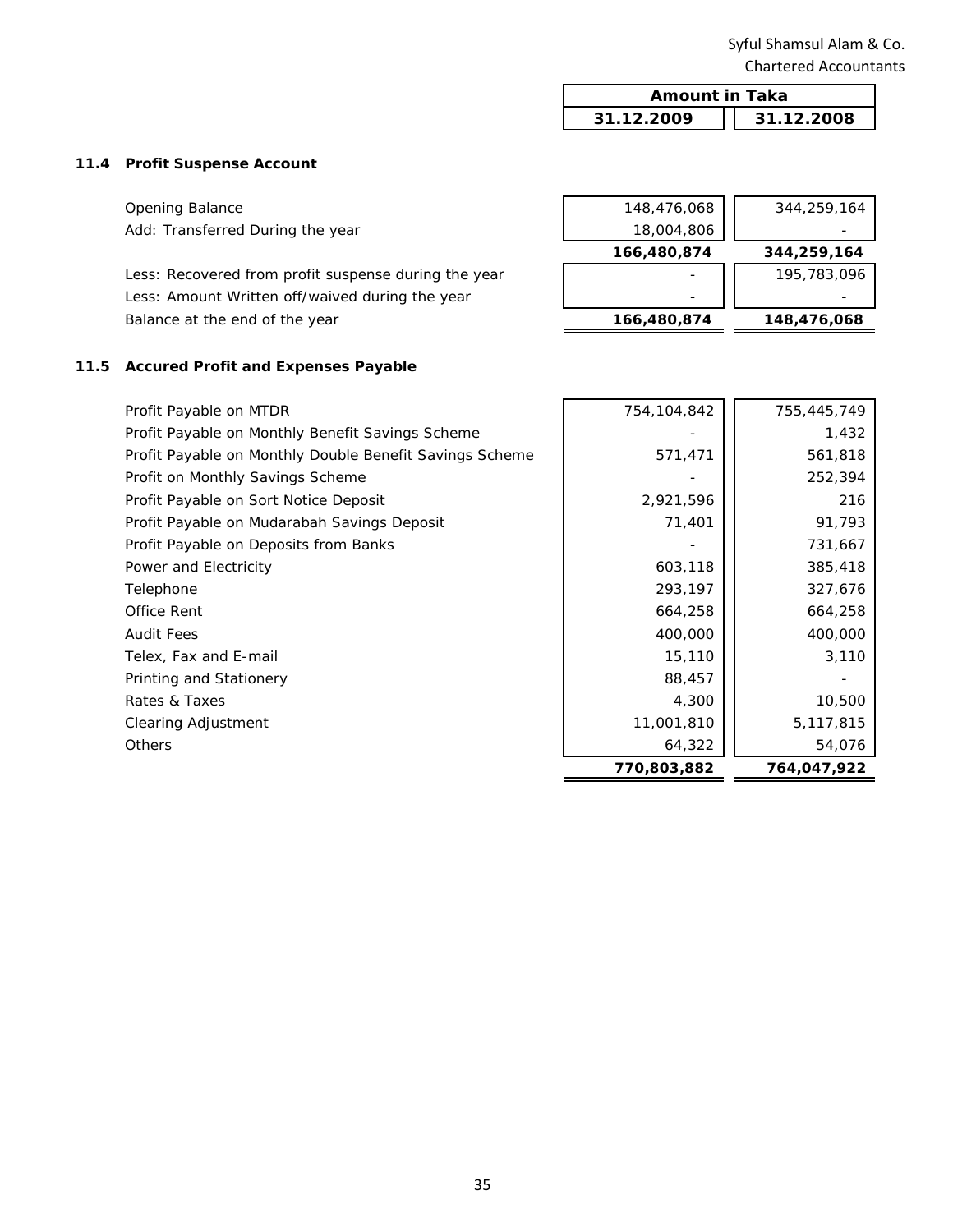|      |                                                             | <b>Amount in Taka</b> |               |
|------|-------------------------------------------------------------|-----------------------|---------------|
|      |                                                             | 31.12.2009            | 31.12.2008    |
| 12   | <b>CAPITAL</b>                                              |                       |               |
|      | <b>AUTHORISED CAPITAL</b>                                   |                       |               |
|      | 46,000,000 ordinary shares of Taka 100 each.                | 4,600,000,000         | 4,600,000,000 |
| 12.1 | <b>Issued, Subscribed and Paid-Up Capital</b>               |                       |               |
|      | 23,000,000 Ordinary Shares of Taka 100 each issued for cash | 2,300,000,000         | 2,300,000,000 |
|      |                                                             | 2,300,000,000         | 2,300,000,000 |
|      | 12.2. Category of charobolding as at 21.12.2000             |                       |               |

### **12.2 Category of shareholding as at 31.12.2009**

| <b>Name of Category</b>    | No. of<br><b>Shareholders</b> | No. of Shares | Percentage(%) |
|----------------------------|-------------------------------|---------------|---------------|
| Sponsors/Directors         | 26                            | 11,500,000    | 50.00         |
| <b>Financial Institute</b> | 437                           | 3,825,450     | 16.63         |
| Non-Resident Bangladeshi   | 3.241                         | 238,905       | 1.04          |
| <b>General Public</b>      | 50.696                        | 7,435,645     | 32.33         |
|                            | 54,400                        | 23,000,000    | 100.00        |

# **12.3 Classification of Shareholders by holding position as at 31 December 2009**

| <b>Shareholding Range</b>   | No. of<br><b>Shareholders</b> | No. of Shares | Percentage (%) |
|-----------------------------|-------------------------------|---------------|----------------|
|                             |                               |               |                |
| Less than 500 Shares        | 52,560                        | 3,762,820     | 16.36          |
| 501 to 5000 Shares          | 1,582                         | 2,279,205     | 9.91           |
| 5001 to 10,000 Shares       | 115                           | 844,275       | 3.67           |
| 10,001 to 20,000 Shares     | 69                            | 1,008,900     | 4.39           |
| 20,001 to 30,000 Shares     | 14                            | 335,900       | 1.46           |
| 30,001 to 40,000 Shares     | 11                            | 388,850       | 1.69           |
| 40,001 to 50,000 Shares     | 6                             | 263,850       | 1.15           |
| 50,001 to 100,000 Shares    | 18                            | 1,363,007     | 5.93           |
| 100,001 to 1,000,000 Shares | 21                            | 8,516,073     | 37.03          |
| Over 1,000,000 Shares       | 4                             | 4,237,120     | 18.42          |
|                             | 54,400                        | 23,000,000    | 100.00         |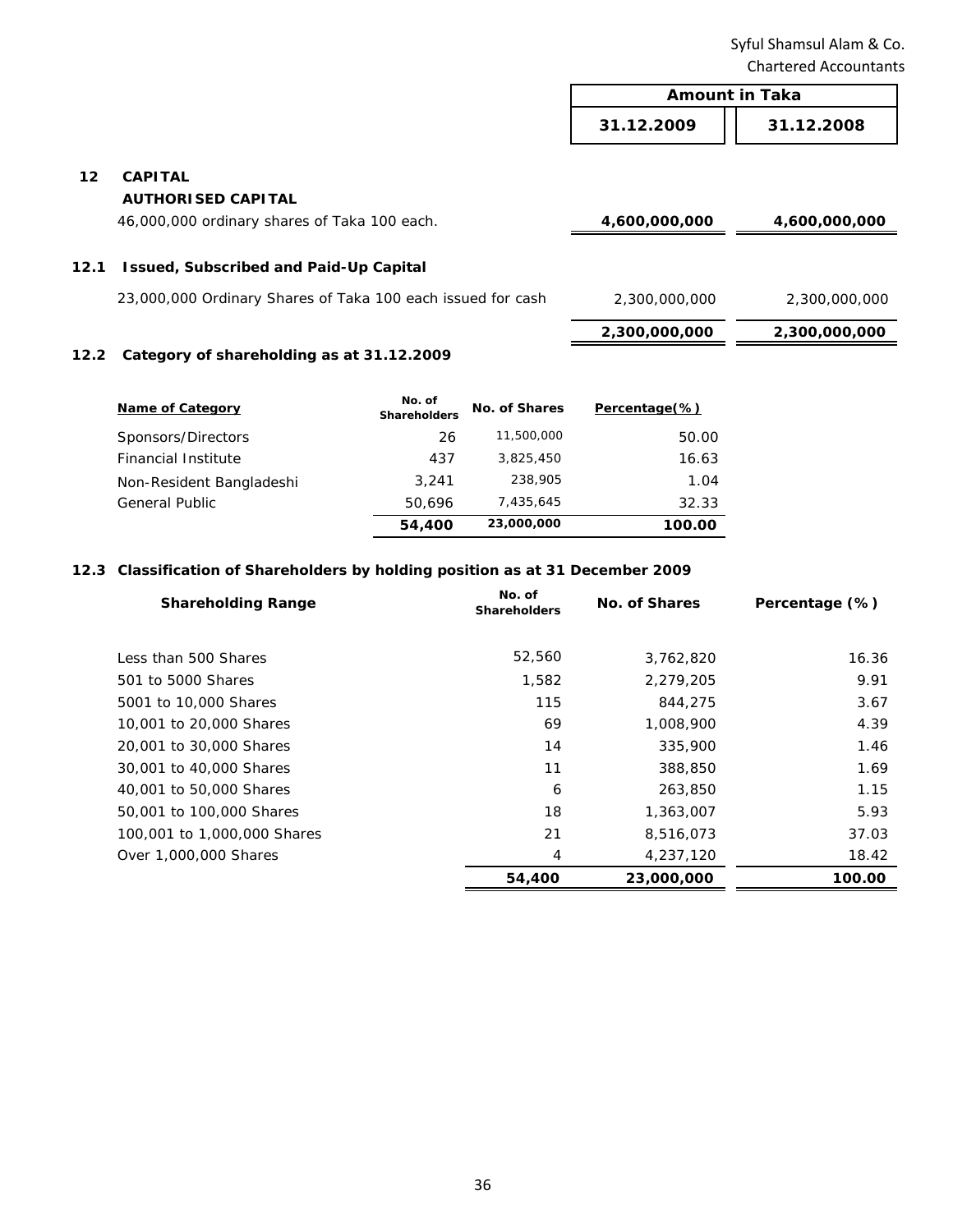| 31.12.2009<br>31.12.2008<br>12.4 Capital Adequacy Ratio<br>Tier-I (Core Capital)<br>Paid up Capital<br>2,300,000,000<br>2,300,000,000<br><b>Statutory Reserve</b><br>263,449,699<br>134,082,149<br>General Reserve<br>24,000,000<br>24,000,000<br><b>Retained Earnings</b><br>277,961,056<br>80,490,857<br>2,865,410,755<br>2,538,573,006<br>Tier-II (Supplementary Capital)<br>1% on General Provision<br>512,205,999<br>322,205,999<br><b>Exchange Equalization Account</b><br>1,419,078<br>1,419,078<br>513,625,077<br>323,625,077 |       |
|---------------------------------------------------------------------------------------------------------------------------------------------------------------------------------------------------------------------------------------------------------------------------------------------------------------------------------------------------------------------------------------------------------------------------------------------------------------------------------------------------------------------------------------|-------|
|                                                                                                                                                                                                                                                                                                                                                                                                                                                                                                                                       |       |
|                                                                                                                                                                                                                                                                                                                                                                                                                                                                                                                                       |       |
|                                                                                                                                                                                                                                                                                                                                                                                                                                                                                                                                       |       |
|                                                                                                                                                                                                                                                                                                                                                                                                                                                                                                                                       |       |
|                                                                                                                                                                                                                                                                                                                                                                                                                                                                                                                                       |       |
|                                                                                                                                                                                                                                                                                                                                                                                                                                                                                                                                       |       |
|                                                                                                                                                                                                                                                                                                                                                                                                                                                                                                                                       |       |
|                                                                                                                                                                                                                                                                                                                                                                                                                                                                                                                                       |       |
|                                                                                                                                                                                                                                                                                                                                                                                                                                                                                                                                       |       |
|                                                                                                                                                                                                                                                                                                                                                                                                                                                                                                                                       |       |
|                                                                                                                                                                                                                                                                                                                                                                                                                                                                                                                                       |       |
|                                                                                                                                                                                                                                                                                                                                                                                                                                                                                                                                       |       |
|                                                                                                                                                                                                                                                                                                                                                                                                                                                                                                                                       |       |
| A. Total Capital<br>3,379,035,832<br>2,862,198,083                                                                                                                                                                                                                                                                                                                                                                                                                                                                                    |       |
| 31,113,430,900<br><b>B. Total Risk Weighted Assets</b><br>17,356,549,350                                                                                                                                                                                                                                                                                                                                                                                                                                                              |       |
| C. Required Capital based on Risk Weighted Assets (10%on B)<br>3,111,343,090<br>1,735,654,935                                                                                                                                                                                                                                                                                                                                                                                                                                         |       |
| D. Surplus/(Deficiency)(A - C)<br>267,692,742<br>1,126,543,148                                                                                                                                                                                                                                                                                                                                                                                                                                                                        |       |
| Capital Adequacy Ratio (%)<br>16.49<br>10.91                                                                                                                                                                                                                                                                                                                                                                                                                                                                                          |       |
| <b>Capital Requirement</b><br><b>Required</b><br><b>Held</b><br><u>Held</u>                                                                                                                                                                                                                                                                                                                                                                                                                                                           |       |
| Tier - I<br>5.00%<br>9.23                                                                                                                                                                                                                                                                                                                                                                                                                                                                                                             | 14.63 |
| Tier - II<br>1.68                                                                                                                                                                                                                                                                                                                                                                                                                                                                                                                     | 1.86  |
| 10.91<br>16.49<br><b>Total</b><br>10.00%                                                                                                                                                                                                                                                                                                                                                                                                                                                                                              |       |
| 13<br><b>STATUTORY RESERVE</b>                                                                                                                                                                                                                                                                                                                                                                                                                                                                                                        |       |
| 134,082,149<br>96,161,398<br>Opening Balance                                                                                                                                                                                                                                                                                                                                                                                                                                                                                          |       |
| Transferred during the year from Profit & Loss A/C<br>129,367,550<br>37,920,751                                                                                                                                                                                                                                                                                                                                                                                                                                                       |       |
| <b>Closing Balance</b><br>263,449,699<br>134,082,149                                                                                                                                                                                                                                                                                                                                                                                                                                                                                  |       |

This has been done according to Sec. 24 of Bank Companies Act, 1991 and shall be maintained until it equals to Paid-up Capital.

# **14 RETAINED EARNINGS**

| Closing Balance                     | 277,961,056 | 80,490,857  |
|-------------------------------------|-------------|-------------|
| Less: Transfer to Statutory Reserve | 129,367,550 | 37,920,751  |
| Add: Post tax profit for the year   | 326,837,749 | 104,282,064 |
| Opening Balance                     | 80,490,857  | 14,129,544  |

### **15 LETTER OF GUARANTEES**

Money for which the Bank is contingently liable in respect of guarantees are given favoring:

| Letters of Guarantee - Local     | 1,176,516,750 | 871,011,574 |
|----------------------------------|---------------|-------------|
| Letter of Guarantee - Foreign    | 7,452,000     | 459,000     |
|                                  | 1,183,968,750 | 871,470,574 |
| Less: Margin Taken on Guarantees | 81,269,729    | 58,210,446  |
|                                  | 1,102,699,021 | 813,260,128 |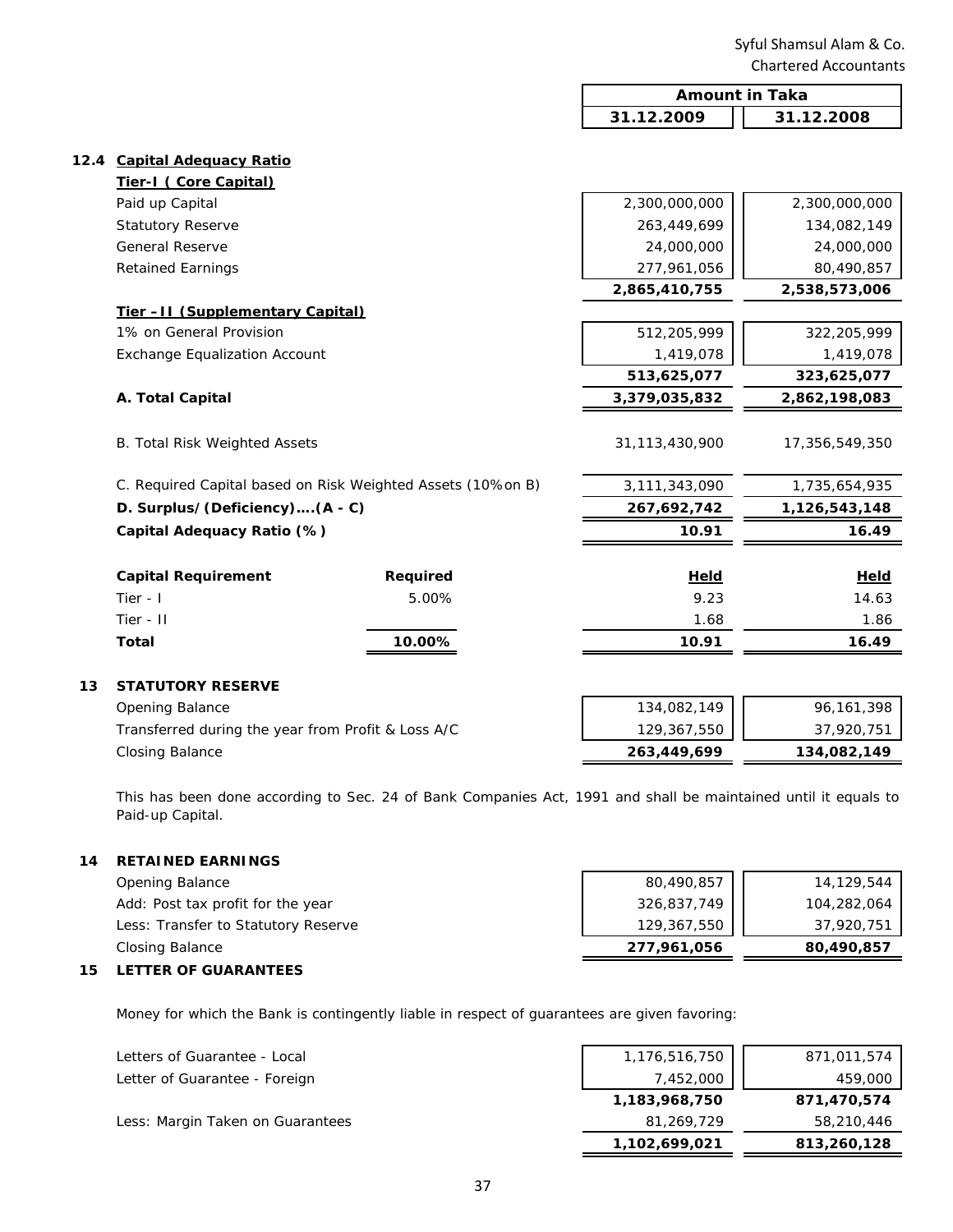| <b>Amount in Taka</b> |            |
|-----------------------|------------|
| 31.12.2009            | 31.12.2008 |
|                       |            |

### **15.1 Money for Which the Bank is Contingently Liable in respect of Guarantees:**

|                                        | 1,183,968,750            | 871,470,574 |
|----------------------------------------|--------------------------|-------------|
| <b>Others</b>                          | 1,183,968,750            | 871,470,574 |
| Banks and Other Financial Institutions | -                        |             |
| Government                             | $\overline{\phantom{0}}$ |             |
| <b>Directors</b>                       | -                        |             |
|                                        |                          |             |

## **16 IRREVOCABLE LETTERS OF CREDIT**

Letters of Credit - Cash Letter of Credit - Cash Inl Back to Back letters of Cr Back to Back letters of Cr

|                | 2,021,847,014 | 1,242,384,053 |
|----------------|---------------|---------------|
| edit - Foreign | 51,243,190    | 92,882,763    |
| edit - Local   | 157,803,224   | 177,561,736   |
| land           | 2,163,600     | 401,302,900   |
|                | 1,810,637,000 | 570,636,654   |

# **17 BILLS FOR COLLECTION ISSUED BY THE BANK**

| Foreign Documentary Bills | 124,356,000 | 118,731,000 |
|---------------------------|-------------|-------------|
| <b>Outward Bills</b>      | 45,350,478  | 8,945,936   |
| Inland Documentary Bills  |             | 2,864,857   |
|                           | 169,706,478 | 130,541,793 |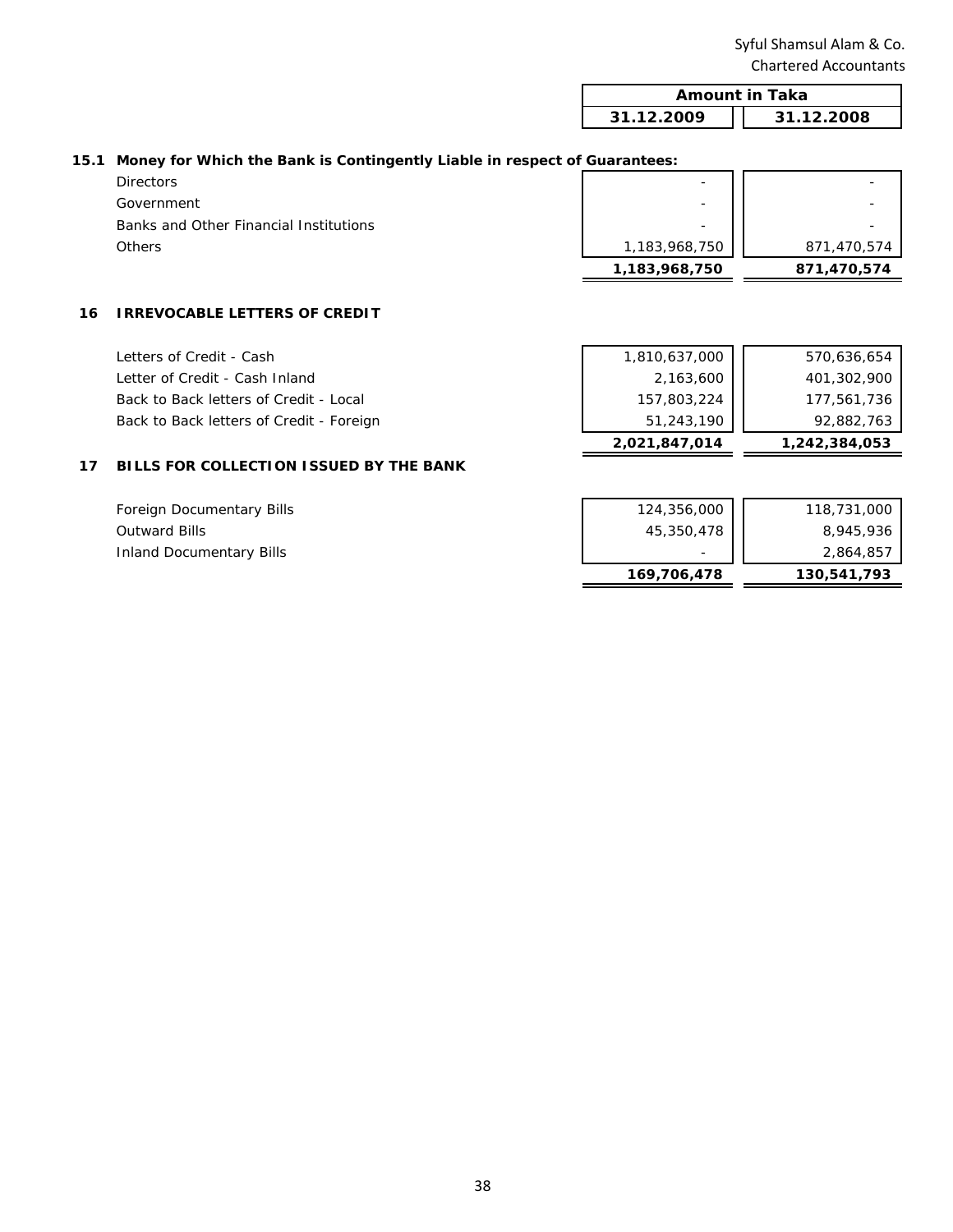|    |                          | Amount in Taka |  |
|----|--------------------------|----------------|--|
|    |                          | 2008<br>2009   |  |
| 18 | <b>INVESTMENT INCOME</b> |                |  |

| <b>Profit Received from:</b>              |               |               |
|-------------------------------------------|---------------|---------------|
| Deposit with Other Banks                  | 82,798,937    | 285,778,608   |
| Call Loans                                |               | 12,527,104    |
| Bai Murabaha - General                    | 299,455,560   | 218,718,413   |
| Bai Murabaha Hypothecation                | 476,257,587   | 278, 158, 703 |
| Bai Murabaha against MTD                  | 856,529,688   | 529,953,290   |
| Bai Murabaha Post Impport (LTR)           | 1,090,482,333 | 525,460,735   |
| Bai Murabaha General                      | 582,991,470   | 743,981,309   |
| <b>Investment General</b>                 | 2,477         | 73,766,134    |
| <b>Inland Documentary Bills Purchased</b> | 369,617,651   | 296,284,862   |
| Bai Muajjal General                       | 175,606,163   |               |
| Bai Murabaha Post Import (Pledge)         | 2,639,088     | 11,856,058    |
| Bai Murabaha Real Estate                  | 57,914,842    | 34, 324, 344  |
| Bai Murabaha Import Bill                  | 167, 343, 451 | 64,482,943    |
| Pre-shipment Investment                   | 13,652,586    | 18,500,666    |
| Bai Murabaha Import                       | 1,143,708     | 15,399,497    |
| Bai Murabaha Export                       | 752,491       | 21,373,496    |
| <b>HPSM Transport</b>                     | 4,042,384     | 4,061,684     |
| Rent on HPSM Scheme                       | 109,969,337   | 1,749,183     |
| Bai Muajjal (DDIS)                        | 876,622       | 1,672,512     |
| Bai Murabaha Pleadge                      | 725,037       |               |
| HPSM House Building - Staff               | 2,950,475     | 2,952,578     |
| <b>HPSM Lease Investment</b>              | 48,415        |               |
| Quard against Cash Incentives             | 168,283       | 339,250       |
| Foreign Documentary Bill Purchased        | 77,128        | 20,420        |
| Agriculture Investment                    | 311,337       | 121,512       |
| Bai Murabaha SME Investment               | 2,484,142     | 126,036       |
| Quard against PF Investment               | 217,499       | 94,123        |
| Quard against Car Lease Scheme            | 227,496       | 96,010        |
| Quard against MTDR                        | 229,300       |               |
| Bai Salam                                 | 278,623       |               |
| <b>HPSM Real Estate</b>                   | 1,370,418     |               |
| <b>HPSM Consumer</b>                      | 283,074       |               |
| <b>HPSM Agriculture</b>                   | 8,703         |               |
| <b>HPSM SME</b>                           | 127,875       |               |
| <b>HPSM HBL Commercial</b>                | 18,689,501    |               |
| <b>HPSM Industrial</b>                    | 28,257,420    |               |
| Wajira Bill Okalah                        | 143,452       |               |
|                                           | 4,348,674,553 | 3,141,799,470 |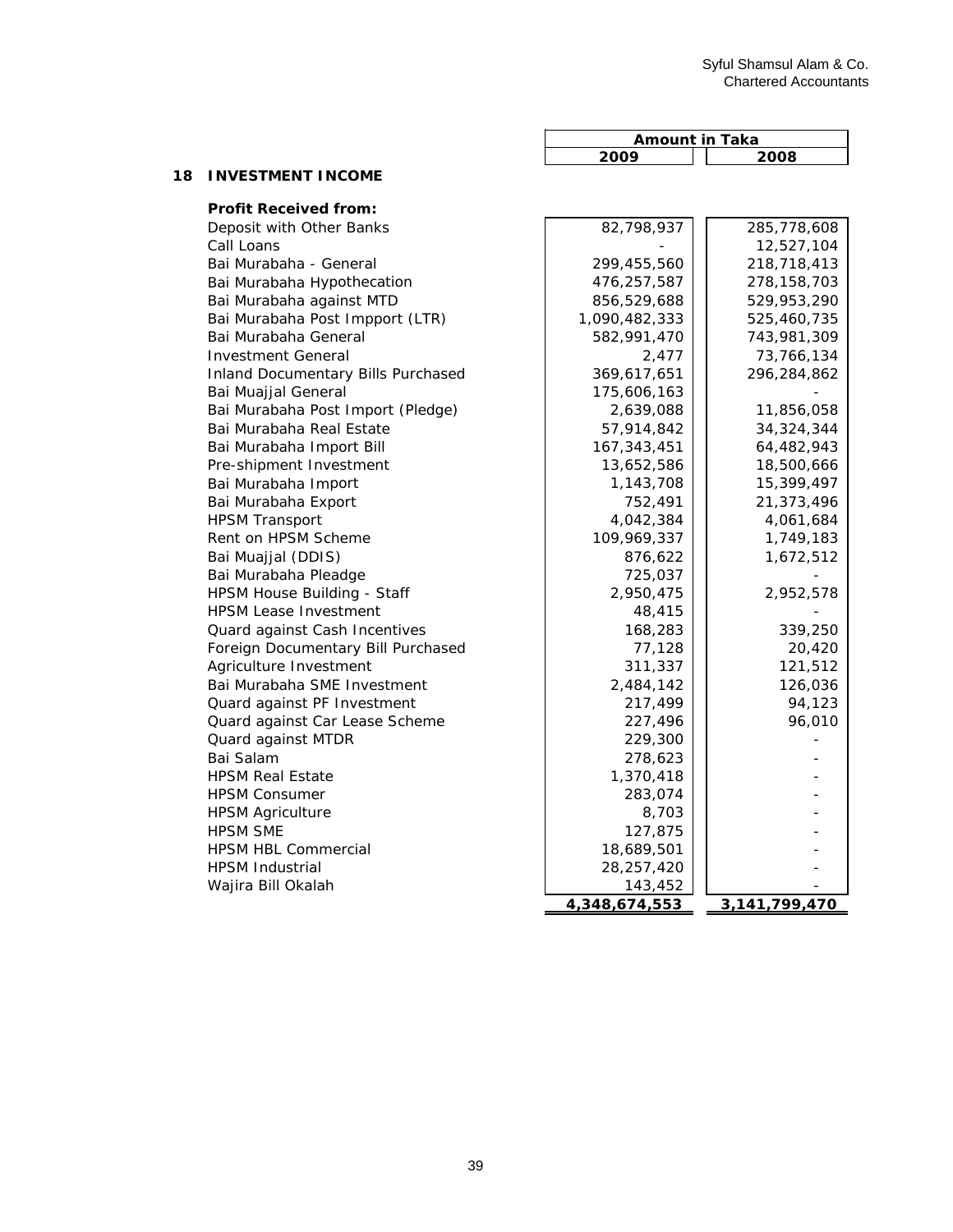**3,333,800,367 2,939,155,779**

|    |                                         | <b>Amount in Taka</b> |               |
|----|-----------------------------------------|-----------------------|---------------|
|    |                                         | 2009                  | 2008          |
| 19 | <b>PROFIT PAID ON DEPOSITS</b>          |                       |               |
|    | <b>Profit Paid on:</b>                  |                       |               |
|    | Mudaraba Term Deposit                   | 2,518,417,964         | 2.359.494.296 |
|    | Mudaraba Double Benefit Deposits Scheme | 386,426,128           | 227.239.784   |
|    | Mudaraba Monthly Savings Scheme         | 194,706,616           | 141,294,996   |
|    | Mudaraba Monthly Benefit Savings Scheme | 26,135,293            | 25,008,691    |
|    | Mudaraba Savings Deposits               | 73,807,832            | 31,933,513    |
|    | Mudaraba Short Notice Deposits          | 110,863,305           | 54, 148, 711  |
|    | Placement from Other Banks              | 3,750,416             | 100,028,981   |
|    | Mudaraba Deposit in Foreign Currency    | 1,665,742             |               |
|    | Mudaraba Deposit from Banks             | 500,000               |               |
|    | Penal Profit Paid to Bangladesh Bank    | 17,237,663            |               |
|    | <b>Discount</b>                         | 289,408               | 6,807         |

## **20 INCOME FROM INVESTMENT IN SHARES & SECURITIES**

| Profit on Treasury Bills                 |              | 147,459,968 |
|------------------------------------------|--------------|-------------|
| Bangladesh Govt. Islamic Investment Bond | 34, 149, 594 |             |
| Profit on Bonds                          |              | 33,730,165  |
| Dividend on Shares                       | 250,000      | 100,000     |
| Profit on Reverse Repo                   |              | 21,055,701  |
| Profit on Sale of Shares                 | 19,110,933   |             |
|                                          | 53,510,527   | 202,345,834 |

# **21 COMMISSION, EXCHANGE AND BROKERAGE**

| Commission          | 122.546.743 | 81,809,515  |
|---------------------|-------------|-------------|
| Exchange Gain       | 72,084,676  | 51,574,669  |
| Exchange Earning    | 74,371,411  | 70,988,647  |
| Less: Exchange Loss | 2,286,735   | 19,413,978  |
|                     | 194.631.419 | 133,384,184 |

# **22 OTHER OPERATING INCOME**

| 294,400    | 204,000    |
|------------|------------|
| 470,801    | 367,797    |
| 3.141      | 920        |
| 4,743,261  | 467,500    |
| 3,422,766  | 43,000     |
| 3,191,721  |            |
|            | 62,110     |
| 52,491,486 | 33,263,923 |
| 64,617,576 | 34,409,250 |
|            |            |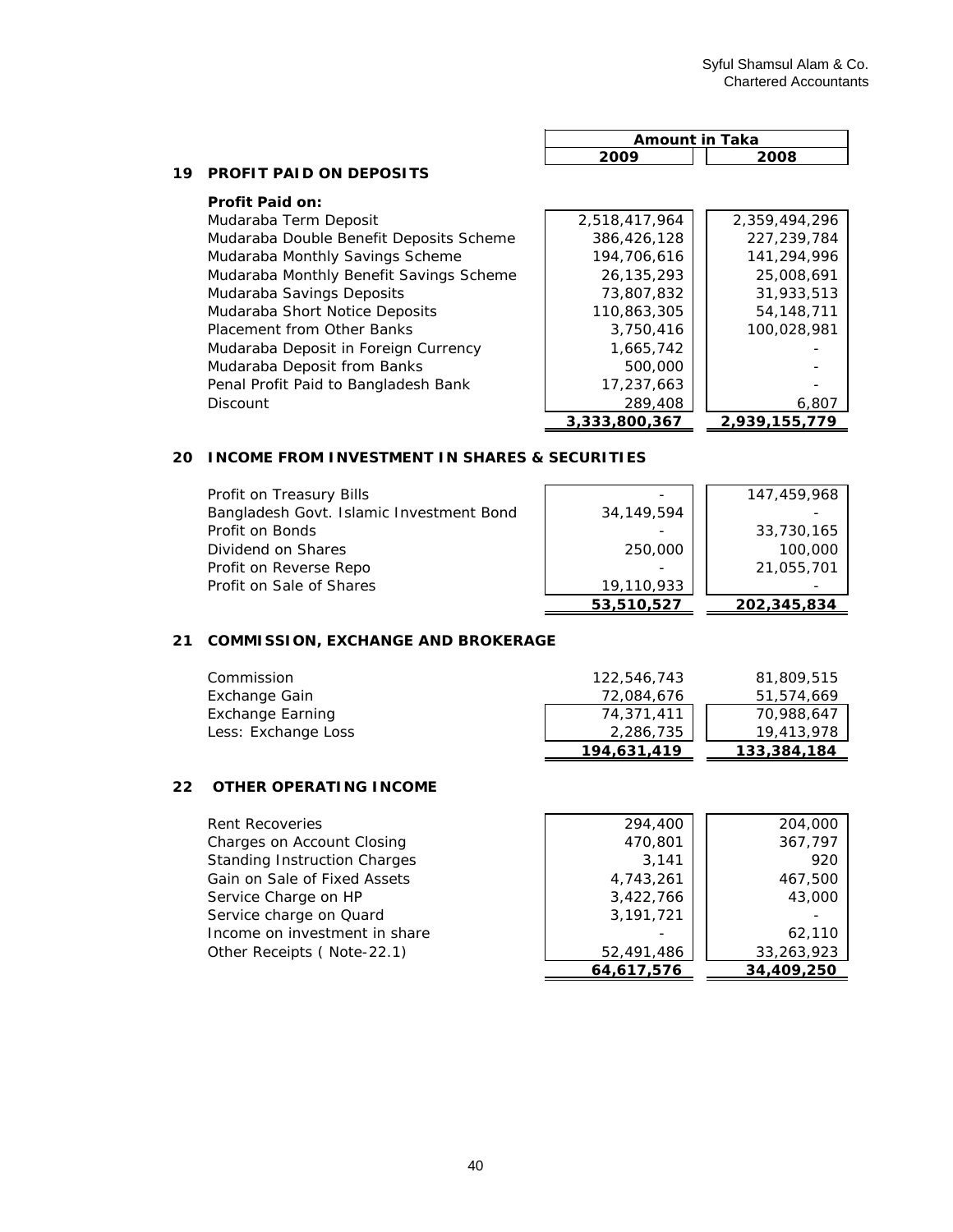|                                             | <b>Amount in Taka</b> |             |
|---------------------------------------------|-----------------------|-------------|
|                                             | 2009                  | 2008        |
| 22.1 Other Receipts                         |                       |             |
| Postage Recoveries - Local                  | 301,806               | 136,795     |
| Tlx/Tel/Tlgr/Fax/E-mail Chg. Recoveries     | 2,158,732             | 1,901,150   |
| Incidental Charge on Al-Wadiah CD A/C       | 3,803,968             | 2,775,939   |
| Incidental Charge on Mudaraba SB A/C        | 8,227,444             | 8,474,866   |
| Incidental Charge on Mudaraba SND A/C       | 482,515               | 340,130     |
| Income from online                          | 1,552,528             | 438,218     |
| Investment processing fee                   | 11,233,172            | 189,800     |
| Income from ATM                             | 55,390                |             |
| Additional realised                         | 2,862,955             |             |
| Miscellaneous Earnings                      | 21,812,976            | 19,007,025  |
|                                             | 52,491,486            | 33,263,923  |
| <b>SALARIES &amp; ALLOWANCES</b><br>23      |                       |             |
| <b>Basic Salary</b>                         | 94, 191, 342          | 63,808,843  |
| <b>Bonus</b>                                | 35,470,032            | 23,309,775  |
| Bank's Contribution to Staff Provident Fund | 7,115,977             | 5,314,566   |
| Gratuity                                    | 11,211,500            | 13,200,000  |
| House Rent                                  | 36,430,896            | 29,772,665  |
| Conveyance Allowance                        | 4,681,207             | 3,889,464   |
| Leave Fare Allowance                        | 25,046,770            | 10,728,881  |
| Car Allowance                               | 10,286,395            | 8,180,640   |
| Entertainment Allowance                     | 2,297,006             | 1,904,086   |
| <b>Medical Allowance</b>                    | 6,434,474             | 5,298,319   |
| <b>Utility Services</b>                     | 7,418,108             | 6,175,229   |
| <b>Washing Allowance</b>                    | 2,318                 | 3,069       |
| House Maintenance Allowance                 | 7,522,334             | 6,367,351   |
| <b>Other Allowances</b>                     | 1,789,702             | 1,988,699   |
| Dearness allowance                          | 3,554,921             | 6,828,606   |
| Leave Encashment                            | 700,500               | 133,500     |
|                                             | 254, 153, 482         | 186,903,693 |

# **24 RENT, TAXES, INSURANCE, LIGHTING ETC.**

**25 LEGAL EXPENSES** 

| Rent                  | 46,539,962   | 27,053,299 |
|-----------------------|--------------|------------|
| Insurance             | 15, 174, 917 | 10.629.374 |
| Rates and Taxes       | 3,610,108    | 2,649,494  |
| Water Charges         | 674,072      | 542.671    |
| <b>Gas Charges</b>    | 284,607      | 207,111    |
| Electric Bills        | 8,540,784    | 5,379,823  |
|                       | 74,824,450   | 46,461,772 |
| <b>LEGAL EXPENSES</b> |              |            |
|                       |              |            |
|                       |              |            |

| Law Charges                | 2,018,042 | 753,743   |
|----------------------------|-----------|-----------|
| Stamp                      | 39,879    | 37.819    |
| Other Professional Charges | 476,553   | 485,859   |
|                            | 2.534.474 | 1.277.421 |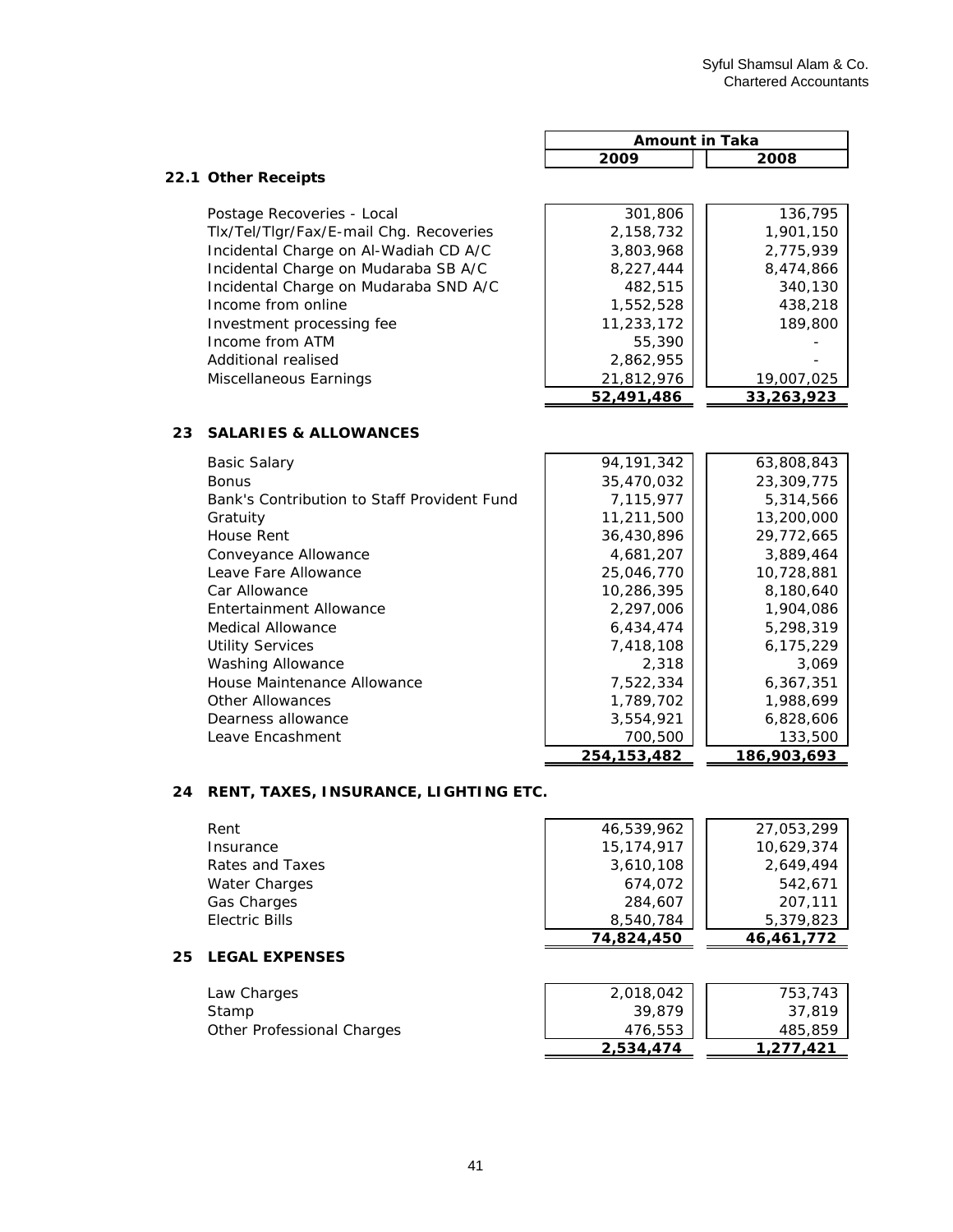| <b>Amount in Taka</b> |      |  |
|-----------------------|------|--|
| ാറററ                  | 2008 |  |

# **26 POSTAGE, STAMP AND TELECOMMUNICATION**

| Telephone - Office             | 4,409,153 | 4,272,621 |
|--------------------------------|-----------|-----------|
| Telegram, Telex, Fax and Email | 2,133,819 | 1,344,832 |
| Telephone - Residence          | 86,839    | 156,781   |
| Postage                        | 1,180,432 | 620,723   |
|                                | 7.810.243 | 6,394,957 |

### **27 STATIONERY, PRINTING AND ADVERTISEMENT**

|                             | 43,387,247 | 18,435,828 |
|-----------------------------|------------|------------|
| Printing and Stationery     | 18,498,996 | 7.900.049  |
| Publicity and Advertisement | 24,888,251 | 10,535,779 |

## **28 MANAGING DIRECTOR'S SALARY AND ALLOWANCES**

| Basic Pay                   | 4,275,000  | 3,600,000 |
|-----------------------------|------------|-----------|
| House Rent Allowances       | 900,000    | 900,000   |
| Leave Fare Allowance        | 1,575,000  | 900,000   |
| <b>Bonus</b>                | 1,650,000  | 1,350,000 |
| Provident Fund Contribution | 427,500    | 360,000   |
| House Maintanence Allowance | 900,000    | 900,000   |
| Other Allowance             | 300,000    | 300,000   |
|                             | 10,027,500 | 8,310,000 |

# **29 DIRECTORS' FEES & EXPENSES**

| Fees        | 917,600   | 579,960                  |
|-------------|-----------|--------------------------|
| Refreshment | -         | $\overline{\phantom{0}}$ |
| Travel      | 1,257,109 | 632.091                  |
|             | 2.174.709 | 1,212,051                |

#### **30 SHARIAH COMMITTEE'S FEES & EXPENSES**

| Fees        | 112,000 | $\overline{\phantom{0}}$ |
|-------------|---------|--------------------------|
| Refreshment | -       | $\overline{\phantom{a}}$ |
| Travel      | 63,850  | -                        |
|             | 175,850 | -                        |

#### **31 DEPRECIATION AND REPAIRS OF FIXED ASSETS**

| Depreciation on Fixed Assets (Annexure - A)   | 41,544,826 | 26,061,117 |
|-----------------------------------------------|------------|------------|
| <b>Repairs:</b>                               |            |            |
| Office equipment                              | 2,065,727  | 1,279,052  |
| Renovation and Maintenance of Office Premises | 455,677    | 571,673    |
| <b>Furnitures and Fixtures</b>                | 118,260    | 120,921    |
| Maintenance and Services of SWIFT             | 445,369    | 310,741    |
| Maintenance of Reuters                        | 1,391,394  | 751,201    |
| Elect. Fitt. Rep. & Replacement               | 1,600,375  | 857,435    |
| <b>Office Maintenance Expenses</b>            | 2,522,064  | 1,526,557  |
|                                               | 50,143,692 | 31,478,697 |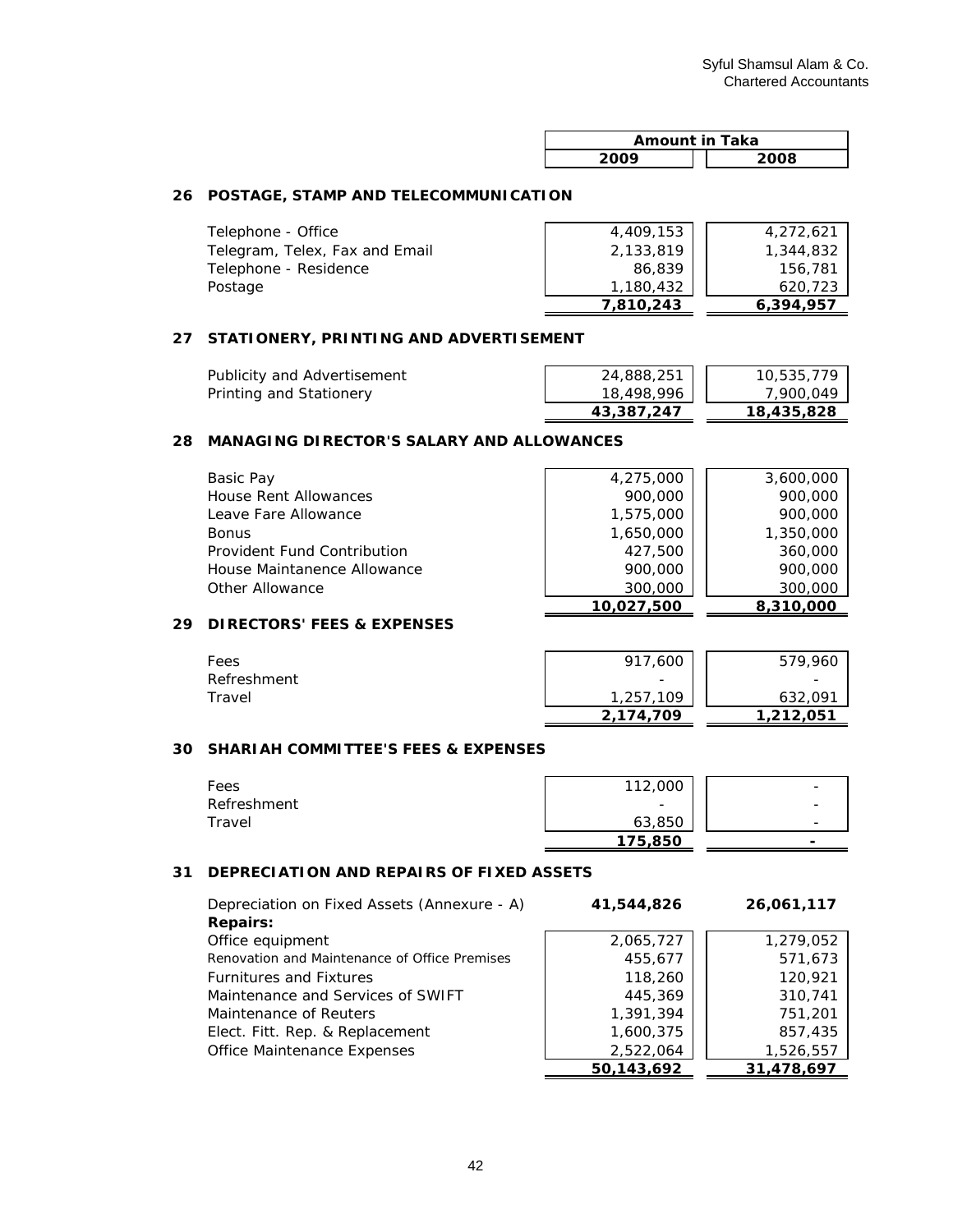14,187,500 23,000,000

|    |                                             | <b>Amount in Taka</b> |              |
|----|---------------------------------------------|-----------------------|--------------|
|    |                                             | 2009                  | 2008         |
| 32 | <b>OTHER EXPENSES</b>                       |                       |              |
|    | Car Expense                                 | 19,379,570            | 8,113,828    |
|    | Wages                                       | 30,207,948            | 17,250,416   |
|    | Traveling                                   | 7,241,016             | 2,536,775    |
|    | Donation and Subscription:                  |                       |              |
|    | Donation                                    | 7,144,600             | 1,052,100    |
|    | Subscription                                | 1,288,500             | 2,895,705    |
|    | Newspaper and Periodicals                   | 324,318               | 185,266      |
|    | Entertainment                               | 4,388,305             | 2,914,687    |
|    | Conveyance                                  | 3,431,535             | 2,608,710    |
|    | <b>Business Development</b>                 | 1,526,884             | 272,524      |
|    | <b>Computer Expense</b>                     | 6,979,640             | 4,541,221    |
|    | <b>Medical Expense</b>                      | 1,888,720             | 2,339,546    |
|    | Plantation                                  | 519,807               | 413,525      |
|    | Liveries and Uniform                        | 12,030                | 245,310      |
|    | Training, Seminar and Workshop              | 4,532,880             | 2,156,359    |
|    | Photocopying                                | 1,102,071             | 846,262      |
|    | <b>Generator Expenses</b>                   | 3,949,398             | 2,377,498    |
|    | Cash Carrying                               | 100,515               | 3,205        |
|    | Washing and Cleaning                        | 570,965               | 428,846      |
|    | Cartage and Freight                         | 60,165                | 18,056       |
|    | <b>Staff Welfare</b>                        | 7,351,928             | 5,858,203    |
|    | <b>Recruitment Expenses</b>                 | 418,595               | 794,945      |
|    | <b>Office Maintenance</b>                   | 3,108,962             | 1,205,786    |
|    | <b>Promotional Expense</b>                  | 344,274               |              |
|    | <b>ATM Expenses</b>                         | 2,119,366             | 907,145      |
|    | <b>Meeting Expenses</b>                     | 7,482,676             | 1,184,739    |
|    | <b>IPO Expense</b>                          | 572,206               | 21, 154, 130 |
|    |                                             | 116,046,874           | 82,304,787   |
| 33 | <b>EARNINGS PER SHARE</b>                   |                       |              |
|    | Net Profit after Tax                        | 326,837,749           | 104,264,600  |
|    | Number of Ordinary Shares (weighted average | 22.000.000            | 14 107 500   |

# **34 RECEIVED FROM OTHER OPERATING ACTIVITIES**

as per BAS-33 )

| <b>Rent Recoveries</b>              | 294,400     | 204,000    |
|-------------------------------------|-------------|------------|
| Charges on Account Closing          | 470,801     | 367,797    |
| <b>Standing Instruction Charges</b> | 3,140       | 920        |
| Service Charge on HP                | 3,422,766   | 43,000     |
| Service Charge on Quard             | 3, 191, 721 |            |
| Investment in Share                 |             | 62,110     |
| <b>Other Receipts</b>               | 52,491,486  | 33,263,923 |
|                                     | 59,874,314  | 33,941,750 |

Earning Per Share (EPS) **14.21** 7.35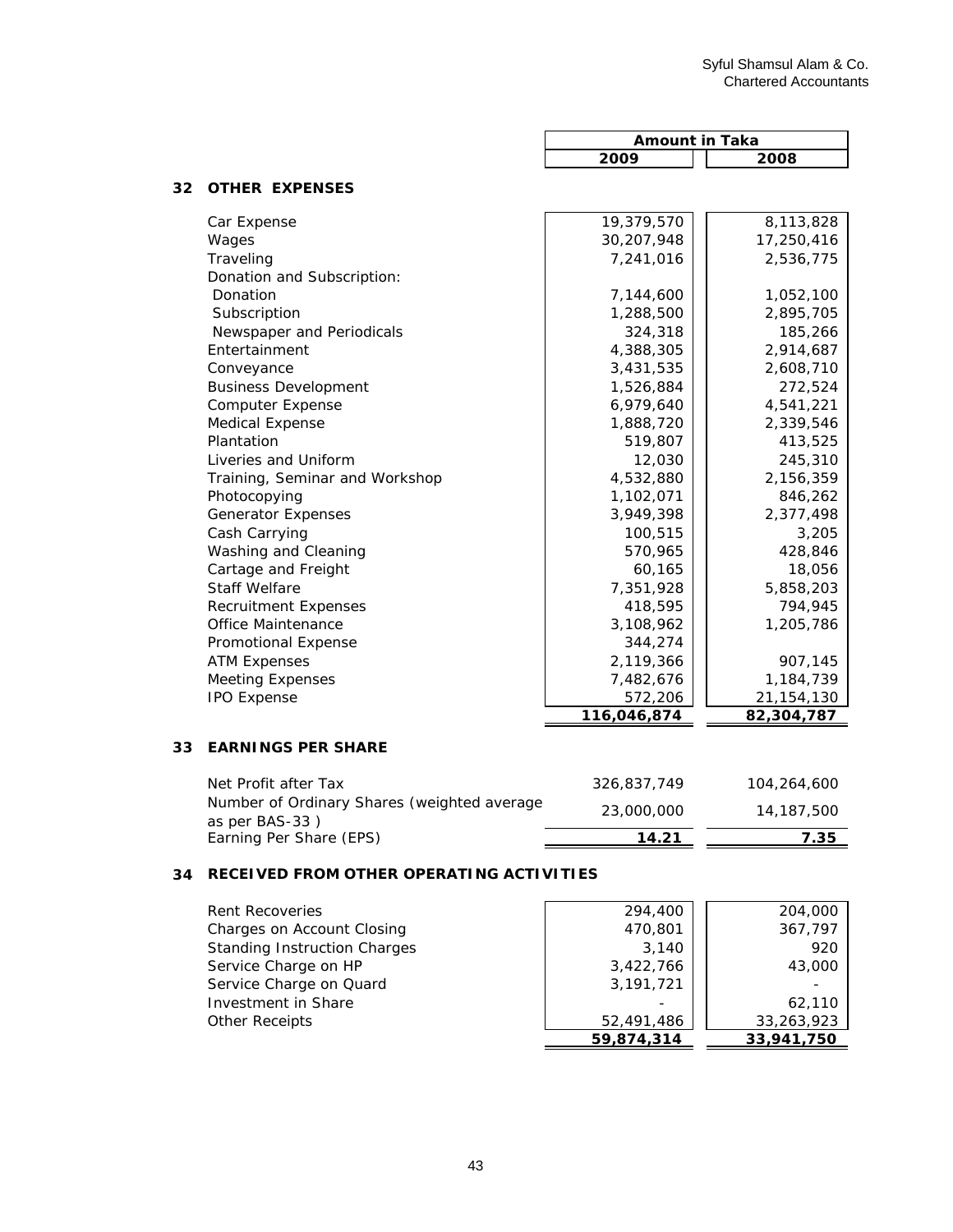| <b>Amount in Taka</b> |      |  |
|-----------------------|------|--|
| ാറററ                  | 2008 |  |

# **35 PAYMENT FOR OTHER OPERATING ACTIVITIES**

| Other Expenses                            | 120,046,874<br>207,966,600 | 82,304,787<br>138,050,988 |
|-------------------------------------------|----------------------------|---------------------------|
| Shariah Committee's fees                  | 175,850                    |                           |
| Directors' fees                           | 2,174,709                  | 1,212,051                 |
| Auditors' Fee                             | 400,000                    | 400,000                   |
| Postage, Stamps, Telecommunications etc.  | 7,810,243                  | 6,394,957                 |
| Legal Expenses                            | 2,534,474                  | 1,277,421                 |
| Rent, Taxes, Insurances, Electricity etc. | 74,824,450                 | 46,461,772                |

# **36 INCREASE /DECREASE OF OTHER ASSETS**

| Inter - branch Transaction Account  | 315,953,626  | 49,984,823  |
|-------------------------------------|--------------|-------------|
| Accrued Income                      | 161,491,690  | 503,208,964 |
| Advances, Deposits and Prepayment   | 83,537,385   | 47,761,066  |
| Stock of Stationery                 | 10,605,935   | 7,065,966   |
| Suspense Account                    | 92,161,514   | 29,404,134  |
| <b>Advance Deposits</b>             | 2,812,758    | 2,391,330   |
| Stamps on Hand                      | 195,552      | 189,082     |
|                                     | 666,758,460  | 640,005,365 |
| (Increase)/Decrease during the year | (26,753,095) | 501,430,635 |

# **37 INCREASE /DECREASE OF OTHER LIABILITIES**

| Inter - branch Transaction Account<br>Unearned profit on Investment  |             |                 |
|----------------------------------------------------------------------|-------------|-----------------|
| Profit Suspense Account                                              | 166,480,874 | 148,476,068     |
| Accrued profit and Expenses Payable                                  | 770,803,881 | 764,047,922     |
| <b>Exchange Equalization Fund</b>                                    | 1,419,078   | 1,419,078       |
| Provident Fund                                                       | 972,245     | 70.084          |
| Provisions for diminution in value of Investment is<br><b>Shares</b> | 4,000,000   |                 |
| Benevolent Fund                                                      | 1,137,025   | 1,238,111       |
| Non-Resident Accounts                                                | 3,852,619   | 5,916,482       |
| <b>Others</b>                                                        | 510,940     | 355,793         |
|                                                                      | 949,176,662 | 921,523,538     |
| Increase / (Decrease) during the year                                | 27,653,124  | (178, 624, 058) |

## **38 NUMBER OF EMPLOYEES**

| Executives and Officers | 775                      | 40J                      |
|-------------------------|--------------------------|--------------------------|
| Members of Staff        | $\overline{\phantom{0}}$ | $\overline{\phantom{0}}$ |
| Total                   | 775                      |                          |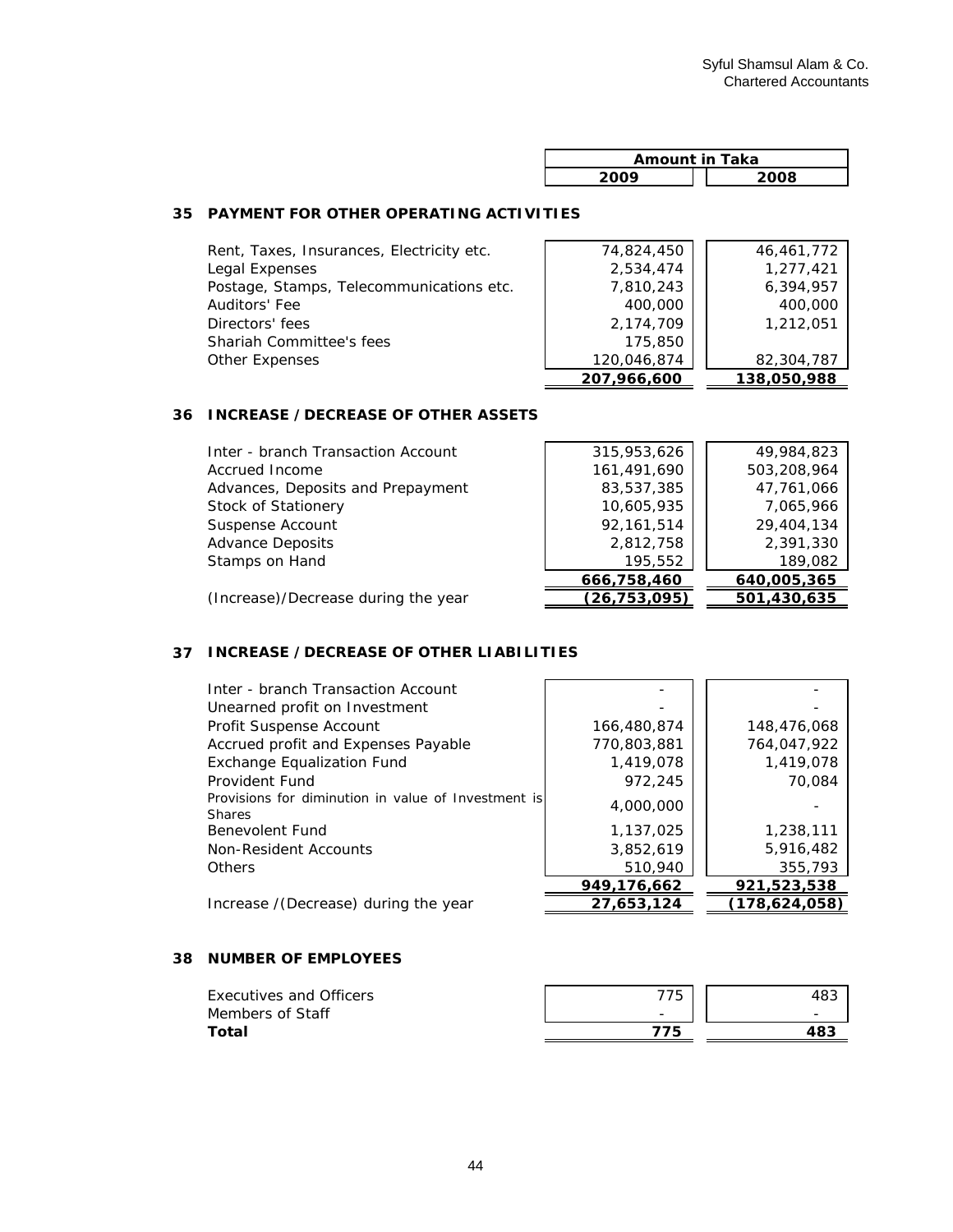## **39 RELATED PARTY TRANSACTIONS**

During the year, the Bank carried out some transaction with related party in the normal course of business and on an arm's length basis. The name of this related party, nature of this transaction and total value has been set out in accordance with provisions of Bangladesh Accounting Standard 24 (BAS: 24) Related Party disclosure and as defined in the BRPD Circular no. 14 issued by the Bangladesh Bank on June 25, 2003. The significant related party transactions during the year were as follows:

#### **i) Significant Contracts where Bank is a Party and wherein Directors have Interest**

| <b>Name of the Party</b>                                                                                                                  | Nature of<br>Transaction | Nature of<br><b>Relationship</b> | Total Value (in Tk.) |  |  |
|-------------------------------------------------------------------------------------------------------------------------------------------|--------------------------|----------------------------------|----------------------|--|--|
| a. Northern General<br>Insurance Company Ltd.                                                                                             | Insurance<br>Premium     | <b>Common Director</b>           | 3,563,878            |  |  |
| b. M/S Unique Enterprise                                                                                                                  | Bank<br>Guarantee        | <b>Common Director</b>           | 377,000              |  |  |
| c. Oman Bangladesh<br>Leasing & Finance Ltd.                                                                                              | <b>MTDR</b>              | Common Director                  | 250,000,000          |  |  |
| ii) Related Party Transactions                                                                                                            |                          |                                  | Nil                  |  |  |
| iii) Shares issued to Directors and Executives without consideration or<br>Nil<br>exercisable at discount                                 |                          |                                  |                      |  |  |
| iv) Lending to Related Parties is effected as per requirements of Section 27<br>(1) of the Bank Companies Act, 1991.                      |                          |                                  |                      |  |  |
| v) Business other than banking business with any related concern of the<br>Directors as per Section 18(2) of the Bank Companies Act, 1991 |                          |                                  |                      |  |  |
| vi) Investment in the Securities of Directors and their related concern<br>Nil                                                            |                          |                                  |                      |  |  |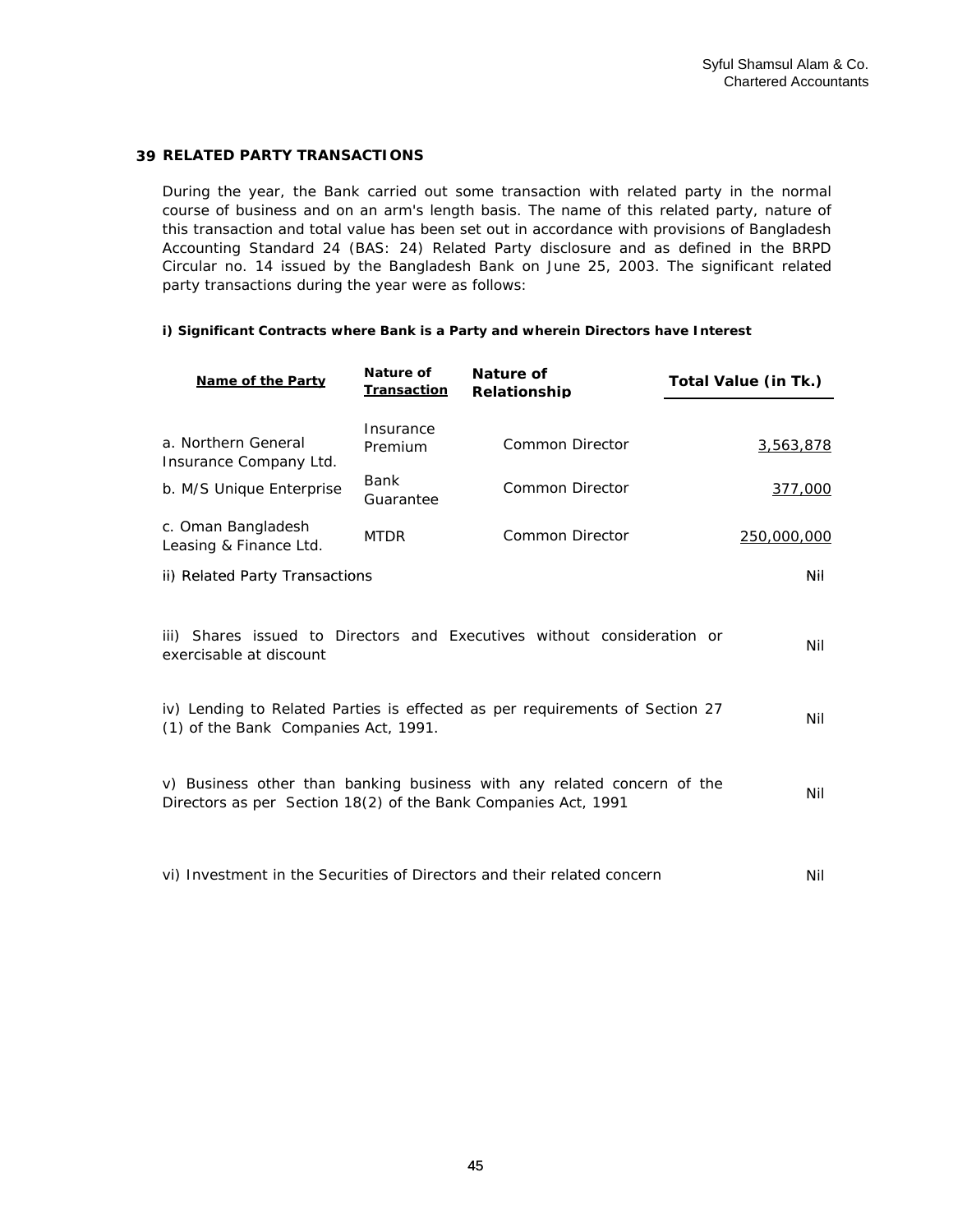# **40 DIRECTORS' INTEREST IN DIFFERENT BUSINESSES OR ENTITIES:**

| SI. |                              | <b>Status with</b>     | Names of firms/companies in which<br>interested as proprietor, partner, director,                                                                                                                                                                                                                                                                                                                                                                                                                                                                                                                                                                                                                                                                                                                                                                                  |
|-----|------------------------------|------------------------|--------------------------------------------------------------------------------------------------------------------------------------------------------------------------------------------------------------------------------------------------------------------------------------------------------------------------------------------------------------------------------------------------------------------------------------------------------------------------------------------------------------------------------------------------------------------------------------------------------------------------------------------------------------------------------------------------------------------------------------------------------------------------------------------------------------------------------------------------------------------|
| No  | <b>Name of the Directors</b> | the Bank               | managing agent, guarantor, employee, etc.                                                                                                                                                                                                                                                                                                                                                                                                                                                                                                                                                                                                                                                                                                                                                                                                                          |
| 1.  | Alhaj Md. Saiful Alam        | Chairman               | <u>Chairman</u><br>Oman Bangladesh Leasing & Finance Ltd.<br><b>Managing Director</b><br>S. Alam Steels Ltd. (Unit 1,2 & 3)<br>S. Alam Cement Ltd.<br>S. Alam Brothers Ltd.<br>S. Alam Hatchery Ltd.<br>S. Alam Trading Company (Pvt.) Ltd.<br>S. Alam Bag Manufacturing Mills Ltd.<br>S. Alam Soyaseed Extraction Plant Ltd.<br>S. Alam Refined Sugar Industries Ltd.<br>S. Alam Cold Rolled Steels Ltd.<br>S. Alam Luxury Chair Coach Services Ltd.<br>S. Alam Power Generation Ltd.<br>S.Alam Tank Terminal Ltd.<br>S.Alam Properties Ltd.<br>Sonali Cargo Logistics (Pvt) Ltd.<br>Fatehabad Farm Ltd.<br>Portman Cements Ltd.<br><b>Sponsor Director</b><br>Northern General Insurance Co. Ltd.<br><b>Director</b><br>Karnaphuli Prakritik Gas Ltd.<br>Shareholder<br>Al-Arafah Islami Bank Ltd.<br>Proprietor<br>S. Alam & Co.<br>Sonali Overseas Corporation |
|     | 2 Alhaj Md. Abdul Maleque    | Vice Chairman Chairman | Jesco Capital Management Ltd.<br><b>Managing Director</b><br>ABM Tower Ltd.<br>Kharana Fish & Poultry Ltd.<br>Chittagong Board and Paper Mills Ltd.<br>Bengal Center Ltd.<br><b>Director</b><br>Central Hospital Ltd.<br>Shareholder<br>Central Insurance Co. Ltd.<br><b>Proprietor</b><br>M/S. Bengal Corporation<br>M/S. Bengal Trading<br>M/S. Lucky Electronics                                                                                                                                                                                                                                                                                                                                                                                                                                                                                                |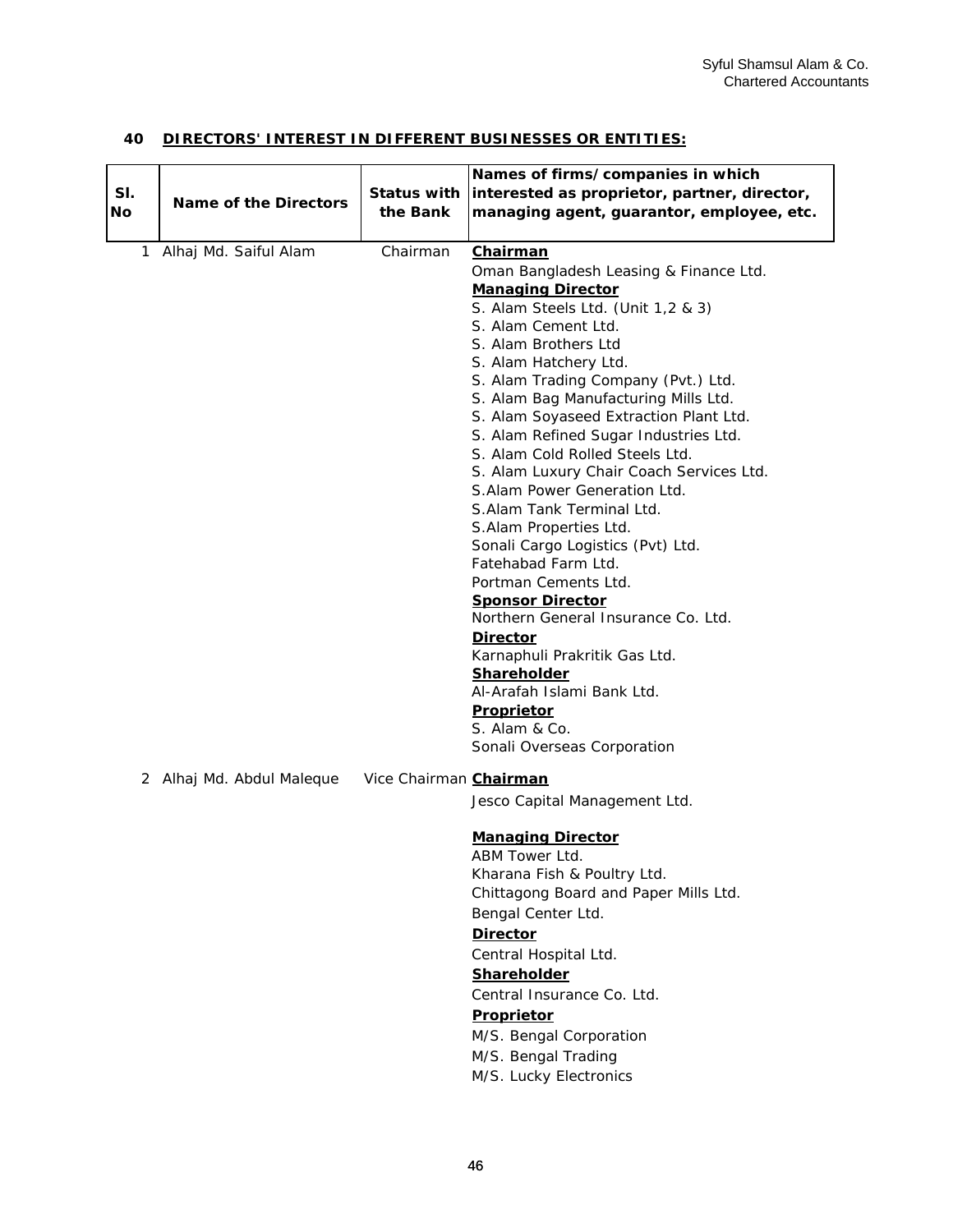|    | 3 Ms. Farzana Parveen       | Director        | <b>Director</b><br>Oman Bangladesh Leasing &<br>Finance Ltd.<br>S. Alam Power Plant Ltd.<br>S. Alam Vegetable oil Ltd<br>Prasad Paradise Resorts Ltd.                                                                                               |
|----|-----------------------------|-----------------|-----------------------------------------------------------------------------------------------------------------------------------------------------------------------------------------------------------------------------------------------------|
|    | 4 Mr. Hamidul Haq           | <b>Director</b> | <u>Chairman</u><br>Paradise Corporation (PVT) Ltd.<br><b>Director</b><br>Northern General Insurance Co. Ltd.<br>Oman Bangladesh Leasing<br>Eden Multi Care Hospital Ltd.                                                                            |
|    | 5 Mr. Md. Sharif Hussain    | Director        | <b>General Secretary</b><br>Islamic Economic Research Bureau                                                                                                                                                                                        |
| 6  | Ms. Atiqun Nesa             | Director        | Proprietor<br>Atique Enterprise                                                                                                                                                                                                                     |
| 7  | Mr. A.K.M. Ali Johar        | Director        | Chairman<br>Marwa Shipping Agency Ltd.<br><b>Nominee Director</b><br>Oman Bangladesh Leasing &<br>Finance Ltd.<br>Proprietor<br>M/S. Johar Real Estate<br>M/S. Johar Associates                                                                     |
|    | 8 Mr. Md. Wahidul Alam Seth | Director        | <b>Proprietor</b><br>M/S. B. Nowaz Real Estate<br><b>INTRA</b>                                                                                                                                                                                      |
|    | 9 Ms. Rahima Khatun         | Director        | <b>Chairman</b><br>Al-Sharaf Airways Ltd.<br>M/S. Mortoza Assets Ltd.                                                                                                                                                                               |
|    | 10 Mr. Shahidul Islam       | Director        | <b>Managing Director</b><br>Platinum Shrimp Hatchery Ltd.<br>Proprietor<br>S.S. Corporation                                                                                                                                                         |
| 11 | Mr. Mohammed Oheidul Alam   | Director        | <b>Managing Director</b><br>Dream Knitting (BD) Ltd.<br><b>Director</b><br>United Financial Trading Co. Ltd.<br>Proprietor<br>M/S. Land Mark Hotel & Restaurant<br>Car Shop<br>The Travel World<br><b>Managing Partner</b><br>Orchid Business Hotel |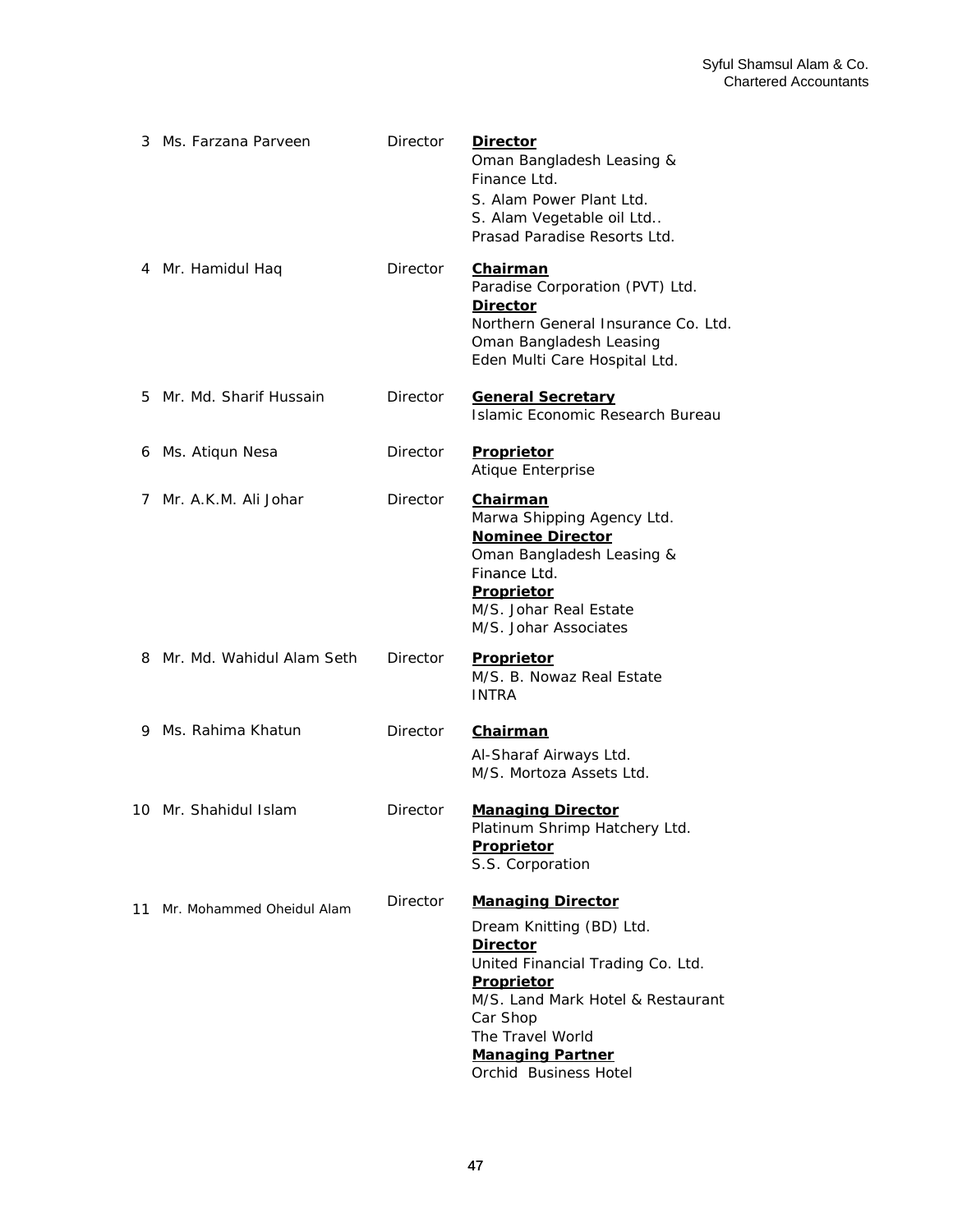|    | 12 Dr. Muhammad Loqman          | <b>Director</b>                          | <b>Chief (Dhaka Campus)</b><br>International Islamic University Chittagong<br><b>Treasurer</b><br>International Islamic University Chittagong                                                                                               |
|----|---------------------------------|------------------------------------------|---------------------------------------------------------------------------------------------------------------------------------------------------------------------------------------------------------------------------------------------|
|    | 13 Ms. Shamshad Jahan           | Director                                 | Chairman<br>Ocean Sea Foods Limited<br><b>Director</b><br>DINS Chemical Industries Ltd.<br>Rainbow Sea Foods Limited<br>The Treatment Tower<br><b>Proprietor</b><br>M/S. Unique Enterprise<br>M/S. Irada International<br>M/S. Agro Trading |
| 14 | Mr. Mohammed Kutub<br>Uddowllah | Depositor's &<br>independent<br>Director | <b>Director</b><br>Oman Bangladesh Leasing & Finance Ltd.<br>Director & CEO<br>D.S. Line Limited                                                                                                                                            |

# **EVENT AFTER BALANCE SHEET DATE 41**

The Board of Directors in its meeting held on 29 May 2010 recommended stock dividend @ 10% for the year 2009 to be approved in the AGM. The Board also recommended for raising the paid up capital by issuing right share i,e 1R:5 at par which is subject to approve by the EGM and Regulatory Authority.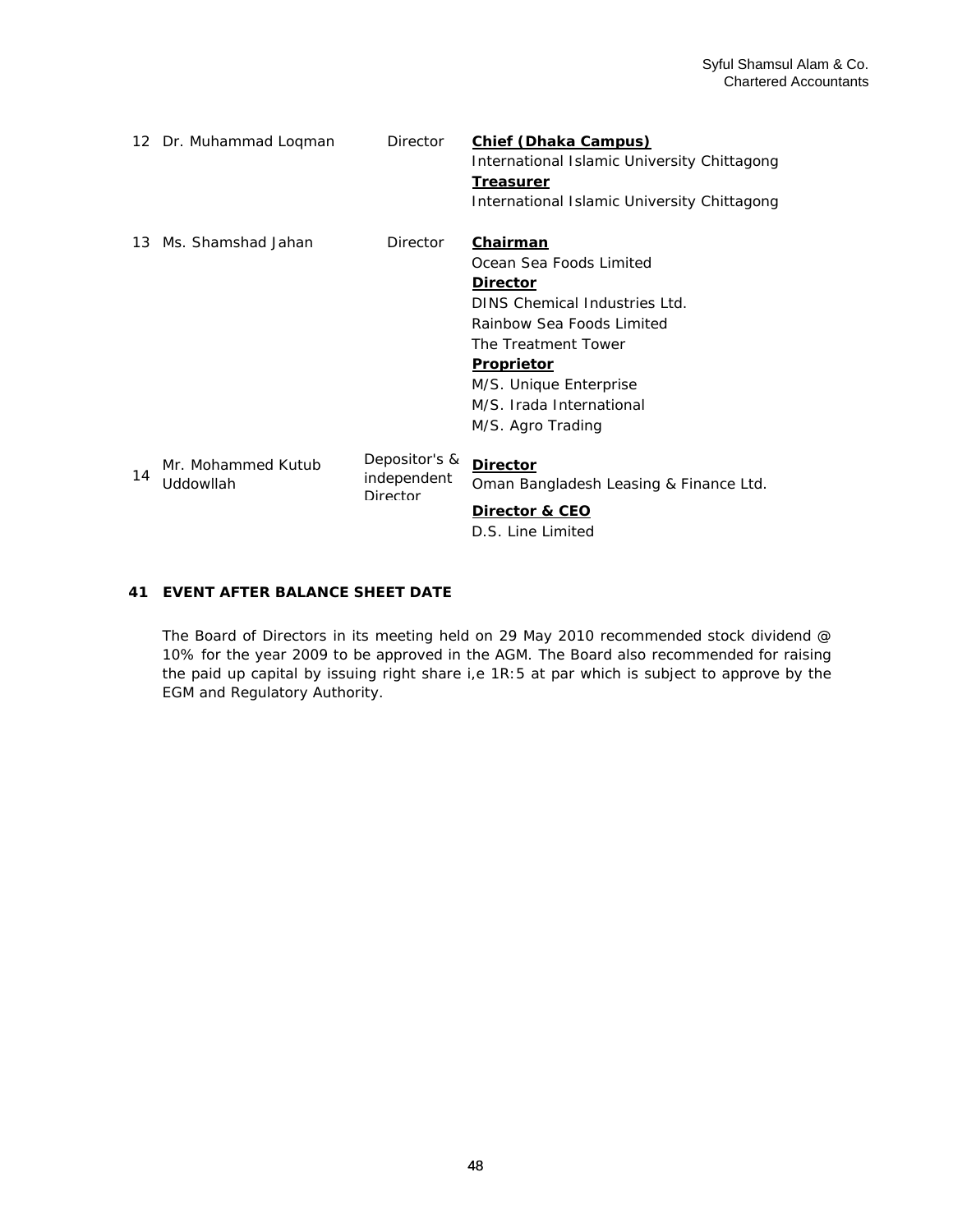## **42 AUDIT COMMITTEE**

## **a) Constitution**

The Bank has constituted an Audit Committee of the Board of Directors pursuant to the BRPD circular no. 12 dated 23 December 2002 with a view to act as a bridge among the Board of Directors, Executive Authority, Depositors, Shareholders etc so that the Committee can make an effective role in establishing an efficient, strong and secured banking system. Our Audit Committee has been formed comprising three members of the Board of Directors as follows :

| <b>Name</b>             | <b>Status with Status with</b><br><b>Ithe Bank</b> | the Committee | <b>Educational Qualification</b> |
|-------------------------|----------------------------------------------------|---------------|----------------------------------|
| Alhaj Md. Abdul Malegue | Vice Chairman Convener                             |               | B.SC                             |
| IMr. Md. Sharif Hossain | <b>Director</b>                                    | Member        | Masters of Arts (Economics)      |
| IMr. A.K.M. Ali Johar   | <b>Director</b>                                    | Member        | <b>ACMA</b>                      |

b) During the period under review, the Audit Committee of the Board conducted 04 (four) meetings.

c) The following steps have been taken for implementation of an effective Internal Control Procedure of the Bank:

A strong powerful division formed for internal audit and inspection as well as compliance thereof.

The division is divided into three separate units i,e. Audit & Inspection , compliance and Monitoring to implement effective internal control and compliances headed by highly experienced bankers.

Audit and Inspection unit is established with a view to carrying out comprehensive internal audit in the branch level and ensure the transparency and accountability in the banking operations in light of the guidelines of the regulatory authorities and policies set by the bank with regular intervals.

Monitoring Unit is established with a view to implementing proper banking practices in the branches.Day to day operations is the focusing area to implement the rules and procedures of the regulatory bodies, bank's policies and other prudential guidelines.

Compliance unit is established to take effective measures for collection and timely submission of compliances of internal, external and Bangladesh Bank Inspection Reports.

The committee is placing its report regularly to the Board of Directors of the bank mentioning its review and recommendations on internal system, compliance of rules and regulations and establishment of good governance within the organization.

The board has given the responsibility to implement internal control system in the bank as per requirement of core risk management and framework provided by the Bangladesh Bank.

**Managing Director Director Director**

**Chairman**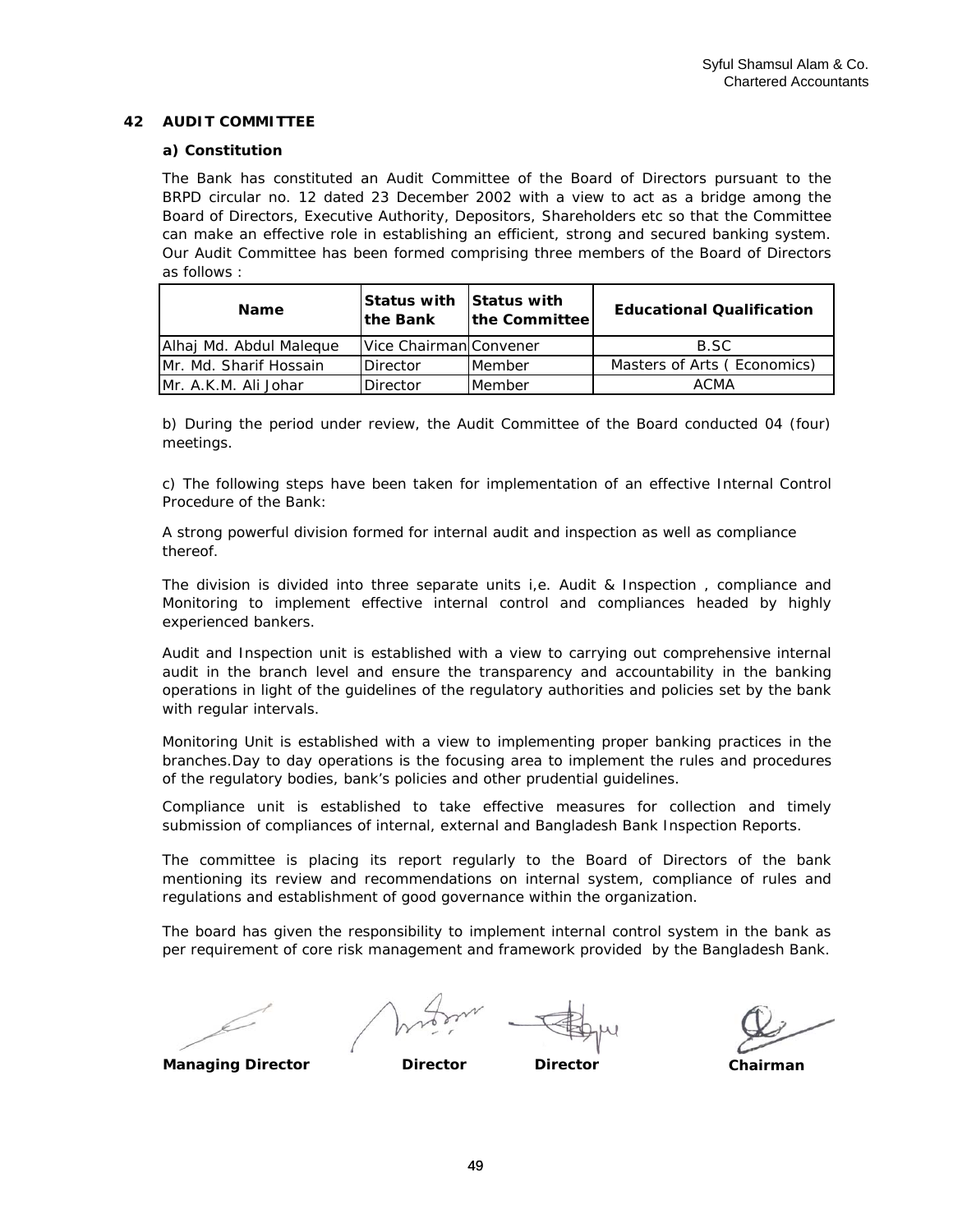#### **Annexure A**

#### **FIRST SECURITY ISLAMI BANK LIMITEDSTATEMENT OF FIXED ASSETSAS AT 31 DECEMBER 2009**

**Figure in Taka**

|                         | COST                                         |                                    |                              | DEPRECIATI<br>ON.                       |                             |                           |                                    |                                                |                                                |
|-------------------------|----------------------------------------------|------------------------------------|------------------------------|-----------------------------------------|-----------------------------|---------------------------|------------------------------------|------------------------------------------------|------------------------------------------------|
| <b>Particulars</b>      | <b>Balance</b><br>on<br>as<br>1st January'09 | <b>Addition during</b><br>the year | during the year December '09 | Sales/Transfer Balance as on 31 Balance | as<br>onl<br>1st January'09 | Charge during<br>the year | sale / transfer<br>during the year | Adjustment on Balance as on 31<br>December '09 | Written down<br>value as on 31<br>December '09 |
| Building                | $\overline{\phantom{a}}$                     | 66,227,032                         |                              | 66,227,032                              |                             | 376,990                   |                                    | 376,990                                        | 65,850,042                                     |
| Furniture & Fixtures    | 159,830,990                                  | 80,259,057                         |                              | 240,090,047                             | 50,084,912                  | 16,502,423                |                                    | 66,587,335                                     | 173,502,712                                    |
| <b>Office Equipment</b> | 98,857,710                                   | 79,552,320                         |                              | 178,410,030                             | 47,260,386                  | 18,034,565                |                                    | 65,294,951                                     | 113,115,079                                    |
| <b>Vehicles</b>         | 38,610,047                                   | 9,369,825                          | 10,134,500                   | 37,845,372                              | 15,593,795                  | 6,626,862                 | 8,377,461                          | 13,843,196                                     | 24,002,176                                     |
| <b>Books</b>            | 76,251                                       | 2,586                              |                              | 78,837                                  | 67,473                      | 3,986                     |                                    | 71,459                                         | 7,378                                          |
| 2009<br>Total           | 297,374,998                                  | 235,410,820                        | 10,134,500                   | 522,651,318                             | 113,006,566                 | 41,544,826                | 8,377,461                          | 146,173,931                                    | 376,477,387                                    |
| 2008<br>Total           | 223,775,335                                  | 76,389,663                         | 2,790,000                    | 297,374,998                             | 88,551,949                  | 26,061,117                | 1,606,500                          | 113,006,566                                    | 135,223,386                                    |